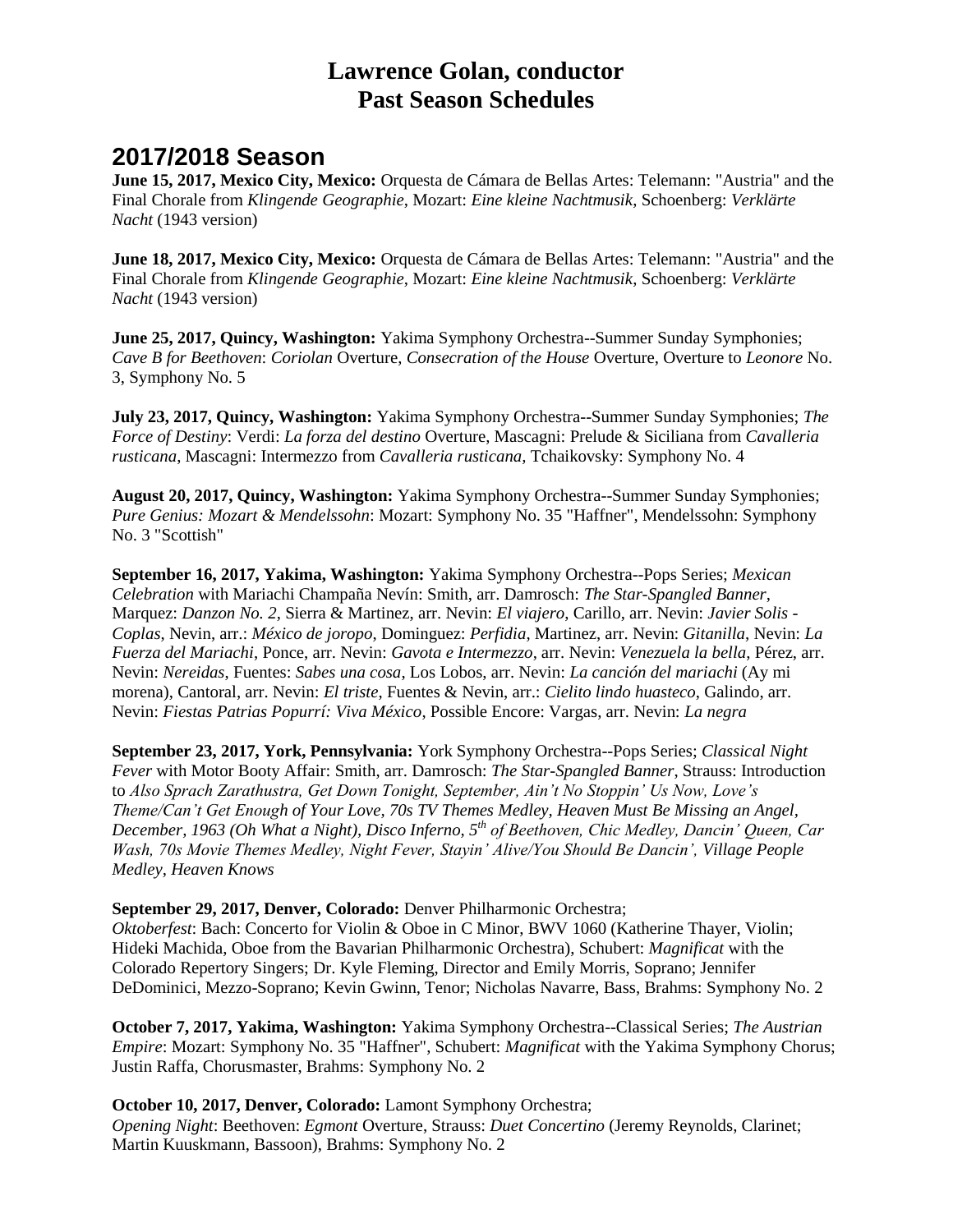**October 14, 2017, York, Pennsylvania:** York Symphony Orchestra--Classical Series; *Prost! A Toast to Oktoberfest and Yorktoberfest*; Introducing our new concertmaster, Denise Dillenbeck: Mozart: Violin Concerto No. 3 (Denise Dillenbeck, Violin), Schubert: *Magnificat* with the York Symphony Chorus; Dr. Kathleen Shannon, Chorusmaster, Brahms: Symphony No. 2

**October 21, 2017, Munich, Germany:** Bayerische Philharmonie & Chor (Bavarian Philharmonic & Chorus); Traiger: *Prayers Without Words* (Lawrence Golan & Elle Li, Solo Violins), Schubert: *Magnificat* (Lawrence Golan, Conductor), Mozart: Requiem (Mark Mast, Conductor)

**October 28, 2017, Yakima, Washington:** Yakima Symphony Orchestra--Pops Series; *Halloween Spooktacular* with the Yakima Symphony Chorus; Justin Raffa, Chorusmaster: Webber, arr. Custer: Selections from *Phantom of the Opera*, Webber, arr. Lojeski: "Masquerade" from *Phantom of the Opera*, Williams: "Devil's Dance" from *Witches of Eastwick*, Schwartz, arr. Ricketts: Highlights from *Wicked*, Pickett & Capizzi, arr. Phillips: *Monster Mash* (Featuring Justin Raffa on Lead Vocal), Saint-Saëns: *Danse macabre*, Meyer: *Día de los Muertos*, Williams, arr. Chinn: "Double Trouble" from *Harry Potter and the Prisoner of Azkaban*, Mussorgsky/Rimsky-Korsakov: *Night on Bald Mountain*, Jenkins: "Dies irae" from *Requiem*

**November 2 & 3, 2017, Denver, Colorado:** Lamont Symphony Orchestra with the Lamont Opera Theatre; *A Night at the Opera*: Verdi: *La forza del destino* Overture, Verdi: *Un Ballo in Maschera* Act 3, Scene 1 Finale "Qual è dunque l'eletto?" (2 Sopranos, Baritone, 2 Basses), Delibes: *Lakme* Flower Duet "Sous le dome epais" (Soprano, Mezzo) (Hisham Bravo Groover, Conductor), Mozart: *La Clemenza di Tito* "Ah perdona al primo affetto" (Soprano, Mezzo) (Renee Gilliland, Conductor), Mozart: *Don Giovanni* Finale (from entrance of Commendatore to the end) (Bass, Bass-Baritone, Baritone, Men's Chorus), Offenbach: *Tales of Hoffman* Barcarolle (Soprano, Mezzo, and Chorus) (Hisham Bravo Groover, Conductor), Gounod: *Faust* Final Trio "Alerte! Alerte!" (Bass, Soprano, Tenor, Chorus), Gershwin, arr. Bennett: *Porgy & Bess; A Symphonic Picture*, Mozart: *The Magic Flute* Act 1, No. 1 "Zu Hilfe!" (Tenor, Soprano, Soprano, Mezzo), Donizetti: *L'Elisir d'Amore* Act 2, Scene 4 "Saria possibile" (Mezzo or Soprano and Women's Chorus) (Renee Gilliland, Conductor), Puccini: *La Boheme* Act 2 Finale ("Quando men vo" until the end) (Principals and Chorus)

**November 11, 2017, Yakima, Washington:** Yakima Symphony Orchestra--Classical Series; *The American Dream*: Berlin, arr. Healey: *God Bless America* (Retired Navy Captain, Reverend Monsignor John A. Ecker, Narrator), Lowden, arr.: *Armed Forces Salute* (Reverend Monsignor John A. Ecker, Master of Ceremonies), Gershwin, arr. Bennett: *Porgy & Bess; A Symphonic Picture*, Boyer: *Ellis Island; The Dream of America*

#### **November 17, 2017, Denver, Colorado:** Denver Philharmonic Orchestra;

*O Beautiful*: Copland: *Fanfare for the Common* Man, Gershwin, arr. Bennett: *Porgy & Bess; A Symphonic Picture*, Boyer: *Ellis Island; The Dream of America* (with Actors from Cherry Creek Theatre)

**November 25, 2017, York, Pennsylvania:** York Symphony Orchestra--Pops Series; *Holiday Pops Spectacular* with the York Symphony Chorus; Dr. Kathleen Shannon, Chorusmaster and the Gettysburg Children's Choir; Dr. Brent Talbot, Artistic Director: Stephenson, arr.: *Holiday Overture*, Wendel & Trani: *Christmas Through Children's Eyes*, Williams: "Somewhere in My Memory" from *Home Alone*, Wendel, arr.: *Little Bolero Boy*, Tchaikovsky: "March" from *The Nutcracker*, arr. Shaw & Bennett: *The Many Moods of Christmas*, Suite No. 2 (Includes: O Sanctissima; Joy to the World; Away in a Manger; Fum Fum Fum; March of the Kings), Holcombe, arr.: *Festive Sounds of Hanukah*, Handel: "Hallelujah Chorus" from *The Messiah*, Anderson: *Sleigh Ride*, Amundson: *Angels' Dance*, Rush: *Angels in the Snow*, Stephenson, arr.: *A Holly Jolly Sing-Along!*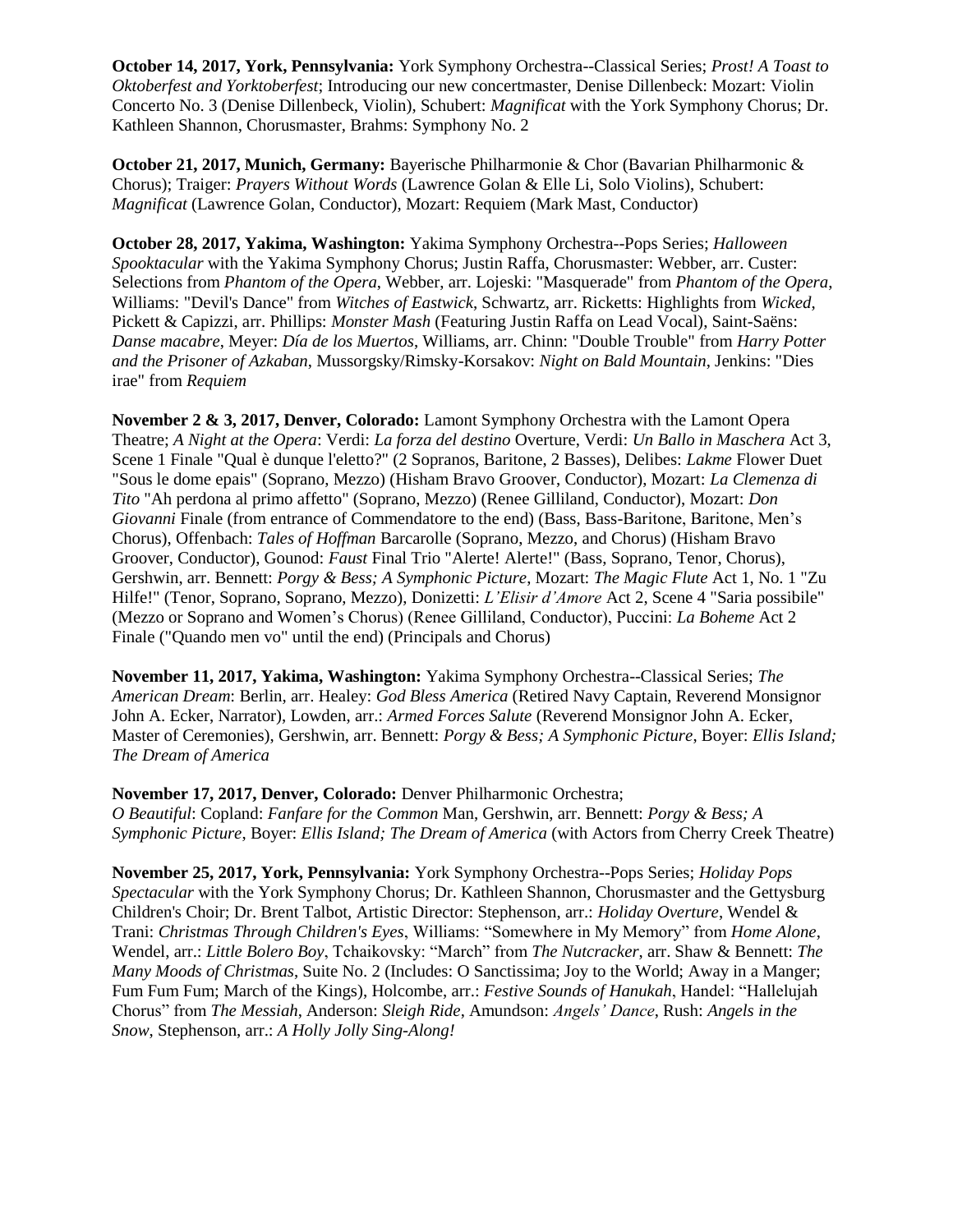**December 2 & 3, 2017, Yakima, Washington:** Yakima Symphony Orchestra--Pops Series; *Holiday Pops Spectacular* with the Yakima Symphony Chorus; Justin Raffa, Chorusmaster, Yakima Valley Concert Choir; Steven Slusher, Director, Yakima Children's Choir; Anne Chapman, Nicola Blink, Directors: Stephenson, arr.: *Holiday Overture*, Wendel & Trani: *Christmas Through Children's Eyes*, Williams: "Somewhere in My Memory" from *Home Alone*, Wendel, arr.: *Little Bolero Boy*, Tchaikovsky: "March" from *The Nutcracker*, arr. Shaw & Bennett: *The Many Moods of Christmas*, Suite No. 2 (Includes: O Sanctissima; Joy to the World; Away in a Manger; Fum Fum Fum; March of the Kings), Holcombe, arr.: *Festive Sounds of Hanukah*, Handel: "Hallelujah Chorus" from *The Messiah*, Anderson: *Sleigh Ride*, Amundson: *Angels' Dance*, Rush: *Angels in the Snow*, Stephenson, arr.: *A Holly Jolly Sing-Along!*

**December 8-10, 2017, Tucson, Arizona:** The Tucson Regional Ballet Company with the Tucson Symphony Orchestra; Tchaikovsky: *The Nutcracker* (4 Performances)

**December 15 & 16, 2017, Denver, Colorado:** Denver Philharmonic Orchestra; *Holiday Cheer!* with the Colorado Repertory Singers; Dr. Kyle Fleming, Director and the Young Voices of Colorado; Jena Dickey, Director: Stephenson, arr.: *Holiday Overture*, Wendel & Trani: *Christmas Through Children's Eyes*, Williams: "Somewhere in My Memory" from *Home Alone*, Wendel, arr.: *Little Bolero Boy*, Tchaikovsky: "March" from *The Nutcracker*, arr. Shaw & Bennett: *The Many Moods of Christmas*, Suite No. 2 (Includes: O Sanctissima; Joy to the World; Away in a Manger; Fum Fum Fum; March of the Kings), Holcombe, arr.: *Festive Sounds of Hanukah*, Handel: "Hallelujah Chorus" from *The Messiah*, Anderson: *Sleigh Ride*, Amundson: *Angels' Dance*, Rush: *Angels in the Snow*, Stephenson, arr.: *A Holly Jolly Sing-Along!*

**January 20, 2018, York, Pennsylvania:** York Symphony Orchestra--Classical Series; *When in Rome*: Tchaikovsky: *Capriccio italien,* Mendelssohn: Piano Concerto No. 1 in G Minor (Roberto Plano, Piano; Gold Medal Winner of the Cleveland International Piano Competition), Respighi: *Fountains of Rome*, Respighi: *Pines of Rome*

**February 3, 2018, Yakima, Washington:** Yakima Symphony Orchestra--Classical Series; *South of the Border*: Gershwin: *Cuban Overture*, Piazzolla, arr. Desyatnikov: *The Four Seasons of Buenos Aires* (David Kim, Violin; Concertmaster of the Philadelphia Orchestra), Moncayo: *Huapango*, Galindo: *Sones de Mariachi*, Villa-Lobos, arr. Krance: "Ária" from *Bachianas brasileiras No. 5* (string orchestra version), Ginastera: Four Dances from *Estancia*

**February 8, 2018, Denver, Colorado:** Lamont Symphony Orchestra; Puccini: Intermezzo from Act III of *Manon Lescaut* (Renee Gilliland, Conductor), Grøndahl: Trombone Concerto (Scott Bean, Trombone), Shostakovich: Symphony No. 5

**February 17, 2018, York, Pennsylvania:** York Symphony Orchestra--Classical Series; *South of the Border* featuring Mariachi Champaña Nevin: Marquez: *Danzon No. 2*, Gershwin: *Cuban Overture*, Villa-Lobos, arr. Krance: "Ária" from *Bachianas brasileiras No. 5* (string orchestra version), Ginastera: Four Dances from *Estancia*, Galindo: *Sones de Mariachi*, Hernández & Nevin: Concerto for Mariachi and Orchestra, Mvt. I, Nevin, arr.: *Mexico de joropo* (a medley for Mariachi and orchestra consisting of *Mexico de noche, La fuente, La bikina* and *Tu nombre me sabe a hierba*, Moncayo: *Huapango* (Mariachi with orchestra), Possible Encore: Traditional, arr. Nevin: *El Son de la negra* (Mariachi with orchestra)

**February 24, 2018, Yakima, Washington:** Yakima Symphony Orchestra--Pops Series; *The Magical Music of Harry Potter*: Williams: *Harry Potter and The Sorcerer's Stone* Suite for Orchestra, Williams: *Harry Potter and The Chamber of Secrets* Suite for Orchestra, Williams, arr. Lopez: *Harry Potter and The Prisoner of Azkaban* Concert Suite, Doyle & Williams, arr. Brubaker: *Harry Potter and The Goblet of Fire* Concert Suite, Hooper & Williams, arr. Lopez: *Harry Potter and The Order of the Phoenix* Concert Suite, Hooper, arr. Brubaker: *Harry Potter and The Half-Blood Prince* Concert Suite, Desplat, arr. Lopez: *Harry Potter and The Deathly Hallows - Part 1* Suite, Desplat & Williams, arr. Brubaker: *Harry Potter and The Deathly Hallows - Part 2* Suite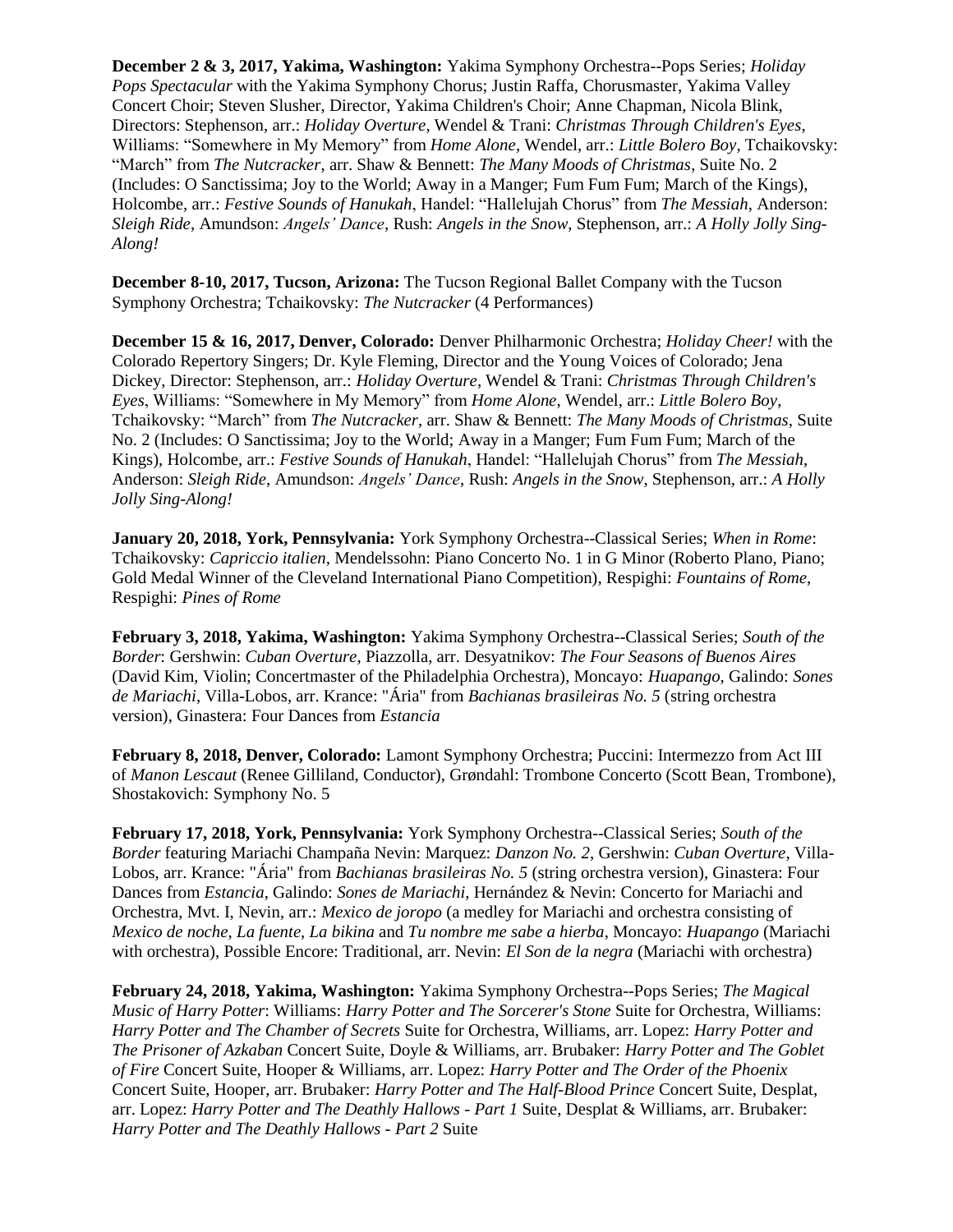**March 2, 2018, Denver, Colorado:** Denver Philharmonic Orchestra;

*Smilin' Isles*: Mendelssohn: Symphony No. 3 "Scottish", Davey: *The Brendan Voyage* (Dirk Mewes, Uilleann Pipes)

**March 6, 2018, Denver, Colorado:** Lamont Symphony Orchestra; Adams: *Lollapalooza* (Hisham Bravo Groover, Conductor), Concerto TBD (DU Honors Competition Winner), Mendelssohn: Symphony No. 3 "Scottish"

**March 10, 2018, York, Pennsylvania:** York Symphony Orchestra--Classical Series; *Celtic Celebration*: Mendelssohn: Symphony No. 3 "Scottish", Davey: *The Brendan Voyage* (Jerry O'Sullivan, Uilleann Pipes)

**March 17, 2018, Yakima, Washington:** Yakima Symphony Orchestra--Classical Series; *Celtic Celebration*: Mendelssohn: Symphony No. 3 "Scottish", Davey: *The Brendan Voyage* (Jerry O'Sullivan, Uilleann Pipes)

**April 7, 2018, Yakima, Washington:** Yakima Symphony Orchestra--Classical Series; *When in Rome*: Tchaikovsky: *Capriccio italien,* Mendelssohn: Piano Concerto No. 1 in G Minor (Roberto Plano, Piano; Gold Medal Winner of the Cleveland International Piano Competition), Respighi: *Fountains of Rome*, Respighi: *Pines of Rome*

**April 19-22, 2018, Denver, Colorado:** Lamont Opera Theatre & Symphony Orchestra; Mozart: *Le nozze di Figaro* (4 performances)

**April 27, 2018, Yakima, Washington:** Yakima Symphony Orchestra--Student Concert: Williams: "Harry's Wondrous World" from Harry Potter and the Sorcerer's Stone, Prokofiev: *Peter and the Wolf*

**April 28, 2018, Yakima, Washington:** Yakima Symphony Orchestra--Pops Series; *Classical Night Fever* with Motor Booty Affair: Strauss: Introduction to *Also Sprach Zarathustra, Get Down Tonight, September, Ain't No Stoppin' Us Now, Love's Theme/Can't Get Enough of Your Love, 70s TV Themes Medley, Heaven Must Be Missing an Angel, December, 1963 (Oh What a Night), Disco Inferno, 5th of Beethoven, Chic Medley, Dancin' Queen, Car Wash, 70s Movie Themes Medley, Night Fever, Stayin' Alive/You Should Be Dancin', Village People Medley, Heaven Knows*

**May 5, 2018, York, Pennsylvania:** York Symphony Orchestra--Classical Series; *Back in the U.S.S.R.*: Shostakovich: Symphony No. 5, Prokofiev: *Alexander Nevsky* Cantata with the York Symphony Chorus; Dr. Kathleen Shannon, Chorusmaster and Katherine Pracht, Mezzo-Soprano

**May 12, 2018, Yakima, Washington:** Yakima Symphony Orchestra--Classical Series; *Back in the U.S.S.R.*: Shostakovich: Symphony No. 5, Prokofiev: *Alexander Nevsky* Cantata with the Yakima Symphony Chorus; Justin Raffa, Chorusmaster

**May 19, 2018, York, Pennsylvania:** York Symphony Orchestra--Classical Series; *American Classics*: Lowden, arr.: *Armed Forces* Salute, Bernstein: Overture to *Candide*, Bernstein: Symphonic Dances from *West Side* Story, Copland: *Appalachian* Spring, Gershwin, arr. Bennett: *Porgy & Bess; A Symphonic Picture*

**May 24, 2018, Denver, Colorado:** Denver Philharmonic Orchestra; *Russ-keys*: Rachmaninoff: Piano Concerto No. 2 (Fei-Fei Dong, Piano), Shostakovich: Symphony No. 5

**May 31, 2018, Denver, Colorado:** Lamont Symphony Orchestra; Season Finale with the Lamont Chorale, Women's Chorus, and Men's Choir; Dr. Catherine Sailer and Dr. Kyle Fleming, Directors: Saint-Saëns: Symphony No. 3 "Organ Symphony" (Daniel Romero, Organ), Mozart: Requiem (Süssmayr completion) (Catherine Sailer, Conductor)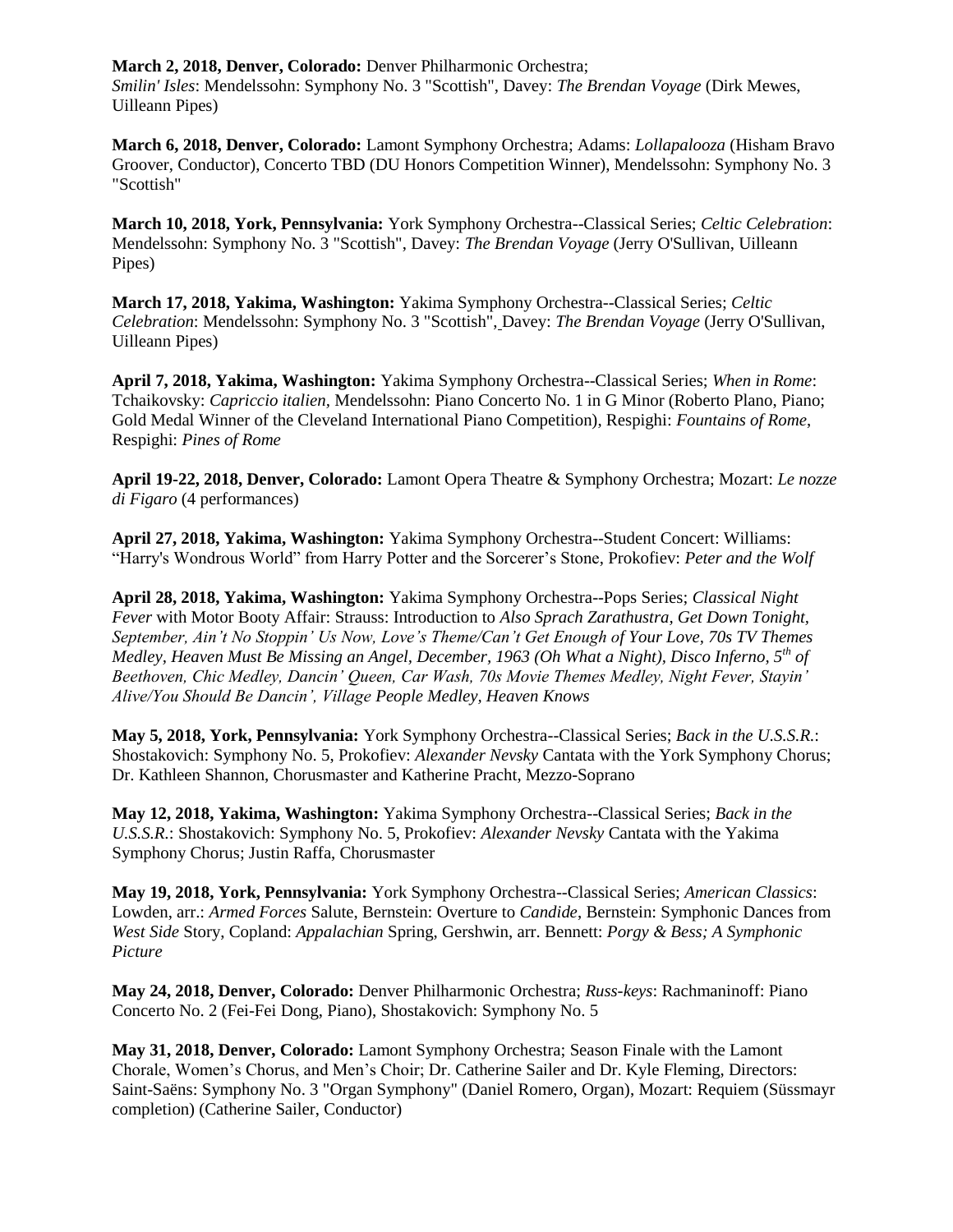**June 9, 2018, York, Pennsylvania:** York Symphony Orchestra--Pops Series; *The Magical Music of Harry Potter*: Williams: *Harry Potter and The Sorcerer's Stone* Suite for Orchestra, Williams: *Harry Potter and The Chamber of Secrets* Suite for Orchestra, Williams, arr. Lopez: *Harry Potter and The Prisoner of Azkaban* Concert Suite, Doyle & Williams, arr. Brubaker: *Harry Potter and The Goblet of Fire* Concert Suite, Hooper & Williams, arr. Lopez: *Harry Potter and The Order of the Phoenix* Concert Suite, Hooper, arr. Brubaker: *Harry Potter and The Half-Blood Prince* Concert Suite, Desplat, arr. Lopez: *Harry Potter and The Deathly Hallows - Part 1* Suite, Desplat & Williams, arr. Brubaker: *Harry Potter and The Deathly Hallows - Part 2* Suite

### **2016/2017 Season**

**June 11, 2016, Grosseto, Italy:** Orchestra Sinfonica Città di Grosseto: Lombardi: Overture for String Orchestra (2016) (World premiere), Mozart: Concerto for Flute and Harp, K. 299, Mozart: Divertimento, K. 334, Minuetto (Mvt. III), Mozart: Eine kleine Nachtmusik

**June 17, 2016, Zhengzhou, Henan, China:** Denver Philharmonic Orchestra; European Travels: Li, Chunlai: Ode to the Red Flag, Franck: Symphony in D Minor, Gershwin, arr. Whitney: An American in Paris Suite, Smetana: The Moldau, Strauss: On the Beautiful Blue Danube, Kreisler, arr. McAlister: Liebesleid (Lawrence Golan, Violin), Monti: Czardas (Lawrence Golan, Violin), Encores: Zheng: Border Festival Overture [aka Good News from Beijing Comes to the Border Villages], Bao: Going to the West Gate, Sousa: The Stars and Stripes Forever

**June 19, 2016, Tangshan, China:** Denver Philharmonic Orchestra; European Travels: Li, Chunlai: Ode to the Red Flag, Franck: Symphony in D Minor, Gershwin, arr. Whitney: An American in Paris Suite, Smetana: The Moldau, Strauss: On the Beautiful Blue Danube, Kreisler, arr. McAlister: Liebesleid (Lawrence Golan, Violin), Monti: Czardas (Lawrence Golan, Violin), Encores: Zheng: Border Festival Overture [aka Good News from Beijing Comes to the Border Villages], Bao: Going to the West Gate, Sousa: The Stars and Stripes Forever

**June 21, 2016, Handan, Hebei, China:** Denver Philharmonic Orchestra; European Travels: Li, Chunlai: Ode to the Red Flag, Franck: Symphony in D Minor, Gershwin, arr. Whitney: An American in Paris Suite, Smetana: The Moldau, Strauss: On the Beautiful Blue Danube, Kreisler, arr. McAlister: Liebesleid (Lawrence Golan, Violin), Monti: Czardas (Lawrence Golan, Violin), Encores: Zheng: Border Festival Overture [aka Good News from Beijing Comes to the Border Villages], Bao: Going to the West Gate, Sousa: The Stars and Stripes Forever

**June 23, 2016, Qingdao, Shandong, China:** Denver Philharmonic Orchestra; European Travels: Li, Chunlai: Ode to the Red Flag, Franck: Symphony in D Minor, Gershwin, arr. Whitney: An American in Paris Suite, Smetana: The Moldau, Strauss: On the Beautiful Blue Danube, Kreisler, arr. McAlister: Liebesleid (Lawrence Golan, Violin), Monti: Czardas (Lawrence Golan, Violin), Encores: Zheng: Border Festival Overture [aka Good News from Beijing Comes to the Border Villages], Bao: Going to the West Gate, Sousa: The Stars and Stripes Forever

**June 25, 2016, Shenyang, Liaoning, China:** Denver Philharmonic Orchestra; European Travels: Li, Chunlai: Ode to the Red Flag, Franck: Symphony in D Minor, Gershwin, arr. Whitney: An American in Paris Suite, Smetana: The Moldau, Strauss: On the Beautiful Blue Danube, Kreisler, arr. McAlister: Liebesleid (Lawrence Golan, Violin), Monti: Czardas (Lawrence Golan, Violin), Encores: Zheng: Border Festival Overture [aka Good News from Beijing Comes to the Border Villages], Bao: Going to the West Gate, Sousa: The Stars and Stripes Forever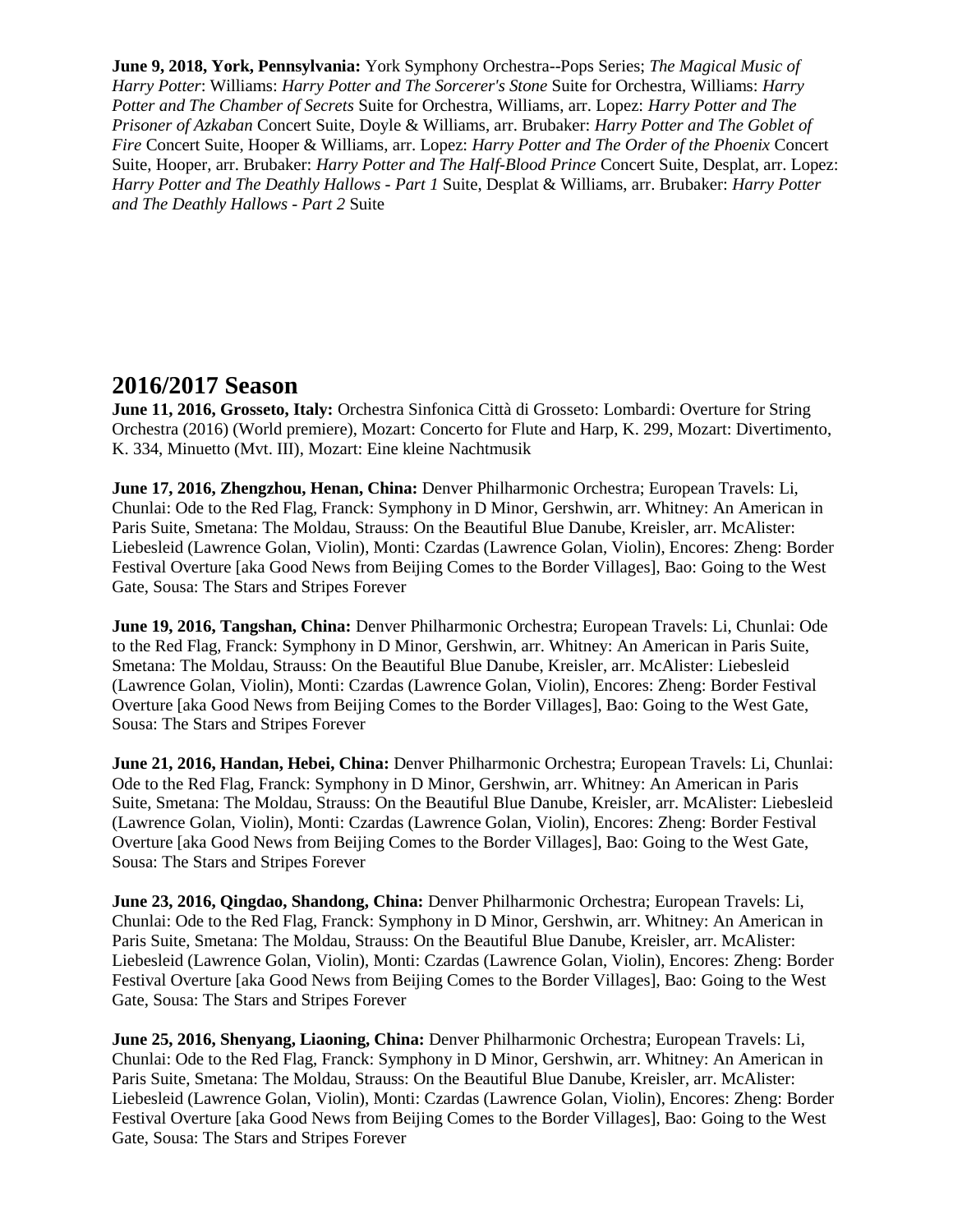**June 27, 2016, Taiyuan, Shanxi, China:** Denver Philharmonic Orchestra; European Travels: Li, Chunlai: Ode to the Red Flag, Franck: Symphony in D Minor, Gershwin, arr. Whitney: An American in Paris Suite, Smetana: The Moldau, Strauss: On the Beautiful Blue Danube, Kreisler, arr. McAlister: Liebesleid (Lawrence Golan, Violin), Monti: Czardas (Lawrence Golan, Violin), Encores: Zheng: Border Festival Overture [aka Good News from Beijing Comes to the Border Villages], Bao: Going to the West Gate, Sousa: The Stars and Stripes Forever

**June 29, 2016, Taizhou, Jiangsu, China:** Denver Philharmonic Orchestra; European Travels: Li, Chunlai: Ode to the Red Flag, Franck: Symphony in D Minor, Gershwin, arr. Whitney: An American in Paris Suite, Smetana: The Moldau, Strauss: On the Beautiful Blue Danube, Kreisler, arr. McAlister: Liebesleid (Lawrence Golan, Violin), Monti: Czardas (Lawrence Golan, Violin), Encores: Zheng: Border Festival Overture [aka Good News from Beijing Comes to the Border Villages], Bao: Going to the West Gate, Sousa: The Stars and Stripes Forever

**June 30, 2016, Shanghai, China:** Denver Philharmonic Orchestra; European Travels: Li, Chunlai: Ode to the Red Flag, Franck: Symphony in D Minor, Gershwin, arr. Whitney: An American in Paris Suite, Smetana: The Moldau, Strauss: On the Beautiful Blue Danube, Kreisler, arr. McAlister: Liebesleid (Lawrence Golan, Violin), Monti: Czardas (Lawrence Golan, Violin), Encores: Zheng: Border Festival Overture [aka Good News from Beijing Comes to the Border Villages], Bao: Going to the West Gate, Sousa: The Stars and Stripes Forever

**July 1, 2016, Yixing, Zhejiang, China:** Denver Philharmonic Orchestra; European Travels: Li, Chunlai: Ode to the Red Flag, Franck: Symphony in D Minor, Gershwin, arr. Whitney: An American in Paris Suite, Smetana: The Moldau, Strauss: On the Beautiful Blue Danube, Kreisler, arr. McAlister: Liebesleid (Lawrence Golan, Violin), Monti: Czardas (Lawrence Golan, Violin), Encores: Zheng: Border Festival Overture [aka Good News from Beijing Comes to the Border Villages], Bao: Going to the West Gate, Sousa: The Stars and Stripes Forever

**July 3, 2016, Chongqing, China:** Denver Philharmonic Orchestra; European Travels: Li, Chunlai: Ode to the Red Flag, Franck: Symphony in D Minor, Gershwin, arr. Whitney: An American in Paris Suite, Smetana: The Moldau, Strauss: On the Beautiful Blue Danube, Kreisler, arr. McAlister: Liebesleid (Lawrence Golan, Violin), Monti: Czardas (Lawrence Golan, Violin), Encores: Zheng: Border Festival Overture [aka Good News from Beijing Comes to the Border Villages], Bao: Going to the West Gate, Sousa: The Stars and Stripes Forever

**July 5, 2016, MaAnshan, Anhui, Henan, China:** Denver Philharmonic Orchestra; European Travels: Li, Chunlai: Ode to the Red Flag, Franck: Symphony in D Minor, Gershwin, arr. Whitney: An American in Paris Suite, Smetana: The Moldau, Strauss: On the Beautiful Blue Danube, Kreisler, arr. McAlister: Liebesleid (Lawrence Golan, Violin), Monti: Czardas (Lawrence Golan, Violin), Encores: Zheng: Border Festival Overture [aka Good News from Beijing Comes to the Border Villages], Bao: Going to the West Gate, Sousa: The Stars and Stripes Forever

**July 6, 2016, Hefei , Anhui, China:** Denver Philharmonic Orchestra; European Travels: Li, Chunlai: Ode to the Red Flag, Franck: Symphony in D Minor, Gershwin, arr. Whitney: An American in Paris Suite, Smetana: The Moldau, Strauss: On the Beautiful Blue Danube, Kreisler, arr. McAlister: Liebesleid (Lawrence Golan, Violin), Monti: Czardas (Lawrence Golan, Violin), Encores: Zheng: Border Festival Overture [aka Good News from Beijing Comes to the Border Villages], Bao: Going to the West Gate, Sousa: The Stars and Stripes Forever

**July 8, 2016, Zhoushan, Zhejiang, China:** Denver Philharmonic Orchestra; European Travels: Li, Chunlai: Ode to the Red Flag, Franck: Symphony in D Minor, Gershwin, arr. Whitney: An American in Paris Suite, Smetana: The Moldau, Strauss: On the Beautiful Blue Danube, Kreisler, arr. McAlister: Liebesleid (Lawrence Golan, Violin), Monti: Czardas (Lawrence Golan, Violin), Encores: Zheng: Border Festival Overture [aka Good News from Beijing Comes to the Border Villages], Bao: Going to the West Gate, Sousa: The Stars and Stripes Forever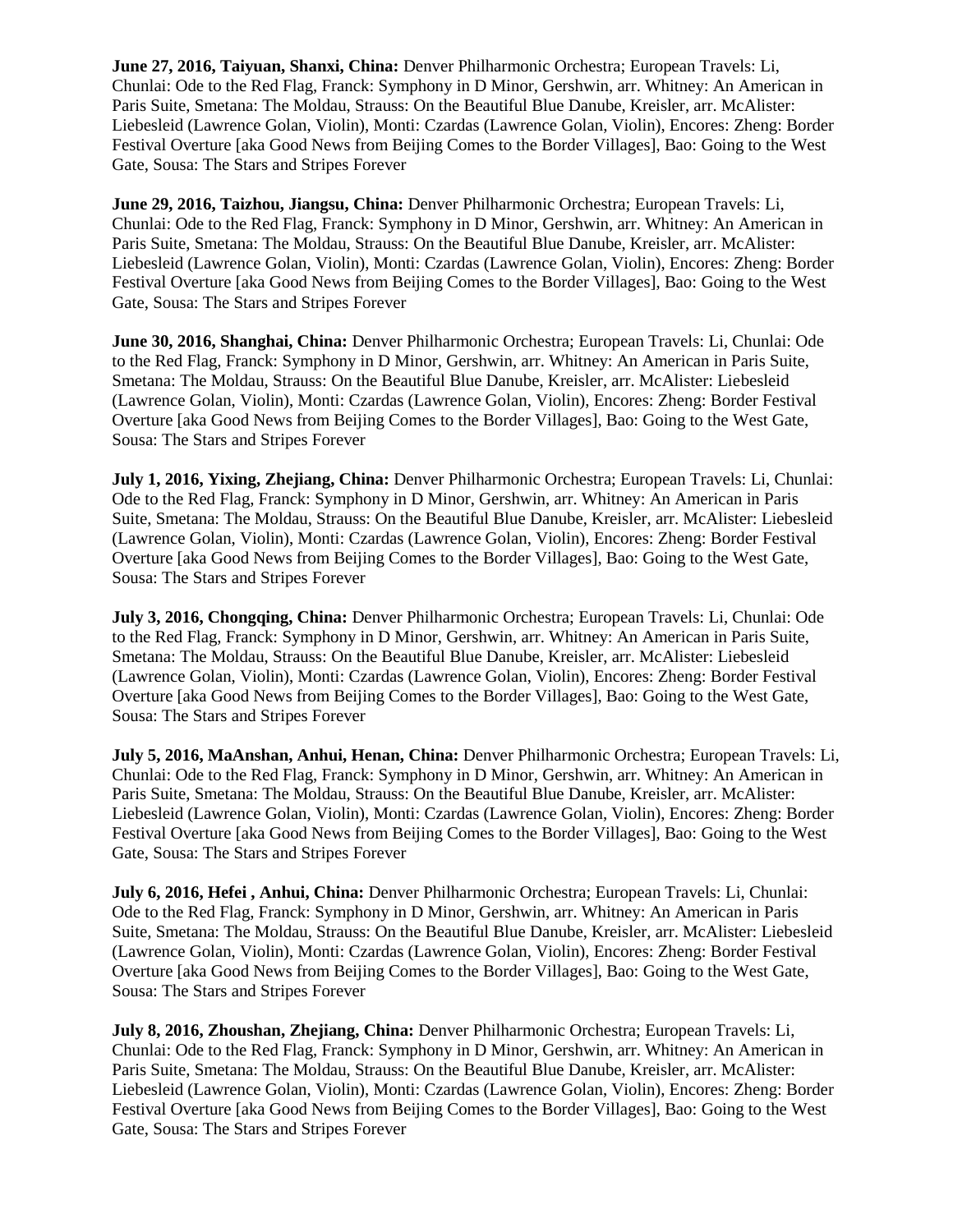**July 10, 2016, Yichun, Jiangxi, China:** Denver Philharmonic Orchestra; European Travels: Li, Chunlai: Ode to the Red Flag, Franck: Symphony in D Minor, Gershwin, arr. Whitney: An American in Paris Suite, Smetana: The Moldau, Strauss: On the Beautiful Blue Danube, Kreisler, arr. McAlister: Liebesleid (Lawrence Golan, Violin), Monti: Czardas (Lawrence Golan, Violin), Encores: Zheng: Border Festival Overture [aka Good News from Beijing Comes to the Border Villages], Bao: Going to the West Gate, Sousa: The Stars and Stripes Forever

**July 12-15, 2016, Annandale-on-Hudson, New York:** The Conductors Institute at Bard; Faculty Member: Rachmaninoff: Symphony No. 2 in E Minor, Op. 27 (mvmts. 3 & 4), Mahler: Symphony No. 5 in C-sharp Minor (mvmt.  $3 \& 4$ ), Sibelius: Symphony No. 2 in D Major, Op. 43 (mvmts. 1  $\& 2$ ), Stravinsky: The Firebird Suite

**August 27, 2016, York, Pennsylvania:** York Symphony Orchestra at York Country Day School; A Baroque Beginning: Handel: "Entrance of the Queen of Sheba" from Solomon, Gluck: "Dance of the Furies" and "Dance of the Blessed Spirits" from Orfeo ed Euridice, Bach: Selections from Orchestral Suite No. 3

**August 28, 2016, York, Pennsylvania:** Violin Recital at St. John's Episcopal Church with Gretchen Dekker, Piano

**September 17, 2016, Yakima, Washington:** Yakima Symphony Orchestra--Pops Series; Classical Mystery Tour: Beatles Medley Overture, Got to Get You Into My Life, A Hard Day's Night, I Saw Her Standing There, Yesterday, All You Need Is Love, Penny Lane, Here Comes the Sun, Sgt. Pepper's Lonely Hearts Club Band/With a Little Help From My Friends, Eleanor Rigby, Sgt. Pepper's Lonely Hearts Club Band (reprise), A Day In the Life, Magical Mystery Tour, I Am the Walrus, Ob-la-di, ob-lada, Yellow Submarine, Come Together, Something, The Long and Winding Road, Live and Let Die, Good Night, Imagine, Golden Slumbers, Possible Encores: Hey Jude, Twist and Shout, Can't Buy Me Love

**September 24, 2016, York, Pennsylvania:** York Symphony Orchestra--Pops Series; The Music of John Williams: 85th Birthday Celebration: Jaws, The Cowboys Overture, Jurassic Park Highlights, arr. Custer, "Hymn to the Fallen" from Saving Private Ryan, Williams: Suite from Far and Away, "Adventures on Earth" from E.T., "Raiders March" from Raiders of the Lost Ark, "Harry's Wondrous World" from Harry Potter and the Sorcerer's Stone, Star Wars Suite for Orchestra, Possible Encore: The Mission Theme (from NBC News)

**September 30, 2016, Denver, Colorado:** Denver Philharmonic Orchestra; Grand Opening of the Antonia Brico Stage: Beethoven: Overture to Leonore No. 3, Op. 72b, Hummel: Trumpet Concerto in E-flat Major (Ryan Spencer, Trumpet), Wagner: Overture to Die Meistersinger von Nürnberg, Beethoven: Symphony No. 5

**October 8, 2016, Yakima, Washington:** Yakima Symphony Orchestra--Classical Series; A Baroque Beginning: Handel: "Entrance of the Queen of Sheba" from Solomon, Gluck: "Dance of the Furies" and "Dance of the Blessed Spirits" from Orfeo ed Euridice, Bach: Orchestral Suite No. 3, Vivaldi: The Four Seasons (Martin Chalifour, Violin; Concertmaster of the Los Angeles Philharmonic)

**October 10 & 11, 2016, Denver, Colorado:** Lamont Symphony Orchestra with singers, dancers and traditional instrumentalists from Beijing, China: Zhou: Ode to Nature; A 3D Dance Oratorio based on the Chinese concept of the five forces of nature, produced by Dennis Law (2 performances)

**October 15, 2016, York, Pennsylvania:** York Symphony Orchestra--Classical Series; A Baroque Beginning: Handel: "Entrance of the Queen of Sheba" from Solomon, Gluck: "Dance of the Furies" and "Dance of the Blessed Spirits" from Orfeo ed Euridice, Bach: Orchestral Suite No. 3, Vivaldi: The Four Seasons (Odin Rathnam, Violin)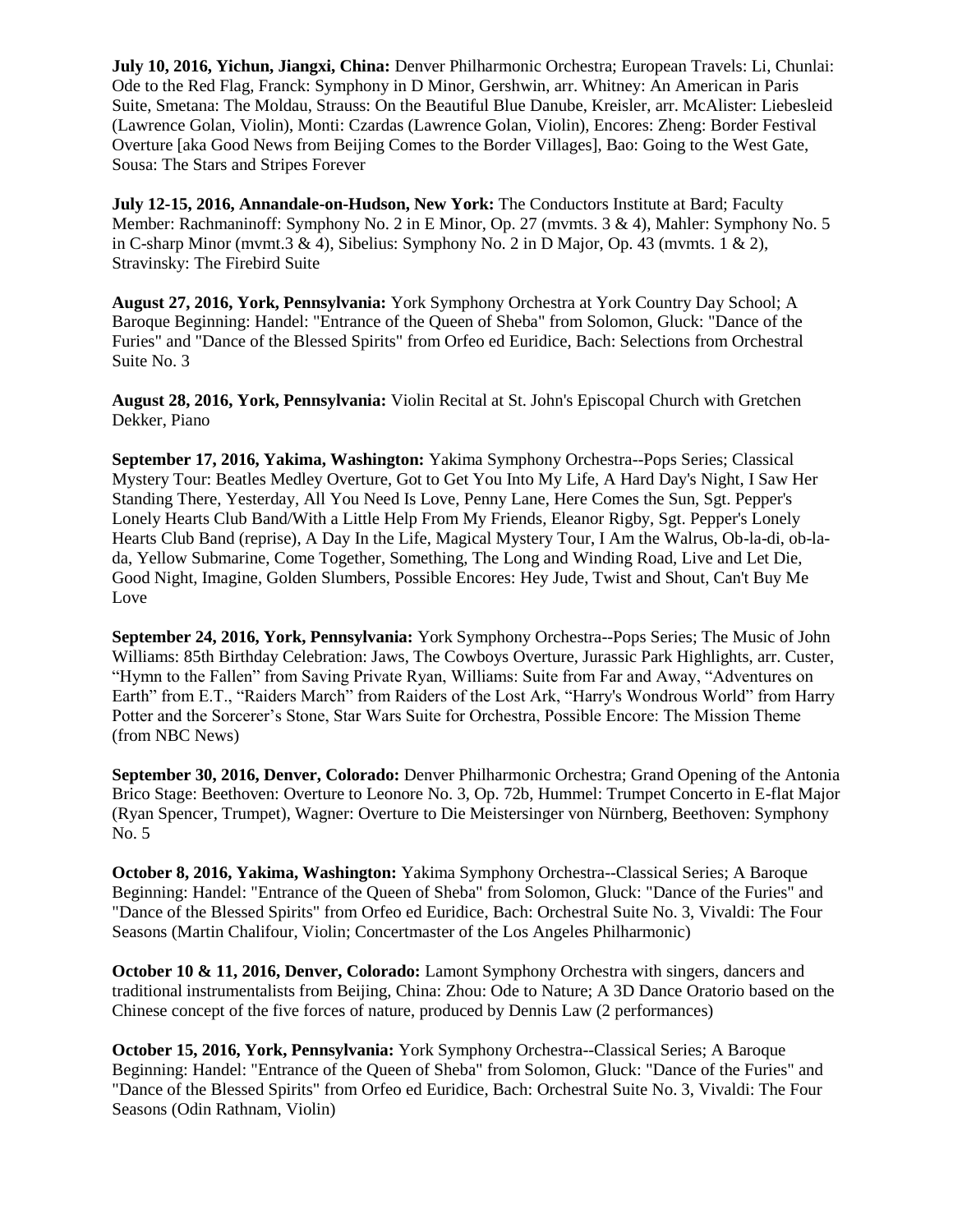**October 29, 2016, Yakima, Washington:** Yakima Symphony Orchestra--Pops Series; Halloween Spooktacular with the Yakima Symphony Chorus; Justin Raffa, Chorusmaster: Mendelssohn: Highlights from Die erste Walpurgisnacht (The First Witches' Night): Overture: "Das schlechte Wetter" (The bad weather), No. 4: "Verteilt euch, wackre Männer, hier" (Divide your forces, valiant men), No. 5: "Kommt mit Zacken und mit Gabeln" (Come with prongs and pitchforks), No. 6: Continuation of "Kommt mit Zacken und mit Gabeln" (Come with prongs and pitchforks), Williams: "Hedwig's Theme" from Harry Potter and the Sorcerer's Stone, Williams: "The Flight to Neverland" from Hook, O'Brien, arr. Wendel: The Rocky Horror Picture Show Medley, Wendel: Ride of the Headless Horseman, Pickett & Capizzi, arr. Phillips: Monster Mash (Justin Raffa, Lead Vocal), Saint-Saëns: Danse macabre, Meyer: Día de los Muertos, Bartok: "Adagio" from Music for Strings, Percussion and Celesta, Williams: Superman March, Massenet: "March of the Princesses" from Cendrillon (Cinderella), Prokofiev, orch. Hare: "Diabolical Suggestion" from Four Pieces, Op. 4, Boito: "Salve Regina" from Mefistofele (with the Yakima Children's Choir; Jane Peterson & Darlene Fairbrook, Directors), Possible Encore, Daniels, arr. Golan: The Devil Went Down to Georgia (Lawrence Golan, Violin & Vocals)

**November 3, 2016, Denver, Colorado:** Lamont Symphony Orchestra and Opera Theatre; A Night at the Opera: Rossini: William Tell Overture, Rossini: Opening Scene from Cenerentola (Cinderella) (soprano, 2 mezzos, bass-baritone, men's chorus), Gilbert & Sullivan: "A Policeman's Lot is Not a Happy One" from Pirates of Penzance (bass and men's chorus) (Ryan Kozak, Conductor), Gilbert & Sullivan: "Come a Train of Little Ladies/Three Little Maids from School" from The Mikado (3 women and women's chorus) (Hisham Bravo Groover, Conductor), Bizet: "Seguedilla" from Carmen (mezzo), Bizet: "Nous avons en tete une affaire" Quintet from Carmen (soprano, 2 mezzos, tenor, baritone), Bizet: "Toreador's Song; Votre toast, je peux vous le rendre" from Carmen (baritone and chorus), Strauss: "Dance of the Seven Veils" from Salome[Kalmus Reduction], Strauss: "Hab's mir Gelobt" Trio from Rosenkavalier (high soprano, soprano, mezzo), Beethoven: "Mir ist so wunderbar" Quartet from Fidelio (2 sopranos, tenor, bass), Mozart: "Ich gehe, doch rate ich dir" [Blonde/Osmin Act 2 Duet] from The Abduction from the Seraglio (soprano, bass) (Ryan Kozak, Conductor), Mozart: "Sull'aria" from The Marriage of Figaro (2 sopranos) (Hisham Bravo Groover, Conductor), Mozart: Act 4 Finale from The Marriage of Figaro (tutti), Verdi: "Bella figlia dell'amore" Quartet from Rigoletto (soprano, mezzo, tenor, baritone), Verdi: "Tutto nel mondo e burla" Final Fugue from Falstaff (tutti)

**November 12, 2016, Yakima, Washington:** Yakima Symphony Orchestra--Classical Series; Classical Classics, Haydn: Symphony No. 3, Mozart: Symphony No. 40 in G Minor, Beethoven: Piano Concerto No. 4 (Alexander Kobrin, Gold Medal Winner of the Van Cliburn International Piano Competition)

**November 18, 2016, Denver, Colorado:** Denver Philharmonic Orchestra; Pulling Out All the Stops, Ravel: Le Tombeau de Couperin, Poulenc: Organ Concerto in G Minor (Joseph Galema, Organ), Saint-Saëns: Symphony No. 3 in C Minor "Organ Symphony" (Joseph Galema, Organ)

**November 26, 2016, York, Pennsylvania:** York Symphony Orchestra--Pops Series; Holiday Pops Spectacular with the York Symphony Chorus; Dr. Kathleen Shannon, Chorusmaster and Members of the Unforgettable Big Band: Pola & Wyle, arr. Hayes: It's the Most Wonderful Time of the Year, Handel: "Hallelujah Chorus" from The Messiah, Stephenson, arr.: A Charleston Christmas, UBB Alone, Tchaikovsky: "Waltz of the Flowers" from The Nutcracker, arr. Shaw & Bennett: The Many Moods of Christmas, Suite No. 1, Irish trad., arr. Rutter: Wexford Carol (Dr. Kathleen Shannon, conductor), Rutter: Donkey Carol, Holcombe, arr.: Festive Sounds of Hanukah, Anderson-Lopez, arr. Krogstad: Music from Frozen, Anderson: Sleigh Ride, Holcombe, arr.: A Christmas Jazz Suite, UBB Alone, Sowash, arr.: "Celebration" from Spirit of Christmas, Stephenson, arr.: A Holly Jolly Sing-Along!

**December 3 & 4, 2016, Yakima, Washington:** Yakima Symphony Orchestra--Pops Series; Christmas Pops Spectacular with the Yakima Symphony Chorus; Justin Raffa, Chorusmaster and the Yakima Jazz Sextet: Pola & Wyle, arr. Hayes: It's the Most Wonderful Time of the Year, Handel: "Hallelujah Chorus" from The Messiah, Stephenson, arr.: A Charleston Christmas, YSJ Alone, Tchaikovsky: "Waltz of the Flowers" from The Nutcracker, arr. Shaw & Bennett: The Many Moods of Christmas, Suite No. 1, Irish trad., arr. Rutter: Wexford Carol (Justin Raffa, conductor), Rutter: Donkey Carol, Anderson-Lopez, arr. Krogstad: Music from Frozen, Anderson: Sleigh Ride, Holcombe, arr.: A Christmas Jazz Suite, YJS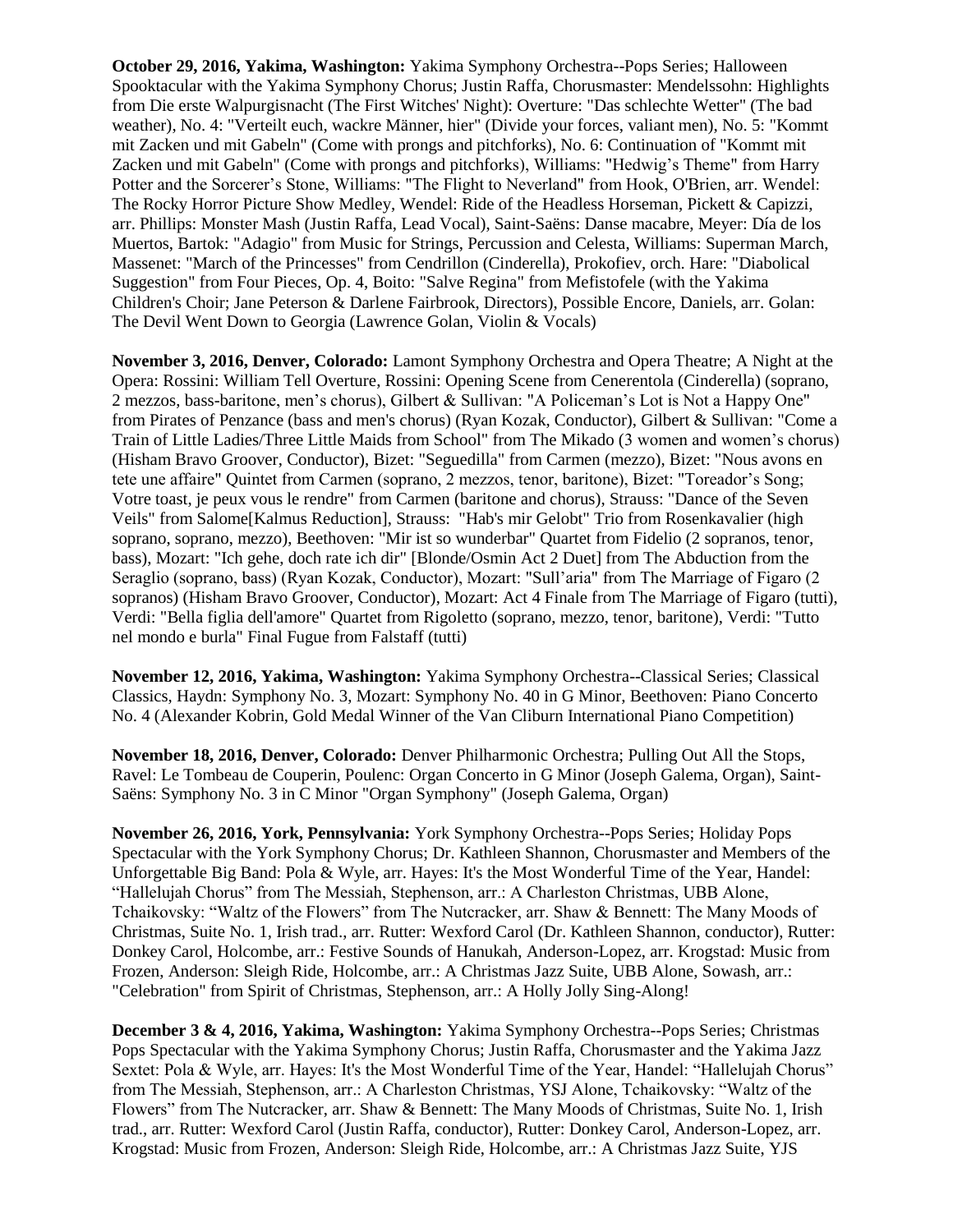Alone, Sowash, arr.: "Celebration" from Spirit of Christmas, Stephenson, arr.: A Holly Jolly Sing-Along! (2 performances)

**December 9-11, 2016, Tucson, Arizona:** The Tucson Regional Ballet Company with the Tucson Symphony Orchestra; Tchaikovsky: The Nutcracker (4 Performances)

**January 15, 2017, Denver, Colorado:** Lamont Symphony Orchestra; Lamont Workshop for Conductors and Orchestral Musicians, Culminating Concert: Strauss: Overture to Die Fledermaus, Rachmaninoff: Piano C0ncerto No. 2 in C Minor (Stephanie Cheng, Piano), Beethoven: Symphony No. 7

**January 21, 2017, York, Pennsylvania:** York Symphony Orchestra--Classical Series; Classical Classics, Haydn: Symphony No. 3, Mozart: Sinfonia Concertante, K. 297b (Jill Hoffmann, Oboe; Beverly Butts, Clarinet; Cheryl Staherski, Horn; Robin Plant, Bassoon), Beethoven: Symphony No. 5

**February 4, 2017, Yakima, Washington:** Yakima Symphony Orchestra--Classical Series; The Romantics: Brahms: Double Concerto for Violin & Cello (Lawrence Golan, Violin; John Marshall, Cello), Tchaikovsky: Symphony No. 4

**February 9, 2017, Denver, Colorado:** Lamont Symphony Orchestra; The Romantics: Brahms: Double Concerto for Violin & Cello (Lawrence Golan, Violin; Matthew Zalkind, Cello), Tchaikovsky: Symphony No. 4

**February 10, 2017, Denver, Colorado:** Denver Philharmonic Orchestra; The Romantics: Brahms: Double Concerto for Violin & Cello (Lawrence Golan, Violin; Matthew Zalkind, Cello), Tchaikovsky: Symphony No. 4

**February 18, 2017, York, Pennsylvania:** York Symphony Orchestra--Classical Series; The Romantics: Brahms: Double Concerto for Violin & Cello (Lawrence Golan, Violin; Steven Honigberg, Cello), Tchaikovsky: Symphony No. 4

**February 25, 2017, Yakima, Washington:** Yakima Symphony Orchestra--Pops Series; The Music of John Williams: 85th Birthday Celebration: Jaws, The Cowboys Overture, Jurassic Park Highlights, arr. Custer, "Hymn to the Fallen" from Saving Private Ryan, Williams: Suite from Far and Away, "Adventures on Earth" from E.T., "Raiders March" from Raiders of the Lost Ark, "Harry's Wondrous World" from Harry Potter and the Sorcerer's Stone, Star Wars Suite for Orchestra, Possible Encore: The Mission Theme (from NBC News)

**March 4, 2017, York, Pennsylvania:** York Symphony Orchestra--Pops Series; The Titanic; Highlights from the Academy Award-winning film, the Tony Award-winning musical, and the actual music performed onboard the ship! Broadway Vocalists Teri Hansen & Nat Chandler and the York Symphony Chorus; Dr. Kathleen Shannon, Chorusmaster: Wendel, arr.: The Original Ragtime Band, Grainger: Molly on the Shore, Lehár: The Merry Widow Waltzes, Kreisler, arr. McAlister: Liebesleid, (Lawrence Golan, Violin), Kreisler, arr. McAlister:: Liebesfreud (Lawrence Golan, Violin), Elgar: Salut d'Amour, Elgar: Pomp and Circumstance March No. 1 in D Major, Sullivan, arr. Golan: Nearer My God to Thee (Propior Deo version), Horner: Titanic Suite, (Teri Hansen, Soprano), Horner, arr. Barker: "My Heart Will Go On" from Titanic (Teri Hansen, Soprano), Yeston: Highlights from Titanic-The Musical; Overture/In Every Age/ How Did They Build Titanic (Nat Chandler, Baritone), Godspeed Titanic (Nat Chandler, Baritone), Barrett's Song (Nat Chandler, Baritone), We'll Meet Tomorrow (Nat Chandler, Baritone), Still (Teri Hansen, Soprano; Nat Chandler, Baritone), Godspeed Titanic, (Teri Dale Hansen, Soprano; Nat Chandler, Baritone; York Symphony Chorus), Possible Encore: Sullivan, arr. Golan: Nearer My God to Thee (Propior Deo Version)

**March 7, 2017, Denver, Colorado:** Lamont Symphony Orchestra; DU Honors Competition Winner: Beethoven: Coriolan Overture (Hisham Bravo Groover, Conductor), Sibelius: Violin Concerto (Quanshuai Li, Violin; DU Honors Competition Winner), Sibelius: The Swan of Tuonela (Ryan Kozak, Conductor), Stravinsky: Petrushka (1947 version)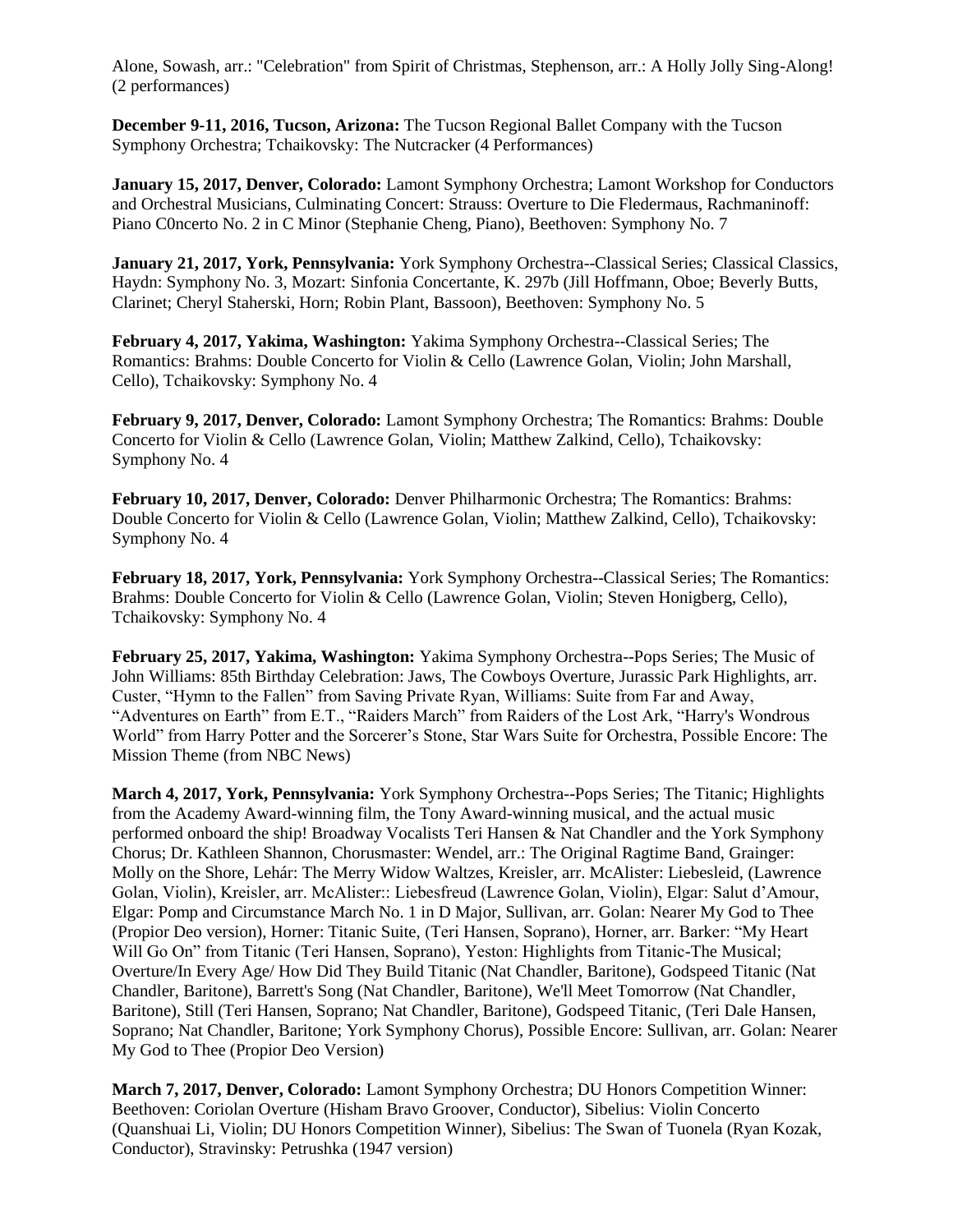**March 11, 2017, York, Pennsylvania:** York Symphony Orchestra--Classical Series; A Brave New World, Strauss: "Dance of the Seven Veils" from Salome [Kalmus Reduction] with Aubergine Belly Dance Troupe, Rachmaninoff: Piano C0ncerto No. 2 in C Minor (Haochen Zhang, Piano; Gold Medal Winner of the Van Cliburn International Piano Competition), Stravinsky: Petrushka (1947 version) with puppets by Half Mad Theatre

**March 18, 2017, Yakima, Washington:** Yakima Symphony Orchestra--Classical Series; A Brave New World: Strauss: "Dance of the Seven Veils" from Salome [Kalmus Reduction] with Belly Dancers Heather Wayman, Sabra Nelson and Erin Luke, Sibelius: Violin Concerto (Denise Dillenbeck, Violin), Stravinsky: Petrushka (1947 version) with Tears of Joy Puppet Theatre, Poteat: Beyond Much Difference

**April 1, 2017, York, Pennsylvania:** York Symphony Orchestra--Classical Series; The American Dream: Beckel: The American Dream, Brubeck, C.: Travels in Time for Three (w/Time for Three), Boyer: Ellis Island; The Dream of America (Jack Hartman and Actors from York Little Theater)

**April 8, 2017, Yakima, Washington:** Yakima Symphony Orchestra--Pops Series; Sports Orchestrated: Smith: The Star-Spangled Banner (Jim Cornelison, Tenor), Bizet: "Les Toréadors" from Carmen Suite No. 1, Holcombe: Casey at the Bat, Conti, arr. Lowden: Musical Highlights from Rocky, Bolcom: "The Derby Dressage" from Seattle Slew, Arnaud: Bugler's Dream, Williams: Olympic Fanfare and Theme, Williams: The Olympic Spirit, Vangelis, arr. Riley: Chariots of Fire, Torke: Javelin, Williams, arr. Custer: Summon the Heroes, Puccini: "Nessun dorma!" from Turandot (Jim Cornelison, Tenor), Rossini: William Tell Overture, Possible Encore: Pearson, arr. Edmondson: Heavy Action (NFL Monday Night Football Theme)

**April 15, 2017, York, Pennsylvania:** York Symphony Orchestra; From the Top, with Christopher O'Riley: Live concert recording for nationwide broadcast on National Public Radio. Weber: Clarinet Concerto No. 1 in F Minor, Mvt. III (Andrew Mazanko, clarinet), Bruch: Violin Concerto No. 1, Mvt. II (Daniel Rafimayeri, violin), Beethoven: Coriolan Overture

**April 20-23, 2017, Denver, Colorado:** Lamont Opera Theatre & Symphony Orchestra; Strauss: Die Fledermaus (4 performances)

**April 29, 2017, Yakima, Washington:** Yakima Symphony Orchestra--Classical Series; Strauss: Die Fledermaus with the Lamont Opera Theatre and Yakima Symphony Chorus; Justin Raffa, Chorusmaster

**May 5, 2017, Yakima, Washington:** Yakima Symphony Orchestra--Student Concert; Stookey: The Composer is Dead (Luisa Sermol, Narrator)

**May 13, 2017, Yakima, Washington:** Yakima Symphony Orchestra--Classical Series; The Pinnacle: Beethoven's 9th: Beethoven: Symphony No. 9 with the Yakima Symphony Chorus; Justin Raffa, Chorusmaster, (Gayla Blaisdell, Soprano; Melissa Schiel, Alto; Ross Hauck, Tenor; Charles Robert Stephens, Bass)

**May 20, 2017, York, Pennsylvania:** York Symphony Orchestra--Classical Series; Orff: Carmina Burana with the York Symphony Chorus; Dr. Kathleen Shannon, Chorusmaster, (Serena Benedetti, Soprano; Blake Friedman, Tenor; Marcus DeLoach, Baritone)

**May 25, 2017, Denver, Colorado:** Denver Philharmonic Orchestra; When in Rome: Tchaikovsky: Capriccio italien, Mendelssohn: Piano Concerto No. 1 in G Minor (Wei Luo, Piano; Gold Medal Winner of the Chopin and Rachmaninoff International Piano Competitions), Respighi: Fountains of Rome, Respighi: Pines of Rome

**June 1, 2017, Denver, Colorado:** Lamont Symphony Orchestra with the Lamont Chorale, Women's Chorus, and Men's Choir; Dr. Catherine Sailer and Dr. Kyle Fleming, Directors: Bartók: Concerto for Orchestra, Mendelssohn: Die erste Walpurgisnacht (The First Witches' Night)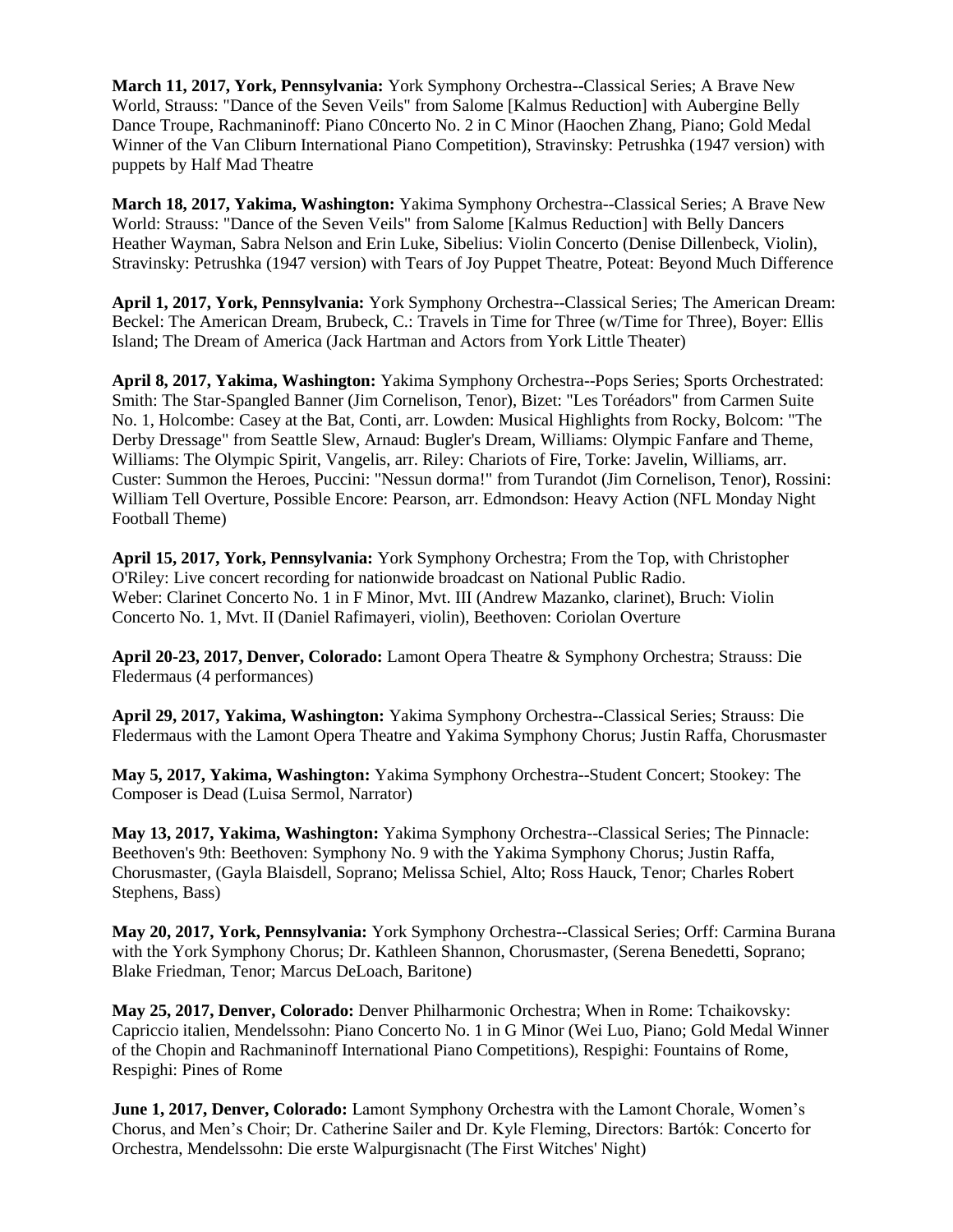# **2015/2016 Season**

**July 10, 2015, Wuhan, China:** Wuhan Philharmonic: Bernstein: *Candide* Overture, Bernstein: *West Side Story* Selections (arr. Mason), Gershwin: *Cuban Overture,* Gershwin: *An American in Paris*, Copland: Four Dance Episodes from *Rodeo*. Possible Encores: Li: *Spring Festival Overture*, Sousa: *The Stars and Stripes Forever*

**July 13-17, 2015, Annandale-on-Hudson, New York:** The Conductors Institute at Bard; Faculty Member: Strauss: *Till Eulenspiegel*, Beethoven: Violin Concerto (Michael Jorgensen, Violin), Prokofiev: Symphony No. 5, Mahler: Symphony No. 1

**September 26, 2015, Yakima, Washington:** Yakima Symphony Orchestra--Pops Series; *Cirque de la Symphonie*: Smith: *The Star-Spangled Banner,* Berlioz: *Roman Carnival* Overture*,* Debussy, orch. Luck: *Clair de Lune,* Bernstein: *Candide* Overture*,* Kabalevsky: *Colas Breugnon* Overture*,* Wagner, orch. Hutschenruyter: *Ride of the Valkyries,* Chabrier: *España,* Marquez: Danzon No. 2*,* Glinka: *Ruslan and Lyudmila* Overture*,* Saint-Saëns: "Bacchanale" from *Samson and Dalila,* Rimsky-Korsakov: "Dance of the Buffoons" from *The Snow Maiden,* Williams: "Devil's Dance" from *Witches of Eastwick,* Rossini, arr. Respighi: "Tarantella" from *La boutique fantasque,* Smetana: "Dance of the Comedians" from *The Bartered Bride,* Tchaikovsky: Waltz from *Swan Lake,* Bizet: "Les Toreadors" from *Carmen* Suite No. 1

**October 2, 2015, Denver, Colorado**: Denver Philharmonic Orchestra; *In Nature's Realm*: Vivaldi: "Autumn" from *The Four Seasons* (Lawrence Golan, Violin), Dvořák: *In Nature's Realm*, Tchaikovsky: *The Tempest*; Fantasy-Overture, Op. 18, Sibelius: Symphony No. 5

**October 10, 2015, Yakima, Washington:** Yakima Symphony Orchestra--Classical Series; *Shakespeare in Love*: Smith: *The Star-Spangled Banner*, Nicolai: *The Merry Wives of Windsor* Overture, Prokofiev: *Romeo and Juliet* Suite No. 2, Warbeck: *Shakespeare in Love* Suite, Tchaikovsky: *Romeo and Juliet* Overture-Fantasy

**October 13, 2015, Denver, Colorado:** Lamont Symphony Orchestra; Schumann: Cello Concerto (Matthew Zalkind, Cello), Mahler: *Das Lied von der Erde* (Jennifer DeDominici, Mezzo-Soprano; Matthew Plenk, Tenor)

**October 17, 2015, York, Pennsylvania:** York Symphony Orchestra--Classical Series; *In Nature's Realm*: Smith: *The Star-Spangled Banner*, Vivaldi: "Autumn" from *The Four Seasons* (Lawrence Golan, Violin), Dvořák: *In Nature's Realm*, Mahler: *Das Lied von der Erde* (Katherine Pracht, Mezzo-Soprano; Adam Klein, Tenor)

**October 24, 2015, Yakima, Washington:** Yakima Symphony Orchestra--Sinfonietta Series; Yakima Symphony Chorus; Justin Raffa, Chorusmaster: *Día de los Muertos*: Meyer: *Día de los Muertos*, Mozart: Clarinet Concerto (Angelique Poteat, Clarinet), Mozart: Requiem

**November 14, 2015, Yakima, Washington:** Yakima Symphony Orchestra--Classical Series; *Oh, the Drama!*: Dvořák: *Othello* Overture, Elgar: Cello Concerto (Joshua Roman, Cello), Shostakovich: *Hamlet*: Film Suite (1964), op.116a

**November 19, 2015, Denver, Colorado:** Lamont Symphony Orchestra; *Salute to Shakespeare*: Dvořák: *Othello* Overture, Shostakovich: *Hamlet*: Film Suite (1964), op.116a

**November 20, 2015, Denver, Colorado:** Denver Philharmonic Orchestra; *Inextinguishable*: Locklair: *Phoenix* for Orchestra (2007) (Colorado premiere), Elgar: Cello Concerto (Jay Campbell, Cello), Nielsen: Symphony No. 4 "Inextinguishable"

**November 28, 2015, York, Pennsylvania:** York Symphony Orchestra--Pops Series; *Holiday Pops Spectacular*; York Symphony Chorus; Dr. Kathleen Shannon, Chorusmaster; An All-Star Gospel Choir assembled by Cindy and Jonathan Strawbridge.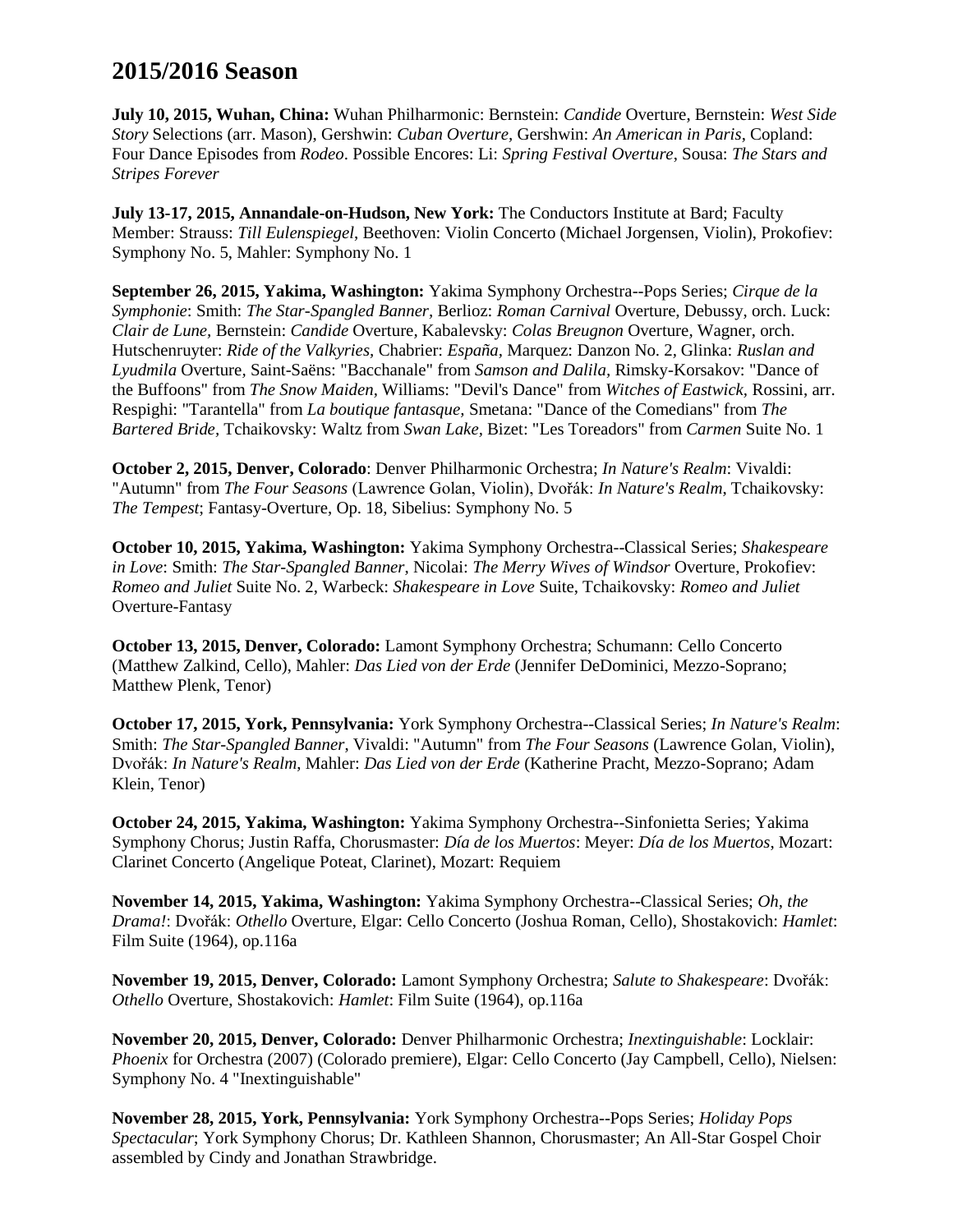**December 6, 2015, Yakima, Washington:** Yakima Symphony Orchestra--Pops Series; *Christmas Pops Spectacular*; Yakima Symphony Chorus; Justin Raffa, Chorusmaster; Guest Banda Group: Williams: "Merry Christmas, Merry Christmas" from *Home Alone*, Snesrud: *Christmas Traditions*, arr. Wendel: *Fiesta Mexicana*, Banda alone, Waldteufel: *The Skaters' Waltz*, Tchaikovsky: "Waltz of the Flowers" from *The Nutcracker*, Selection for chorus alone conducted by Justin Raffa, Herman, arr. Wendel: *We Need A Little Christmas*, Ponce, arr. Heifetz, orch. Golan: *Estrellita* (My Little Star) (Lawrence Golan, Violin), Anderson: *Sleigh Ride*, Davis, Onorati & Simeone, arr. Goss: *The Little Drummer Boy*, Handel: "Hallelujah Chorus" from *The Messiah*, Banda alone, Feliciano, arr. Rogers: *Feliz Navidad* (for Banda, Orchestra and Chorus), Stephenson: *A Holly Jolly Sing-Along!*

**December 11-13, 2015, Tucson, Arizona:** Tucson Regional Ballet Company; Tchaikovsky: *The Nutcracker* (4 Performances)

**December 16, 2015, Portland, Maine:** Portland Ballet Company; Tchaikovsky, orch. Golan: *The Nutcracker* (2 Performances)

**January 9, 2016, Yakima, Washington:** Yakima Symphony Orchestra--Sinfonietta Series; *A Comedy of Errors*; A multi-sensory event featuring music from some of the Bard's greatest comedies: Berlioz: *Beatrice and Benedict* Overture, Korngold: Incidental Music to *Much Ado About Nothing* Op. 11, Daugherty: *Dead Elvis* (Ryan Hare, Bassoon), Sullivan: Incidental Music to *The Tempest*

**February 6, 2016, Yakima, Washington:** Yakima Symphony Orchestra--Classical Series; *A Midsummer Night's Dream*; Yakima Symphony Chorus; Justin Raffa, Chorusmaster: Mendelssohn: Violin Concerto in E Minor (Elena Urioste, Violin), Mendelssohn: *A Midsummer Night's Dream*, op. 21 & 61

**February 9, 2016, Green Valley, Arizona:** Tucson Symphony Orchestra; Fiddle-Faddle: *Fiddler on the Roof, The Devil Went Down to Georgia and other Fiddlin' Favorites*: Monti: *Czardas*, (Lawrence Golan, Violin), Tchaikovsky: "Hungarian Dance" from *Swan Lake*, Bizet: "Gypsy Dance" from *Carmen*, Kreisler, arr. McAlister: *Liebesleid*: (Lawrence Golan, Violin), Anderson: *Fiddle-Faddle*, Massenet: "Méditation" from *Thaïs*, Hardiman, arr. Moore: *The Lord of the Dance*, Bock, arr. Williams: Excerpts from *Fiddler on the Roof* (Lawrence Golan, Violin)*,* Williams: Theme from *Schindler's List* (Lawrence Golan, Violin)*,* Perlman, arr. Golan: *Indian Summer* (Lawrence Golan, Violin)*,* Hayman, arr.: *Pops Hoedown*, Rouse, arr. Custer: *Orange Blossom Special*, Traditional, arr. Guion & Baron: *Turkey in the Straw*, Daniels, arr. Golan: *The Devil Went Down to Georgia* (Lawrence Golan, Violin & Vocals), [Possible Encore-Not for Print:] Villoldo: *El Choclo*

**February 10, 2016, Ajo, Arizona:** Tucson Symphony Orchestra; Fiddle-Faddle: *Fiddler on the Roof, The Devil Went Down to Georgia and other Fiddlin' Favorites*: Monti: *Czardas*, (Lawrence Golan, Violin), Tchaikovsky: "Hungarian Dance" from *Swan Lake*, Bizet: "Gypsy Dance" from *Carmen*, Kreisler, arr. McAlister: *Liebesleid*: (Lawrence Golan, Violin), Anderson: *Fiddle-Faddle*, Massenet: "Méditation" from *Thaïs*, Hardiman, arr. Moore: *The Lord of the Dance*, Bock, arr. Williams: Excerpts from *Fiddler on the Roof* (Lawrence Golan, Violin)*,* Williams: Theme from *Schindler's List* (Lawrence Golan, Violin)*,* Perlman, arr. Golan: *Indian Summer* (Lawrence Golan, Violin)*,* Hayman, arr.: *Pops Hoedown*, Rouse, arr. Custer: *Orange Blossom Special*, Traditional, arr. Guion & Baron: *Turkey in the Straw*, Daniels, arr. Golan: *The Devil Went Down to Georgia* (Lawrence Golan, Violin & Vocals), [Possible Encore-Not for Print:] Villoldo: *El Choclo*

**February 13, 2016, York, Pennsylvania:** York Symphony Orchestra--Classical Series; *Beethoven in Buenos Aires*; Featuring David Kim, Concertmaster of the Philadelphia Orchestra: Golijov: *Last Round*, Piazzolla, arr. Desyatnikov: *The Four Seasons of Buenos Aires* (David Kim, Violin), Beethoven: Symphony No. 6 "Pastorale"

**February 19, 2016, Denver, Colorado:** Denver Philharmonic Orchestra; *Smash Hits*: Mozart: Symphony No. 40 in G Minor, Rachmaninoff: *Rhapsody on a Theme of Paganini* (Steven Lin, Piano), Stravinsky: *The Firebird* Suite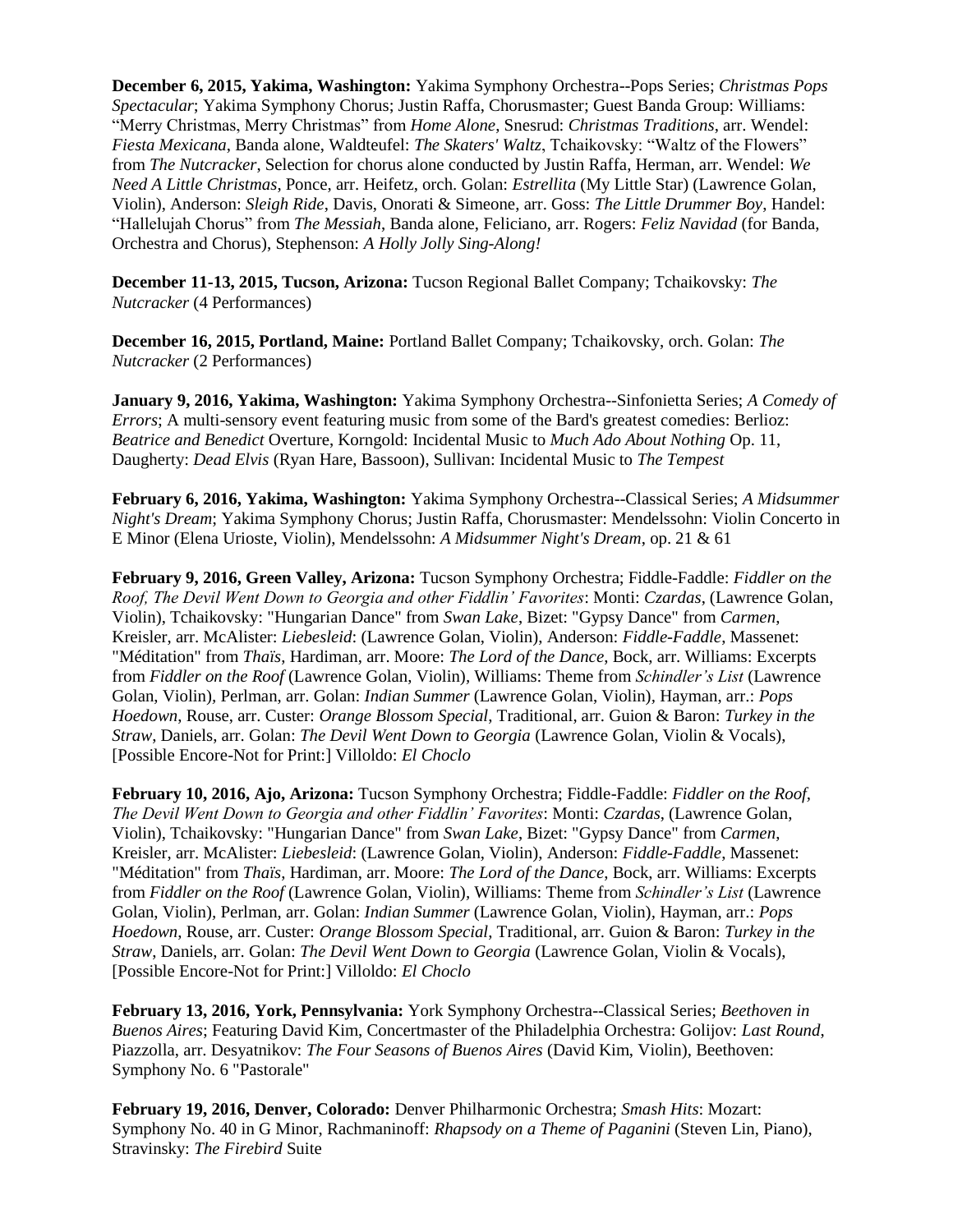**February 23, 2016, Tucson, Arizona:** Tucson Symphony Orchestra; The Chieftans

**February 27, 2016, Yakima, Washington:** Yakima Symphony Orchestra--Pops Series; *Home Grown*: Two of Yakima's finest local bands performing their folk-rock music with the Yakima Symphony **Orchestra** 

**March 12, 2016, York, Pennsylvania:** York Symphony Orchestra--Saturday Morning Symphony (Family Concert); DreamWrights Youth and Family Theater; Greater York Dance; YSO Concerto Competition Winner Lena Goodson, Bass; *The Constellations*: Peters: *The Constellations; A Guide to the Orchestra*, Bottesini, arr. Ludwin: Bass Concerto No. 2 (String Orchestra Version) (Lena Goodson, Bass), Holst: "Jupiter" from *The Planets*

**March 12, 2016, York, Pennsylvania:** York Symphony Orchestra--Pops Series; *The Piano Men*: Music of Billy Joel & Elton John, starring Jim Witter: *Your Song, Movin' Out, Rocket Man, My Life, Just The Way You Are, Daniel, Crocodile Rock, Goodbye Yellow Brick Road, Don't Ask Me Why, Don't Let The Sun Go Down On Me, Candle In The Wind, Honesty, Philadelphia Freedom, Piano Man, Tiny Dancer*

**March 19, 2016, Yakima, Washington:** Yakima Symphony Orchestra--Classical Series; *A Stormy Night*: Musical Depictions of Shakespeare's *The Tempest*: Paine: *The Tempest*, op. 31, Liszt: Piano Concerto No. 1 (Stanislav Khristenko; Gold Medal Winner of the Cleveland International Piano Competition), Sibelius: *The Tempest*: Suite No. 1, Tchaikovsky: *The Tempest*; Fantasy-Overture, Op. 18

**April 2, 2016, York, Pennsylvania:** York Symphony Orchestra--Classical Series; *Lullaby of Birdland*: Rossini: *La gazza ladra* (The Thieving Magpie) Overture, Sibelius: *The Swan of Tuonela*, Locklair: *Phoenix* for Orchestra (2007) (Pennsylvania premiere), Vaughan Williams: *The Lark Ascending* (John Eaken, Violin), Stravinsky: *The Firebird* Suite

**April 14-17, 2016, Denver, Colorado:** Lamont Opera Theatre Production; Mozart: *Così fan tutte* (4 Performances)

**April 22, 2016, Yakima, Washington:** Yakima Symphony Orchestra--Student Concert; *The Constellations*: Peters: *The Constellations; A Guide to the Orchestra*, Holst: "Jupiter" from *The Planets* (2 performances)

**April 23, 2016, Yakima, Washington:** Yakima Symphony Orchestra--Pops Series; *What A Wonderful World; A Tribute to Louis Armstrong* starring Byron Stripling, trumpet and vocals: Ellington, arr. Hermann: *Ellington Fantasy*, arr. Albam: *New Orleans Medley* (I Gotta Right to Sing the Blues, South Rampart Street Parade, Saint James Infirmary, Royal Garden Blues), Red Rodney, arr. Albam: *Red Arrow*, Alter/DeLange, arr. Grimes: *Do You Know What It Means to Miss New Orleans*, Handy, arr. Tyzik: *Saint Louis Blues*, Bernie/Pinkard/Casey, arr. Mackrel: *Sweet Georgia Brown*, Berlin, arr. Tyzik: *Alexander's Ragtime Band*, Calloway/Mills, arr. Tyzik: *Minnie the Moocher*, Waller/Razaf, arr. Tyzik: *Honeysuckle Rose*, Waller/Razaf, arr. Tyzik: *Ain't Misbehavin'*, Gaillard/Stewart/Green, arr. Tyzik: *Flat Foot Floogie*, arr. Albam: *Louis Armstrong Tribute*

**April 30, 2016, York, Pennsylvania**: Vocalists from the Lamont Opera Theatre, Kenneth Cox, Director; York Symphony Orchestra; York Symphony Chorus; Dr. Kathleen Shannon, Chorusmaster--Special Performance: Mozart: *Così fan tutte*

**May 14, 2016, Yakima, Washington:** Yakima Symphony Orchestra--Classical Series; From *Romeo and Juliet* to *West Side Story*: Yakima Symphony Chorus; Justin Raffa, Chorusmaster; Laurie Gayle Stephenson, Sopano; Steve Amerson, Tenor: Berlioz: Highlights from *Romeo and Juliet*: Romeo Alone & Festivities at the Capulet's, Love Scene, Juliet's Funeral Procession, Bernstein & Sondheim: Highlights from *West Side Story*: Symphonic Dances, Concert Suite No. 1, Tonight Quintet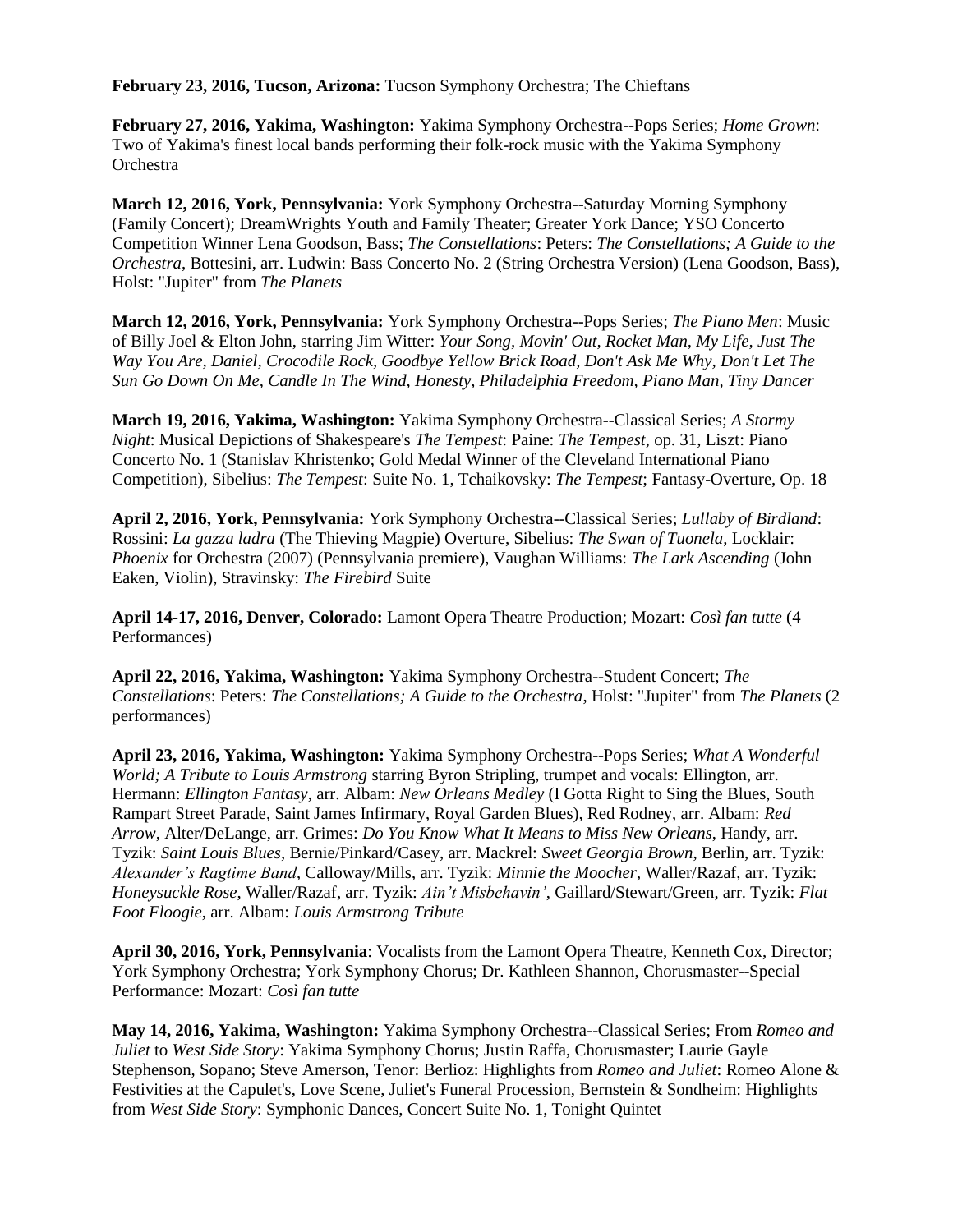**May 21, 2016, York, Pennsylvania:** York Symphony Orchestra; York Symphony Chorus; Dr. Kathleen Shannon, Chorusmaster--Classical Series; *All Rivers Run to the Sea*: Smetana: *The Moldau*, Strauss: *On the Beautiful Blue Danube*, Vaughan Williams: Symphony No. 1 "A Sea Symphony" (Alison Buchanan, Soprano; Marcus DeLoach, Baritone)

**May 26, 2016, Denver, Colorado:** Lamont Symphony Orchestra with the Lamont Chorale & Women's Chorus, Catherine Sailer, Director; Lamont Men's Choir, Kyle Fleming, Director; *A French Finale*: Berlioz: Highlights from *Romeo and Juliet*: Romeo Alone & Festivities at the Capulet's, Love Scene, Queen Mab Scherzo (Lawrence Golan, Conductor), Poulenc: *Gloria* (Catherine Sailer, Conductor)

**June 3, 2016, Denver, Colorado:** Denver Philharmonic Orchestra; *Eurotrip*: Li, Chunlai: *Ode to the Red Flag*, Franck: Symphony in D Minor, Gershwin, arr. Whitney: *An American in Paris* Suite, Smetana: *The Moldau*, Strauss: *On the Beautiful Blue Danube*, Kreisler, arr. McAlister: *Liebesleid* (Lawrence Golan, Violin), Monti: *Czardas* (Lawrence Golan, Violin), Encores: Li: *Spring Festival Overture*, Zheng: *Border Festival Overture* [aka *Good News from Beijing Comes to the Border Villages*], Sousa: *The Stars and Stripes Forever*

**June 11, 2016, Grosseto, Italy:** Orchestra Sinfonica Città di Grosseto; All Mozart Program: *Eine kleine Nachtmusik,* Concerto for Flute and Harp, K. 299, Symphony No. 26 in E-flat Major

#### **2014-2015 Season**

**September 13, 2014, Yakima, Washington:** Yakima Symphony Orchestra--Pops Series; *Broadway Blockbusters; Highlights from Phantom of the Opera, Les Misérables and More!*; Laurie Gayle Stephenson, Soprano; Steve Amerson, Tenor; Yakima Symphony Chorus; Dr. Scott Peterson, Chorusmaster: Smith: *The Star-Spangled Banner*, Kander & Ebb, arr. Ricketts: *Chicago*, Schönberg, arr. Lowden: Selections from *Les Misérables*, Schönberg, arr. Krogstad: "I Dreamed a Dream" from *Les Misérables*, Schönberg, arr. Terry Winch: "Bring Him Home" from *Les Misérables*, Schönberg, arr. Krogstad: "Do You Hear the People Sing" from *Les Misérables*, John, arr. Beck: Suite from *The Lion King*, Webber, arr. Lowden: Selections from *Cats*, Webber: "Memory" from *Cats*, Webber, arr. Custer: Selections from *Phantom of the Opera*, Webber, arr. Cullen: "Think of Me" from *Phantom of the Opera*, Webber: "Music of the Night" from *Phantom of the Opera*, Webber, arr. Krogstad: "All I Ask of You" from *Phantom of the Opera*, Possible Encore: Rodgers & Hammerstein: "Climb Every Mountain"/"You'll Never Walk Alone"

**September 27, 2014, Yakima, Washington:** Yakima Symphony Orchestra--Classical Series; *Sunrise - A New Day Dawns*: Smith: *The Star-Spangled Banner*, Maxwell Davies: *An Orkney Wedding, with Sunrise*, Stravinsky: *Apollo*, Beethoven: Violin Concerto (Denise Dillenbeck, Violin)

**October 7, 2014, Denver, Colorado:** Lamont Symphony Orchestra; Mendelssohn: *Hebrides Overture* (Samuel Fuhrman, Conductor); Farberman: *Triple Play* (2011) (Colorado premiere) (Jason Shafer, Principal Clarinetist of the Colorado Symphony Orchestra), Dvořák: Symphony No. 9 "From the New World"

**October 18, 2014, York, Pennsylvania:** York Symphony Orchestra--Classical Series; *New Beginnings*: Smith: *The Star-Spangled Banner*, Boyer: *New Beginnings*, Brubeck: Concerto for Bass Trombone and Orchestra (Chris Brubeck, Bass Trombone), Possible Encore: D. Brubeck, arr. C. Brubeck: *Blue Rondo à la Turk* (2014) (Pennsylvania premiere), Dvořák: Symphony No. 9 "From the New World"

**October 25, 2014, Yakima, Washington:** Yakima Symphony Orchestra--Sinfonietta Series; *Día de los Muertos*: Meyer: *Día de los Muertos*, Ravel: *Le Tombeau de Couperin* (The Tomb of Couperin), Mozart: Piano Concerto No. 23 in A Major (Gerardo Sanchez Lara, Piano), Spohr: Symphony No. 7 "The Earthly and Divine in Human Life"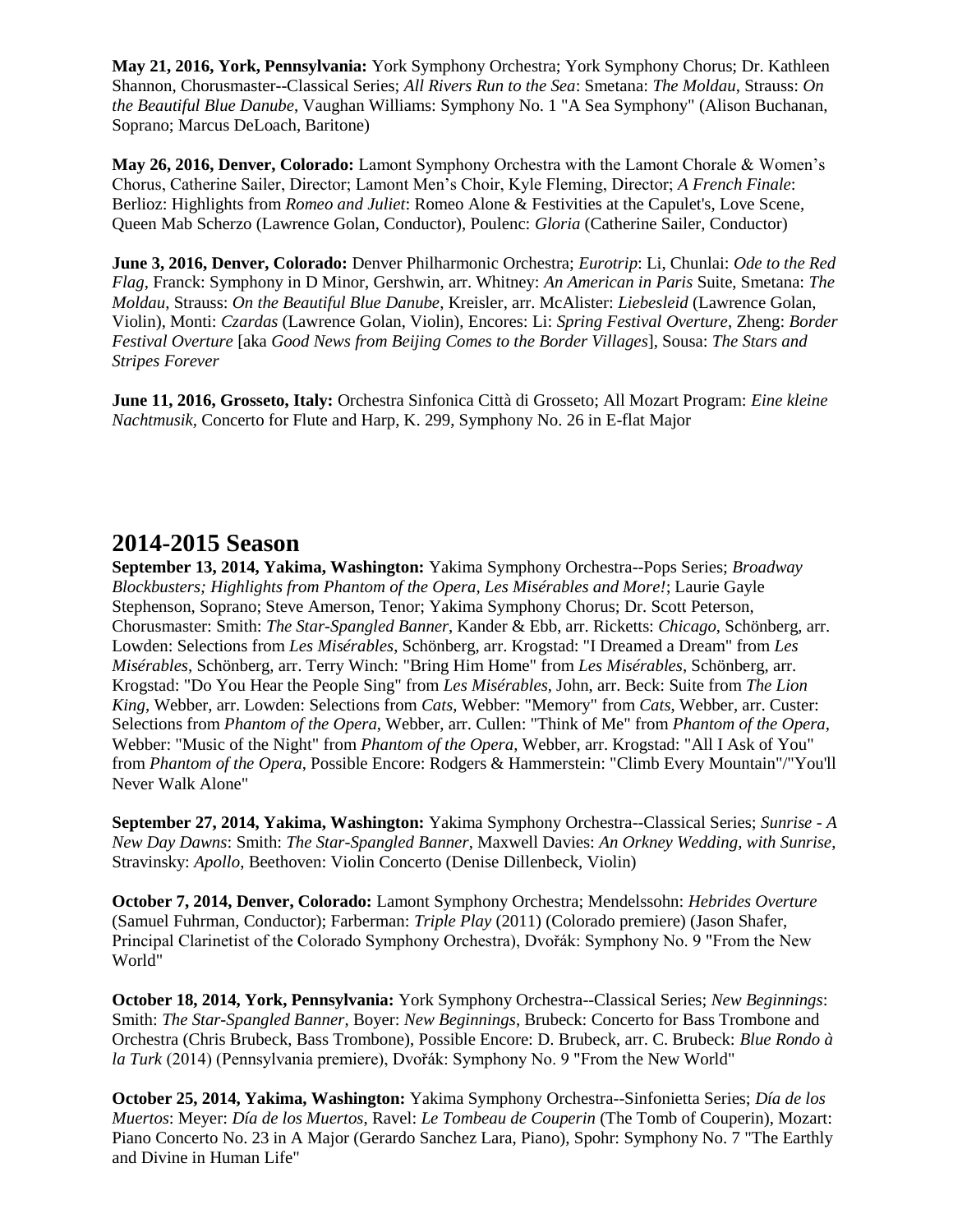**October 30-November 2, 2014, Denver, Colorado**: Lamont Opera Theatre Production; Rodgers & Hammerstein: *South Pacific* (4 Performances)

**November 8, 2014, Yakima, Washington:** Yakima Symphony Orchestra--Classical Series; Yakima Symphony Chorus; Dr. Scott Peterson, Chorusmaster, Mid-Coliumbia Mastersingers; Justin Raffa, Artistic Director: *Sublime Solace*: Britten: *Sinfonia da Requiem*, Brahms: *Ein deutsches Requiem* (Alexandra Picard, Soprano; David Krohn, Baritone)

**November 13, 2014, Denver, Colorado:** Lamont Symphony Orchestra; Higdon: *blue cathedral* (Samuel Fuhrman, Conductor), Vivaldi: "Winter" from *The Four Seasons* (Lawrence Golan, Violin), Beethoven: Symphony No. 6 "Pastorale"

**November 14, 2014, Denver, Colorado**: Denver Philharmonic Orchestra; *A Tale of Three Symphonies*: Haydn: Sinfonia concertante in B-flat Major, Hob. I: 105 (Kimberly Brody, Oboe; Kenneth Greenwald, Bassoon; Katherine Thayer, Violin; Bryan Scafuri, Cello), Britten: *Sinfonia da Requiem*, Dvořák: Symphony No. 8

**November 29, 2014, York, Pennsylvania:** York Symphony Orchestra--Pops Series; *Christmas Pops Spectacular*; York Symphony Chorus; Dr. Kathleen Shannon, Chorusmaster, Hershey Handbell Ensemble; Dr. Shawn Gingrich, Artistic Director: Williams: "Merry Christmas, Merry Christmas" from *Home Alone*, Snesrud: Christmas Traditions, Krogstad, arr.: *The Bells of Christmas*, Wendel, arr.: *Carol of the Bells*, Amundson: *Joyous Noel*, Tchaikovsky: "Waltz of the Flowers" from The Nutcracker, Kent & Gannon, arr. Zegree: *I'll be Home for Christmas*, Herman, arr. Wendel: *We Need A Little Christmas*, Chase, arr.: *Around the World at Christmas Time,* Silvestri & Ballard, arr. Brubaker: Concert Suite from The Polar Express, Anderson: *Sleigh Ride*, Handel: "Hallelujah Chorus" from *The Messiah*, Wendel & Trani: *The Bells of Christmas*, Stephenson: *A Holly Jolly Sing-Along!*

**December 7, 2014, Yakima, Washington:** Yakima Symphony Orchestra--Pops Series; *Christmas Pops Spectacular*; Yakima Symphony Chorus; Dr. Scott Peterson, Chorusmaster, *Bram Bratá* Steel Drum Band; B. J. Leggett, Artistic Director: Broughton, arr. Vinson & Christopher: Overture to *Miracle on 34th Street*, Williams: "Merry Christmas, Merry Christmas" from *Home Alone*, Snesrud: *Christmas Traditions*, Wendel: *Caribbean Sleigh Ride*, Christmas Selections: Bram Bratá (B. J. Leggett, Conductor), Tchaikovsky: "Waltz of the Flowers" from *The Nutcracker*, Pola & Wyle, arr. Hayes: *It's the Most Wonderful Time of the Year*, Case: *Rocket Sleigh*, Anderson: *Sleigh Ride* (Reverend Monsignor John A. Ecker, Guest Conductor), Berlioz: "The Shepherds' Farewell" from *The Childhood of Christ*, Handel: "Hallelujah Chorus" from *The Messiah*, Davis, Onorati & Simeone, arr. Goss: *The Little Drummer Boy*, Christmas Selections: Bram Bratá (B. J. Leggett, Conductor), Stephenson: *A Holly Jolly Sing-Along!*

**December 12-14, 2014, Tucson, Arizona:** Tucson Regional Ballet Company; Tchaikovsky: *The Nutcracker* (4 Performances)

**December 17, 2014, Portland, Maine:** Portland Ballet Company; Tchaikovsky, orch. Golan: *The Nutcracker* (2 Performances)

**December 20, 2014, Denver, Colorado:** Denver Philharmonic Orchestra; *Christmas Cheer!* Elizabeth Montgomery, Soprano; Colorado Repertory Singers; Mark Stamper Director: Williams: "Merry Christmas, Merry Christmas" from *Home Alone*, Snesrud: *Christmas Traditions*, Holcombe, arr.: *Festive Sounds of Hanukah*, Pola & Wyle: *It's the Most Wonderful Time of the Year*, Baxter & Moore: *Merry Christmas Baby*, Montgomery & Johnson: *Fill Your Heart with Christmas*, Tchaikovsky: "Waltz of the Flowers" from *The Nutcracker*, Vivaldi: "Winter" from *The Four Seasons* (Lawrence Golan, Violin), Handel: "Hallelujah Chorus" from *The Messiah*, Two Christmas Selections for CRS alone, conducted by Mark Stamper: Clifton, arr.: *Carol of the Bells*, Hayes, arr.: *Variations on Jingle Bells*, Anderson: *Sleigh Ride*, Tormé & Wells: *The Christmas Song*, Adam: *Oh Holy Night*, Stephenson: *A Holly Jolly Sing-Along!*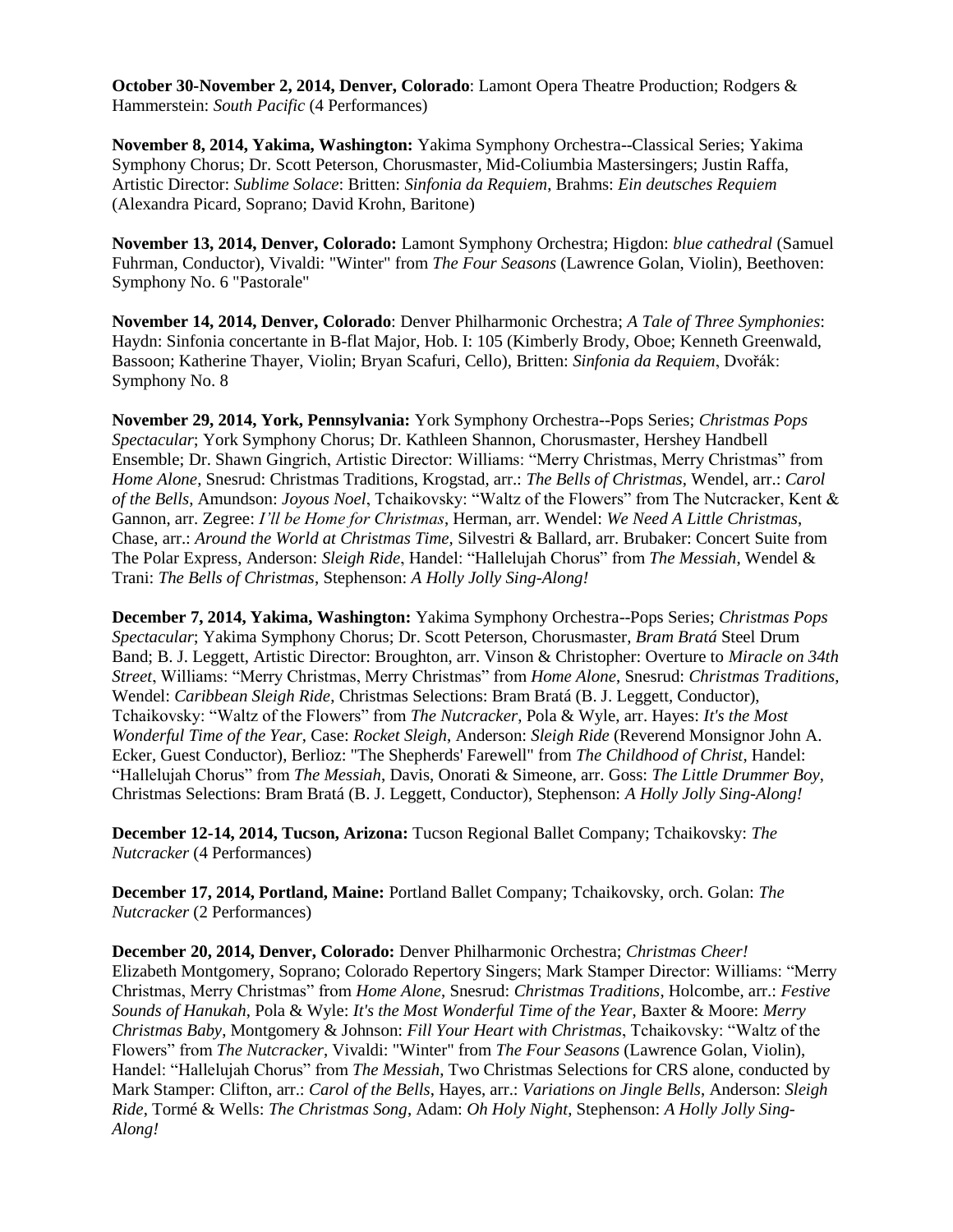**January 10, 2015, Yakima, Washington:** Yakima Symphony Orchestra--Sinfonietta Series; *Heavenly Delicacies*; A multi-sensory event featuring heavenly desserts from fine Yakima restaurants: Respighi: *Trittico Botticelliano*, Locklair: Harp Concerto (2004) (Washington premiere) (Jill Whitman, Harp), Debussy, arr. Luck: *Clair de lune* (Moonlight), Mozart: Symphony No. 41 "Jupiter"

**February 7, 2015, Yakima, Washington:** Yakima Symphony Orchestra--Classical Series; *A Star is Born, Featuring the Gold Medal Winner of the 2013 Van Cliburn International Piano Competition*: Tchaikovsky: Piano Concerto No. 1 (Vadym Kholodenko, Piano), Rachmaninoff: Symphony No. 2

**February 12, 2015, Denver, Colorado:** Lamont Symphony Orchestra; *The Glory and the Grandeur*: Barber: First Essay for Orchestra, Peck: *The Glory and the Grandeur* (Percussion Trio: Collin Herrell, Andrew Ferdig, Heather Church), Rachmaninoff: Symphony No. 2

**February 13, 2015, Denver, Colorado:** Denver Philharmonic Orchestra; *From Russia with Love*: Tchaikovsky: Piano Concerto No. 1 (Jeffrey LaDeur, Piano), Tchaikovsky: Symphony No. 1 "Winter Daydreams"

**February 21, 2015, York, Pennsylvania:** York Symphony Orchestra--Classical Series; *An Evening of Firsts* - Featuring the YSO debut of Baltimore Symphony Orchestra Concertmaster Jonathan Carney: Barber: First Essay for Orchestra, Bruch: Violin Concerto No. 1 (Jonathan Carney, Violin), Tchaikovsky: Symphony No. 1 "Winter Daydreams"

**February 28, 2015, Yakima, Washington:** Yakima Symphony Orchestra--Pops Series; *Fiddle-Faddle*: *Fiddler on the Roof, The Devil Went Down to Georgia, and other Fiddlin' Favorites!* Featuring Lawrence Golan, Violin & Conductor: Monti: *Czardas* (Lawrence Golan, Violin), Tchaikovsky: "Hungarian Dance" from *Swan Lake*, Bizet: "Gypsy Dance" from *Carmen*, Kreisler, arr. McAlister: *Three Old Viennese Dances [Liebesleid*, *Schön Rosmarin*, *Liebesfreud]* (Lawrence Golan, Violin), Anderson: *Fiddle-Faddle*, Massenet: "Méditation" from *Thaïs* (Concertmaster Denise Dillenbeck, Violin), Williams: *Far and Away* Suite (Concertmaster Denise Dillenbeck, Violin), Hardiman, arr. Moore: *The Lord of the Dance*, Bock, arr. Williams: Excerpts from *Fiddler on the Roof* (Lawrence Golan, Violin), Williams: Theme from *Schindler's List* (Lawrence Golan, Violin), Perlman, arr. Golan: *Indian Summer* (Lawrence Golan, Violin), Perlman, arr. Golan: *Elegy and Habanera* (Lawrence Golan, Violin), Hayman, arr.: *Pops Hoedown*, Rouse, arr. Custer: *Orange Blossom Special*, Traditional, arr. Guion & Baron: *Turkey in the Straw*, Daniels, arr. Golan: *The Devil Went Down to Georgia* (Lawrence Golan, Violin & Vocals), Possible Encore: Villoldo: *El Choclo* (Lawrence Golan, Violin)

**March 10, 2015, Denver, Colorado:** Lamont Symphony Orchestra; *DU Honors Solo Competition Winner*: Bates: *Mothership* (2011) (Colorado premiere), Saint-Saëns: Piano Concerto No. 2 in G Minor (Chris Kim, Piano), Strauss: *Death & Transfiguration*, Strauss: *Till Eulenspiegels lustige Streiche*

**March 14, 2015, York, Pennsylvania:** Pennsylvania Music Educators Association (PMEA) Central Regional Orchestra: Barber: *The School for Scandal* Overture, Rachmaninoff: Symphony No. 2

**March 21, 2015, York, Pennsylvania:** York Symphony Orchestra--Classical Series; *New Frontiers*: Bates: *Mothership* (2011), Rodrigo: *A la busca del más allá* (In Search of The Beyond), Holst: *The Planets* (with Women of the York Symphony Chorus)

**March 28, 2015, Yakima, Washington:** Yakima Symphony Orchestra--Classical Series; *Transfiguration*: Liszt: *Les Préludes*, He & Chen: *The Butterfly Lovers* Violin Concerto (Linda Wang, Violin), Higdon: *blue cathedral* (2000), Strauss: *Death & Transfiguration*

**April 10, 2015, Yakima, Washington:** Yakima Symphony Orchestra Fundraiser

**April 16-19, 2015, Denver, Colorado:** Lamont Opera Theatre Production; Nicolai: *The Merry Wives of Windsor* (4 Performances)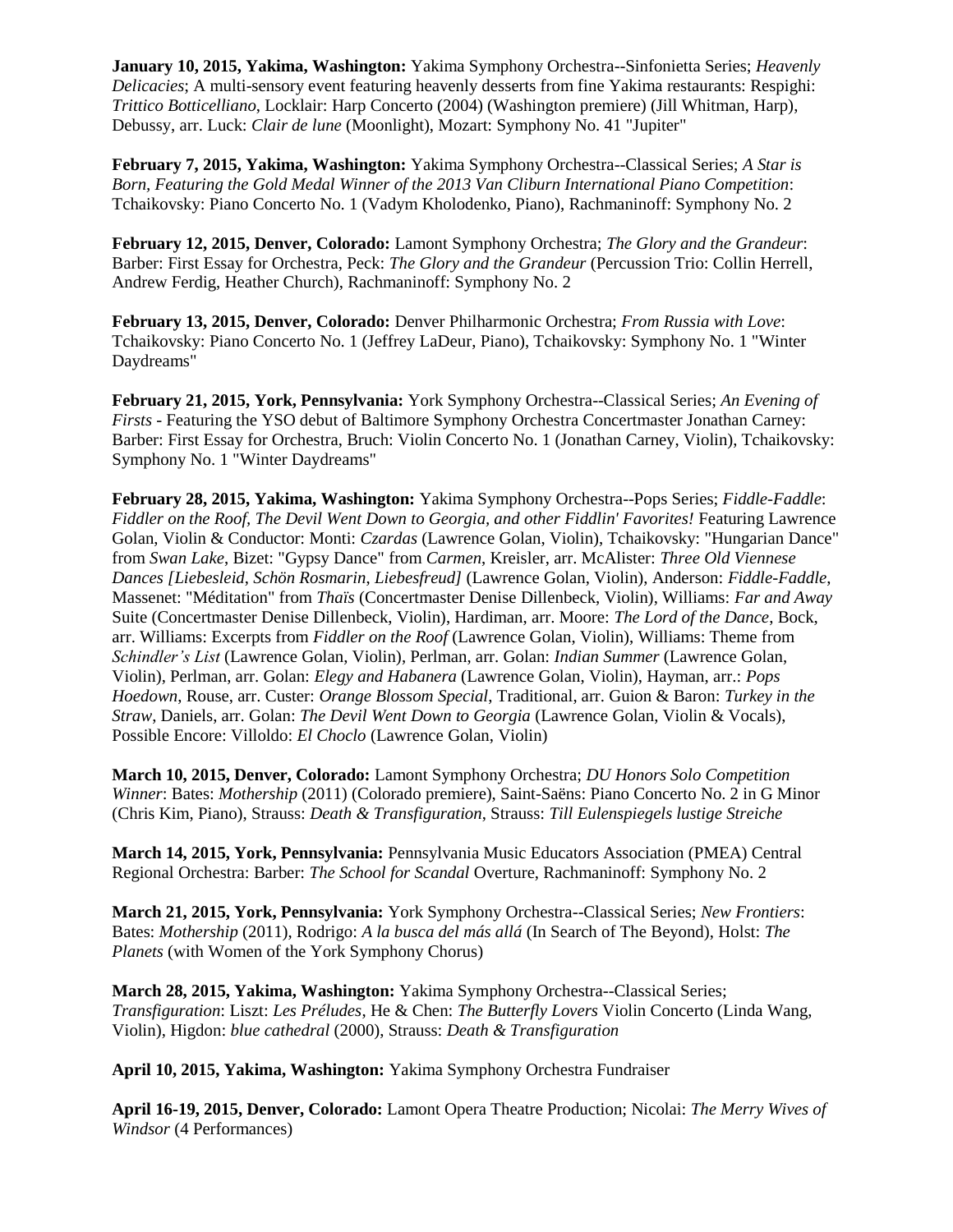**April 24, 2015, Yakima, Washington:** Yakima Symphony Orchestra--Student Concert; *A Musical Journey Through Time*: Bach: Brandenburg Concerto No. 3, Mvt. III; Allegro, Mozart: Clarinet Concerto in A Major, Mvt. II; Adagio (Angelique Poteat, Clarinet), Beethoven: Symphony No. 5, Mvt. I, Berlioz: *Symphonie fantastique*, Mvt. IV "March to the Scaffold", Stravinsky: "Infernal Dance" from *The Firebird* (1919), Adams: *Short Ride in a Fast Machine*

**April 25, 2015, Yakima, Washington:** Yakima Symphony Orchestra--Pops Series; *Feelin' Groovy; The Music of Simon & Garfunkel* Starring Jim Witter, Piano & Vocals: *Mrs. Robinson, A Hazy Shade of Winter, Scarborough Fair/Canticle, I Am a Rock, For Emily, Whenever I May Find Her, Feelin' Groovy, El Condor Pasa (If I Could), The Boxer, Bye Bye Love, Wake Up Little Suzie, America, The Sound of Silence, Homeward Bound, 50 Ways to Leave Your Lover, Slip Sliding Away, Bridge Over Troubled Water,* Possible Encores*: Cecilia, Old Friends/Bookends*

**May 2, 2015, York, Pennsylvania:** York Symphony Orchestra--Saturday Morning Symphony (Family Concert); *A Musical Journey Through Time*: Bach: Brandenburg Concerto No. 3, Mvt. III; Allegro, Mozart: Clarinet Concerto in A Major, Mvt. II; Adagio (Beverly Butts, Clarinet), Beethoven: Symphony No. 5, Mvt. I, Berlioz: *Symphonie fantastique*, Mvt. IV "March to the Scaffold", Winner of the York Symphony Orchestra's Youth Soloist Competition: Elizabeth Zito, Soprano: Bellini: "Ah! non credea mirarti/"Ah! non giunge uman pensiero" from *La Sonnambula* (The Sleepwalker), Stravinsky: "Infernal Dance" from *The Firebird* (1919), Adams: *Short Ride in a Fast Machine*

**May 9, 2015, York, Pennsylvania:** York Symphony Orchestra--Classical Series; *The Creation*: Haydn: *The Creation* Featuring the York Symphony Chorus; Dr. Kathleen Shannon, Chorusmaster; Kathryn Guthrie, Soprano; Taylor Stayton, Tenor; Adam Fry, Bass-Baritone

**May 16, 2015, Yakima, Washington:** Yakima Symphony Orchestra--Classical Series; *Resurrection*; Lindsay Russell, Soprano; Melissa Schiel, Alto; Members of the Central Washington Symphony Orchestra; Dr. Nikolas Caoile, Director; Yakima Symphony Chorus; Dr. Scott Peterson, Chorusmaster; Members of the Central Washington University Men's and Women's choruses, Dr. Gary Wiedenaar and Dr. Scott Peterson, Directors: Mahler: Symphony No. 2 "Resurrection"

**May 21, 2015, Denver, Colorado:** Denver Philharmonic Orchestra; *Planes, Trains & Automobiles*: Adams: *Short Ride in a Fast Machine*, Gershwin: *Rhapsody in Blue* (Fei-Fei Dong, Piano), Prokofiev: Symphony No. 5

**May 28, 2015, Denver, Colorado:** Lamont Symphony Orchestra with the Lamont Chorale & Women's Chorus, Catherine Sailer, Director; Lamont Men's Choir, Kyle Fleming, Director; *Season Finale*: Beethoven: Symphony No. 9 "Choral"

**June 21, 2014, Denver, Colorado:** The Lamont School of Music Summer Pre-College Academy. Faculty Concert; Martinu Sonata for Flute, Violin and Piano with Beth Grace, Piano and Pamela Endsley, Flute

**June 29, 2014, Denver, Colorado:** The Lamont School of Music Summer Pre-College Academy Orchestra; Mendelssohn: Piano Concerto No. 1 in G Minor, Mvt. III: Presto (Jeffrey Chin, Piano), Strauss: *Emperor Waltzes*, Bizet: *Carmen* Suite No. 2

**July 3, 2014, Boulder, Colorado:** Colorado Music Festival Orchestra; Herbert: *American Fantasie*, Holcombe: *American Celebration Overture*, Walden, arr. Cerulli: *The West Wing*, Main Title, Williams: Suite from *J.F.K.*, Sousa: *The Liberty Bell* (Bill Guinther, Guest Conductor), Williams, arr. Custer: *Summon the Heroes*, Lowden, arr.: *Armed Forces Salute*, Kamen, arr. Phillippe: *Band of Brothers*, Tchaikovsky: *1812 Overture*, Stephenson, arr.: *Sing-Along-America!*, Possible Encore: Sousa: *The Stars and Stripes Forever*

**July 10, 2014, Batumi, Georgia (Eastern Europe):** Batumi Festival Orchestra; Opening Night: *East Meets West*; Gershwin: *An American in Paris* Suite (arr. Whitney), Barber: Adagio, Prokofiev: Piano Concerto No. 1 in D-flat Major, Op. 10, (Elisso Bolkvadze, Piano), Copland: *Three Latin-American Sketches*, Lagidze: *Sachidao*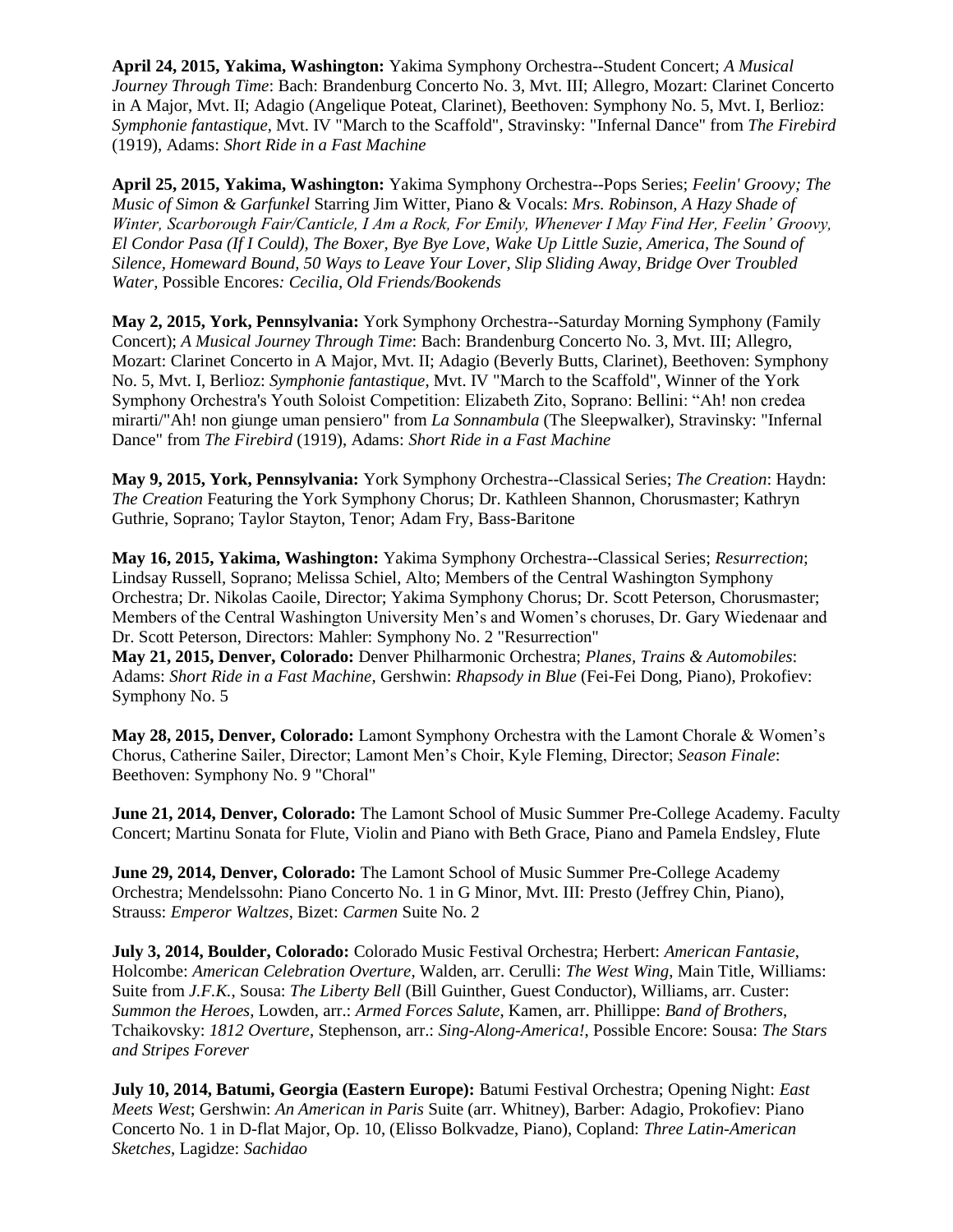## **2013-2014 Season**

**September 14, 2013, Yakima, Washington:** Yakima Symphony Orchestra--Pops Series; *Simply Sinatra: All the greatest hits of Frank Sinatra, starring Steve Lippia*; Dorsey, arr. Holcombe: *Song of India*, Arlen, arr. Riddle: *I've Got the World on a String*, Coleman & Leigh, arr. Jones: *The Best is Yet to Come*, Cahn & Van Heusen: *All the Way*, Berlin & May: *Cheek to Cheek*, Coleman & Leigh, arr. Riddle: *Witchcraft*, Drake, arr. Vanacore: *It Was a Very Good Year*, Porter, arr. Riddle: *I've Got You Under My Skin*, Kern & Fields, arr. Riddle: *The Way You Look Tonight*, Sondheim: *Send in the Clowns*, Kay & Gordon: *That's Life*, Bernstein: "Times Square 1944" from *On the Town*, Rodgers & Hart, arr. Riddle: *The Lady is a Tramp*, Distel & Reardon, arr. Friedlander: *The Good Life*, Cahn & Van Heusen, arr. May: *Come Fly With Me*, Rodgers & Hammerstein, arr. Riddle: *I Have Dreamed*, Howard, arr. Riddle: *Fly Me to the Moon*, Cahn & Styne, arr. Stordahl: *Saturday Night*, Mann & Hilliard: *In The Wee Small Hours of the Morning*, Loesser & May, arr. Friedlander: *Luck Be a Lady*, Anka, arr. Cahn: *Let Me Try Again*, Anka, Francois, & Revaux, arr. Costa: *My Way*, [Possible Encore: Kander & Ebb, arr. Costa: *New York, New York*]

**September 28, 2013, Yakima, Washington:** Yakima Symphony Orchestra--Classical Series; *Verdi & Wagner Bicentennial Celebration*; Gayla Blaisdell, Soprano; Torrance Blaisdell, Tenor; Yakima Symphony Chorus; Dr. Scott Peterson, Chorusmaster: Wagner: Overture to *Die Meistersinger von Nürnberg*, Verdi: "Se quel guerrier io fossi!"/"Celeste Aida" from *Aida* [Tenor], Verdi: "La donna è mobile" from *Rigoletto* [Tenor], Wagner: "Dicht, teure Halle" (Elisabeth's Greeting) from *Tannhäuser* [Soprano], Verdi: "Va pensiero" (Chorus of the Hebrew Slaves) from *Nabucco* [Chorus], Verdi: "Teco io sto"/"Non sai tu"/"O qual soave brivido" from *Un ballo in maschera* [Soprano/Tenor Duet], Wagner: "Freudig begrüssen wir die edle Halle" (Arrival of the Guests; March and Chorus) from *Tannhäuser* [Chorus], Verdi: Overture to *La forza del destino*, Verdi: "Timor di me?"/"D'amor sull'ali rosee" from *Il Trovatore* [Soprano], Wagner: "Mein lieber Schwan!" (Lohengrin's Farewell) from *Lohengrin* [Tenor], Wagner, arr. Humperdinck: Dawn & Siegfried's Rhine Journey from *Götterdämmerung*, Verdi: "Vedi! le fosche notturne" (Anvil Chorus) from *Il Trovatore* [Chorus], Wagner: "Das süsse Lied verhallt"/ "Wie hehr erkenn' ich uns'rer Liebe Wesen!"/"Atmest du nicht mit mir die süssen Düfte?" (Bridal Duet) from *Lohengrin* [Soprano/Tenor Duet], Verdi: "Libiamo" (Brindisi) from *La Traviata* [Duet with Chorus]

**October 4, 2013, Denver, Colorado:** Denver Philharmonic Orchestra; *New Beginnings*; Boyer: *New Beginnings*, Brubeck: Concerto for Bass Trombone and Orchestra (Daniel Morris, Bass Trombone) (1991) (Colorado premeiere), Dvořák: Symphony No. 9 "New World"

**October 26, 2013, Yakima, Washington:** Yakima Symphony Orchestra--Sinfonietta Series; Yakima Symphony Chorus; Dr. Scott Peterson, Chorusmaster: *Día de los Muertos*: Meyer: *Día de los Muertos*, Rodrigo: *Fantasia para un gentilhombre* (Fantasia for a Nobleman) (Abel Garcia Ayala, Guitar), Stephenson: *Two Brothers*, for Narrator and Orchestra [Chamber Orchestra Version] (2013) (Washington Premiere; co-commissioned by the Yakima Symphony Orchestra), Fauré: Requiem

**November 9, 2013, Yakima, Washington:** Yakima Symphony Orchestra--Classical Series; *Music from Fantasia*; with members of the Central Washington University Symphony Orchestra; Dr. Nikolas Caolie, Director: Beethoven: Symphony No. 6 "Pastorale", Dukas: *The Sorcerer's Apprentice*, Stravinsky: *The Rite of Spring*

**November 15, 2013, Denver, Colorado:** Denver Philharmonic Orchestra; *Inauspicious Beginnings*; Beethoven: *Fidelio* Overture, Barber: Violin Concerto (James Buswell, Violin), Tchaikovsky: Symphony No. 5

**November 23, 2013, York, Pennsylvania:** York Symphony Orchestra; *Inauspicious Beginnings*; Beethoven: *Fidelio* Overture, Barber: Violin Concerto (James Buswell, Violin), Tchaikovsky: Symphony No. 5

**December 8, 2013, Yakima, Washington:** Yakima Symphony Orchestra--Pops Series; *Christmas Pops Spectacular*; Yakima Symphony Chorus; Dr. Scott Peterson, Chorusmaster, Yakima Valley Community College Salsa Band; David Blink, Director: Williams: "Merry Christmas, Merry Christmas" from *Home*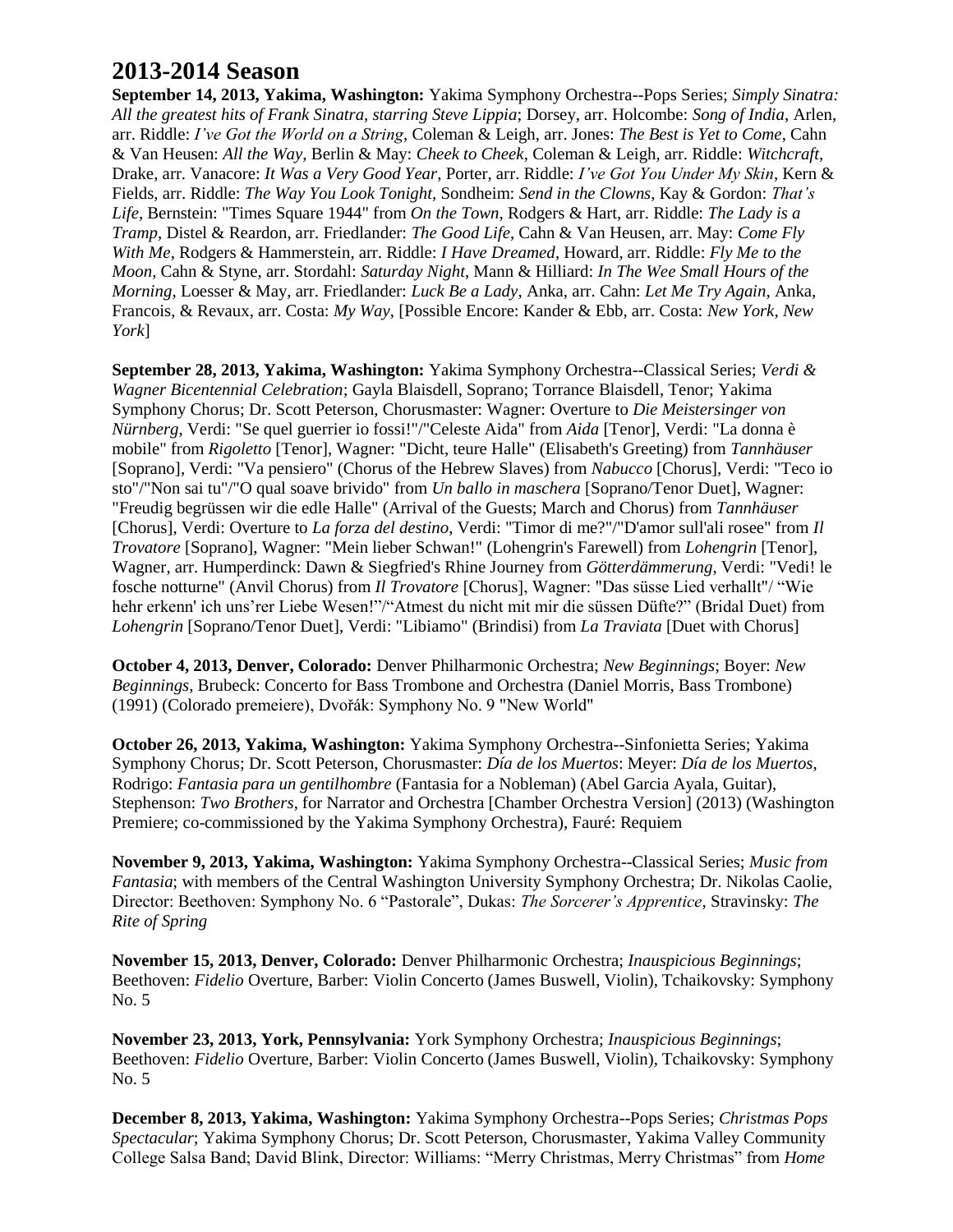*Alone*, Snesrud, arr.: *Christmas Traditions*, Ramírez-Velázquez, arr. Bugli: *Rumores* (Nativity Song), Christmas Selections: YVCC Salsa Band, Traditional, arr, Sowash: *What Child is This?,* Tchaikovsky: "Waltz of the Flowers" from *The Nutcracker*, Herman, arr. Wendel: *We Need A Little Christmas*, Wendel: *Caribbean Sleigh Ride*, Handel: "Hallelujah Chorus" from *The Messiah*, Anderson: *Sleigh Ride*, Christmas Selections: YVCC Salsa Band, Arrangement for Salsa Band and Orchestra, Stephenson: *A Holly Jolly Sing-Along!*

**December 13-15, 2013, Tucson, Arizona:** Tucson Regional Ballet Company; Tchaikovsky: *The Nutcracker* (4 Performances)

**December 18, 2013, Portland, Maine:** Portland Ballet Company; Tchaikovsky, orch. Golan: *The Nutcracker* (2 Performances)

**January 18, 2014, Westminster, Colorado:** Adams County Honors Orchestra; Handel: Concerto Grosso Op. 6, No. 5 Mvts. 5 & 6, Hofeldt: *The Gift*, Newbold: *Fantasía Española*

**January 25, 2014, Yakima, Washington:** Yakima Symphony Orchestra--Sinfonietta Series; *Mozart, Mendelssohn, Martin & Merlot! A delightful assortment of music accompanied by a sampling of Merlots from Yakima Valley's finest wineries*: Mozart: Overture & Ballet Music from *Idomeneo* (featuring the Mid-Columbia Ballet), Martin: *Concerto for Seven Wind Instruments* (featuring the YSO's principal wind players), Mendelssohn: Symphony No. 1 in C Minor

**February 8, 2014, Yakima, Washington:** Yakima Symphony Orchestra--Pops Series; *Say it with Music; A Symphonic Tribute to Great American Pops Composers*: Sousa: *The Washington Post*, Foster, arr. Moses-Tobani: *Stephen Foster Gems,* George M. Cohan Medley: Cohan, arr. Ryden: *Give My Regards to Broadway*, Cohan, arr. Ryden: *Over There*, Cohan, arr. Gordon: *Star Spangled Spectacular*, Berlin, arr. Ades: *Irving Berlin: A Symphonic Portrait,* Porter, arr. Whitney: *Cole Porter Salute,* Gershwin, arr. Whitney: *An American In Paris Suite*, Carmichael, arr. Nestico: *Hoagy Carmichael: An American Treasure*, Rodgers & Hammerstein, arr. Moss: *A Salute to Rodgers & Hammerstein,* Anderson, arr. Custer: *Leroy Anderson Favorites*, Mancini, arr. Custer: *A Tribute to Henry Mancini,* Horner, arr. Moss: *James Horner: Hollywood Blockbusters*, Williams, arr. Lavender: *A Tribute to John Williams*, [Possible Encore: Sousa: *The Stars and Stripes Forever*]

**February 13, 2014, Denver, Colorado:** Lamont Symphony Orchestra; Richard Stoltzman, Clarinet: Copland: *Fanfare for the Common Man*, Lutoslawski: *Dance Preludes*, Bacon: *Remembering Ansel Adams*, Bruckner: Symphony No. 7.

**February 14, 2014, Denver, Colorado:** Denver Philharmonic Orchestra; *Young Love*; Tchaikovsky: *Sleeping Beauty* Suite, He & Chen: *The Butterfly Lovers* Violin Concerto (Linda Wang, Violin), Prokofiev: *Romeo and Juliet* Suite No. 2

**March 1, 2014, Yakima, Washington:** Yakima Symphony Orchestra--Classical Series; *Gold Medalist Meets the Great Emperor*: Beethoven: Piano Concerto No. 5 "Emperor" (Alexander Schimpf, Piano), Schubert: Symphony No. 8 in C Major "Great"

**March 13, 2014, Denver, Colorado:** Lamont Symphony Orchestra; Adams: *Short Ride in a Fast Machine* (Jason Ethridge, Conductor), Weber: Clarinet Concerto No. 2 in E-flat Major (Julian Bohorquez, Clarinet), Brahms: Symphony No. 3, Mahoney: *Echo Variations*; *Brahms 3.1* (2014) (World Premiere, Commissioned by the Lamont Symphony Orchestra)

**March 15, 2014, Yakima, Washington:** Yakima Symphony Orchestra--Pops Series; *Clarinet Monsters, starring Jeff Brooks; Music of Benny Goodman, Artie Shaw and much, much more!*

**April 4, 2014, Denver, Colorado:** Denver Philharmonic Orchestra; *New Formations and Mysterious Mountains*: Mussorgsky/Rimsky-Korsakov: *Night on Bald Mountain*, d'Indy: *Symphony on a French Mountain Air* (Joshua Sawicki, Piano), Hovhaness: *Mysterious Mountain*; Symphony No. 2, Nytch: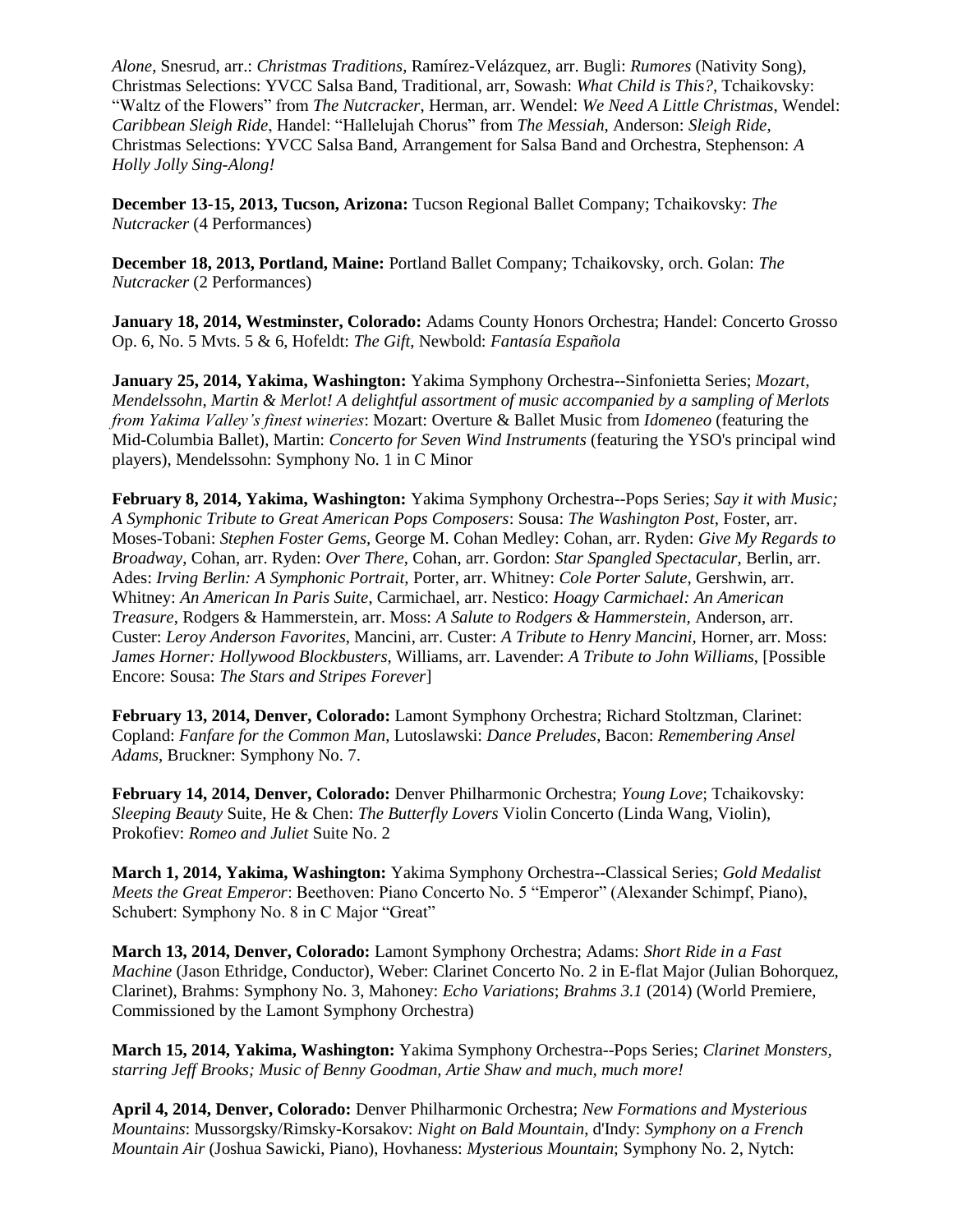*Formations*; Symphony No. 1 (2013) (Denver Premiere, Co-Commissioned by the Denver Philharmonic Orchestra)

**April 11, 2014, Yakima, Washington:** Yakima Symphony Orchestra Fundraiser

**April 17-20, 2014, Denver, Colorado:** Lamont Opera Theatre Production; Mozart: *Don Giovanni* (4 Performances)

**April 26, 2014, Yakima, Washington:** Yakima Symphony Orchestra--Classical Series; Mozart: *Don Giovanni*

**May 2, 2014, Yakima, Washington:** Yakima Symphony Orchestra--Student Concert; Stephenson: *Compose Yourself! An interactive and educational composition for young audiences* (2 Performances)

**May 17, 2014, Yakima, Washington:** Yakima Symphony Orchestra--Classical Series; *World War I Centennial: Three Wartime Masterpieces*: Griffes: *The Pleasure Dome of Kubla Kahn*, Bloch: *Schelomo* (John Marshall, Cello), Holst: *The Planets*

**May 23, 2014, Denver, Colorado:** Denver Philharmonic Orchestra; *New Frontiers*: Daugherty: "Krypton" from the *Metropolis Symphony*, Hovhaness: *Celestial Fantasy*, Holst: *The Planets*

**May 29, 2014, Denver, Colorado:** Lamont Symphony Orchestra with the Lamont Chorale & Women's Chorus, Catherine Sailer, Director; Lamont Men's Choir, Kyle Flemming, Director); *Season Finale*: A concert in celebration of the University of Denver at 150, Richard Strauss at 150, and the retirement of Professor Richard Slavich Strauss: *Don Quixote* (Richard Slavich, Cello); Faure: Requiem (Catherine Sailer, Conductor)

#### **2013 Summer**

**June 22, 2013, Denver, Colorado:** The Lamont School of Music Summer Pre-College Academy. Faculty Concert; Brahms: Piano Quintet in F Minor, Op. 34

**June 30, 2013, Denver, Colorado:** The Lamont School of Music Summer Pre-College Academy Orchestra; Borodin: *In the Steppes of Central Asia*, Mendelssohn: Violin Concerto in E Minor, Mvt. 3 (Irene Sun, Violin), Grieg: *Peer Gynt* Suite No. 1

**July 6, 2013, Seoul, Korea:** Seoul Philharmonic (seoulphilharmonic.org); Beethoven: Piano Concerto No. 4 in G Major (Ga Young Ahn, piano), Saint-Saëns: *Introduction and Rondo Capriccioso* (Eun Ji Park, violin), Traditional: Arirang, Rimsky-Korsakov: *Scheherazade*

**July 8-12, 2013, Annandale-on-Hudson, New York:** Bard Conductors Institute, Faculty Member; Repertoire: Beethoven: Symphony No. 7, Mvts. 3 & 4, Brahms Symphony No. 2, Mvt. 2, Mussorgsky/Ravel: Pictures at an Exhibition, Mahler Symphony No. 9, Mvt. 1

**August 6, 2013, Boulder, Colorado:** Colorado Music Festival Orchestra with *Elephant Revival*; Rose, arr. Eric Thorin: *Every Stone*, Cook, arr. Pelta-Tiller: *Twelve*, Rodriguez, arr. Thorin: *Sands of Now*, Paine, arr. Fitzmaurice: *Drop*, Law, arr. Fitzmaurice: *Ancient Sea*, Cook, arr. Madsen: *Wake's Only Daughter*, Paine, arr. Madsen: *Raven Song*, Rodriguez, arr. Madsen: *Birds and Stars*, Paine, arr. Pelta-Tiller: *Remembering a Beginning*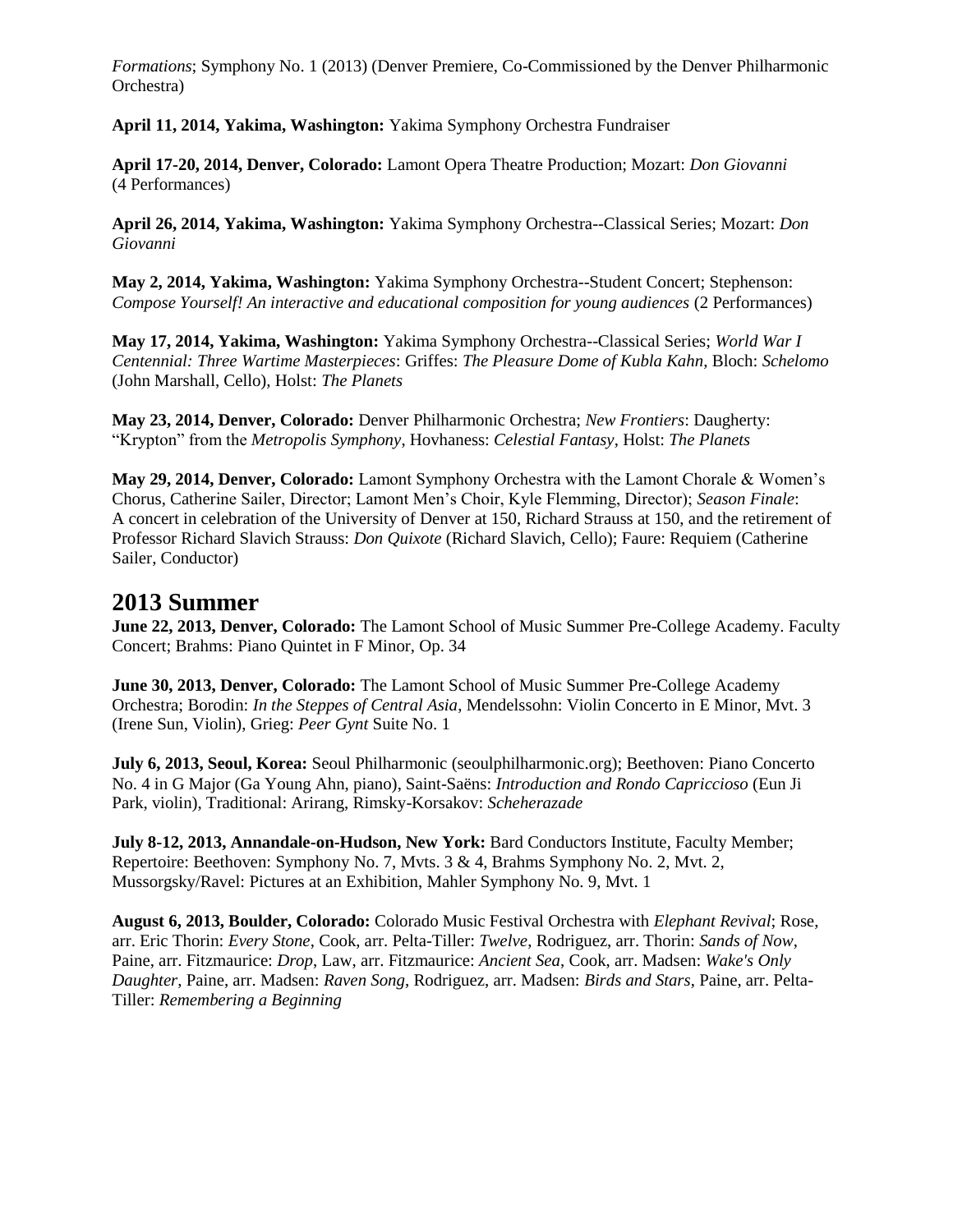## **2012-2013 Season**

**September 15, 2012, Yakima, Washington:** Yakima Symphony Orchestra--Pops Series; *The Music of John Williams: 80th Birthday Celebration:* Excerpts from *Fiddler on the Roof* (Lawrence Golan, Violin), *Jaws* (excerpt from *A Tribute to John Williams*, arr. Lavender), Excerpts from *Close Encounters of the Third Kind*, "Adventures on Earth" from *E.T.*, *Jurassic Park* Highlights, arr. Custer, "Hymn to the Fallen" from *Saving Private Ryan*, *The Cowboys* Overture, *Superman* March, NBC Theme: *The Mission*, *Happy Birthday Variations*, *Summon the Heroes*, arr. Custer; full orchestra version, "Hedwig's Theme" from *Harry Potter and the Sorcerer's Stone*, Main Theme from *Star Wars*, [Possible Encore: "Raiders March" from *Raiders of the Lost Ark*]

**September 29, 2012, Yakima, Washington:** Yakima Symphony Orchestra--Classical Series; *Tchaikovsky Spectacular!*: Tchaikovsky: "Polonaise" from *Eugene Onegin*, Tchaikovsky: Violin Concerto (Yuval Yaron, Violin), Tchaikovsky: Symphony No. 5

**October 9, 2012, Denver, Colorado:** Lamont Symphony Orchestra; *Opening Night!*: Beethoven: *Fidelio* Overture (Kornel Thomas, Conductor), Plog: Triple Concerto (1995) (Colorado premiere) (Alan Hood, Trumpet; Susan McCullough, Horn; Joseph Martin, Trombone), Sibelius: Symphony No. 2

**October 20, 2012, Yakima, Washington:** Seasons Fall Festival--Faculty Ensemble: Stravinsky: *Histoire du Soldat* (Bernard Jacobson, Narrator)

**October 21, 2012, Yakima, Washington:** Yakima Symphony Chamber Orchestra--Seasons Fall Festival: Hagen: *Heliotrope*

**October 27, 2012, Yakima, Washington:** Yakima Symphony Orchestra--Special Event;*Día de los Muertos*: Meyer: *Día de los Muertos*, Mozart: Violin Concerto No. 4 in D Major (Ismael Estevané, Violin), Jenkins: Requiem (2004) (Washington premiere) (Yakima Symphony Chorus; Dr. Scott Peterson, Director)

**November 1-4, 2012, Denver, Colorado:** Lamont Opera Theatre Production; Humperdinck: *Hänsel und Gretel* (4 Performances)

**November 10, 2012, Yakima, Washington:** Yakima Symphony Orchestra--Classical Series; *Amadeus*: Music from the Motion Picture: Mozart: *Don Giovanni* Overture, Mozart: *Sinfonia concertante* (Kenneth Wright, Violin & Brian Hillyard, Viola), Mozart: *The Abduction from the Seraglio* Overture, Mozart: Symphony No. 25 in G Minor, Mozart: Selections from the Requiem (Yakima Symphony Chorus; Dr. Scott Peterson, Director)

**December 2, 2012, Yakima, Washington:** Yakima Symphony Orchestra, Yakima Symphony Chorus; Dr. Scott Peterson, Director, Yakima Children's Choir; Jane Peterson & Darlene Fairbrook, Directors-- Pops Series; *Christmas Pops Spectacular*: Herman, arr. Wendel: *We Need A Little Christmas*, Amundson: *Angels' Dance*, Williams: "Somewhere in My Memory" from *Home Alone*, Snesrud, arr.: *Christmas Traditions*, Rutter: *Christmas Lullaby*, Tchaikovsky: "Waltz of the Flowers" from *The Nutcracker*, Martin & Blane, arr. Peterson: *Have Yourself a Merry Little Christmas* (conducted by Dr. Scott Peterson), Williams: "Merry Christmas, Merry Christmas" from *Home Alone*, Stephenson: *Holiday Overture*, Handel: "Hallelujah Chorus" from *The Messiah*, Delius: *Sleigh Ride*, Anderson: *Sleigh Ride*, Two Holiday Selections (YCC accompanied by Christine Lavik, piano; Darlene Fairbrook & Jane Peterson, Co-Directors), Rush: Angels in the Snow, Stephenson: *A Holly Jolly Sing-Along!*

**December 6-9, 2012, Portland, Maine:** Portland Ballet Company; Tchaikovsky, orch. Golan:*The Nutcracker* (4 Performances)

**December 13-16, 2012, Tucson, Arizona:** The Tucson Regional Ballet Company; Tchaikovsky: *The Nutcracker* (4 Performances)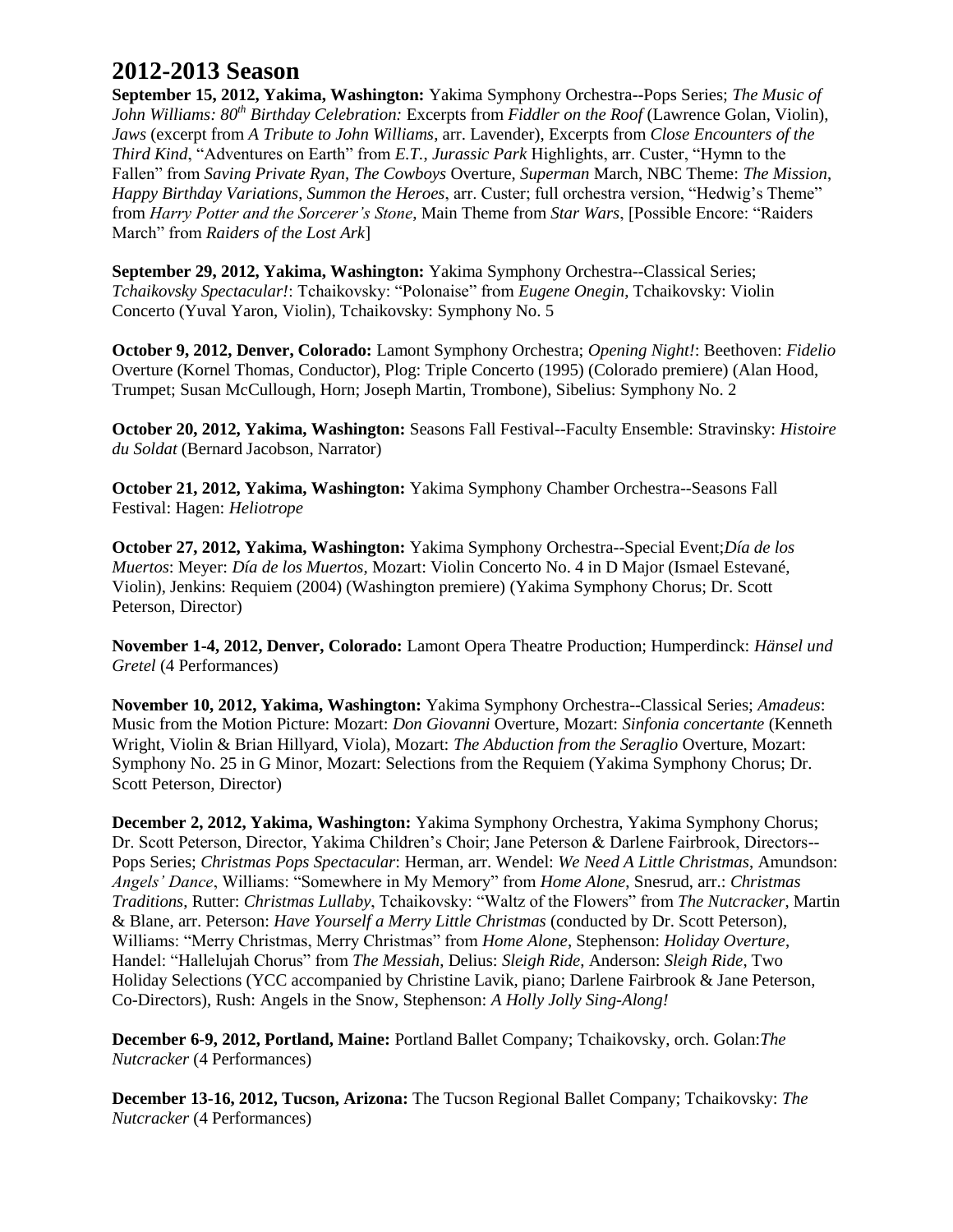**December 18, 2012, Tucson, Arizona:** Tucson Symphony Orchestra; *Holiday Pops Concert*: Chase, arr.: *Around the World at Christmas Time*, Krogstad, arr.: *The Bells of Christmas*, Korngold, orch. Zemlinsky: Overture to *Der Schneemann* (The Snowman), Tchaikovsky: "Waltz of the Flowers" from *The Nutcracker*,

Strommen, arr.: *There's Christmas in the Air*, Delius: *Sleigh Ride*, Anderson: *Sleigh Ride*, Holcombe, arr.: *Festive Sounds of Hanukah*, Rimsky-Korsakov: Polonaise from *Christmas Eve*, Humperdinck: Prelude to *Hänsel und Gretel*, Silvestri & Ballard, arr. Brubaker: Concert Suite fromThe Polar Express,Stephenson:*A Holly Jolly Sing-Along!*

**January 20, 2013, Denver, Colorado:** Lamont Symphony Orchestra; *Lamont Conducting Workshop Concert*: Beethoven: *Leonore* Overture No. 3, Mendelssohn: Violin Concerto (Linda Wang, Violin), Brahms: Symphony No. 4 in E Minor

**January 23-26, 2013, Colorado Springs, Colorado:** Lamont Symphony Orchestra; *Colorado Music Educator's Association Convention*: Brahms: Symphony No. 4 in E Minor

**February 9, 2013, Yakima, Washington:** Yakima Symphony Orchestra--Special Event; *A Musical Wine Tasting; Each piece of music served with a corresponding wine*: Milhaud: *Le boeuf sur le toit* (The Ox on the Roof), Copland: *Appalachian Spring*, Wagner: *Siegfried Idyll*, Schumann: Overture, Scherzo and Finale

**February 13, 2013, Denver, Colorado:** Lamont Symphony Orchestra; Meryl Tankard's *The Oracle*, featuring Paul White, Dancer: Copland: *Appalachian Spring*, Stravinsky: *The Rite of Spring*

**February 23, 2013, Yakima, Washington:** Yakima Symphony Orchestra--Pops Series; *The Piano Men; Music of Billy Joel and Elton John, starring Jim Witter, Piano and Vocals*: *Your Song, Movin' Out, Rocket Man, My Life, Just The Way You Are, Daniel, Crocodile Rock, Goodbye Yellow Brick Road, Don't Ask Me Why, Don't Let The Sun Go Down On Me, Candle In The Wind, Honesty, Philadelphia Freedom, Piano Man,* Possible Encore: *Tiny Dancer*

**March 9, 2013, Yakima, Washington:** Yakima Symphony Orchestra--Classical Series; *Nights in the Gardens of Spain*: Bizet: *Carmen* Suite No. 1, Falla: *Noches en los Jardines de España* (Nights in the Gardens of Spain) (Martha Jhoana De Luna, Piano), Turina: *Sinfonia Sevillana*, Bizet: *Carmen* Suite No. 2

**March 14, 2013, Denver, Colorado:** Lamont Symphony Orchestra; Smetana: Overture to *The Bartered Bride* (Kornel Thomas, Conductor), Barber: *Adagio for Strings* (Breanne Cutler, Conductor), Concerto TBD (DU Honors Competition Winner), Kalinnikov: Symphony No. 1

**March 23, 2013, Yakima, Washington:** Yakima Symphony Orchestra--Pops Series; *A Salute to the Tonys (A Black Tie, Red Carpet Event); Tony Award-Winning Musicals from Kiss Me Kate through The Producers*; Kristen Drathman, Mezzo-Soprano; Sean Carter Campbell, Baritone: Brooks, arr. Ricketts: *The Producers*, Sondheim: "A Little Priest" from *Sweeney Todd*, Porter: "Wunderbar" from *Kiss Me, Kate*, Adler & Ross: "Whatever Lola Wants" from *Damn Yankees*, Willson: "Seventy Six Trombones" from *The Music Man*, Lerner & Loewe, arr. Bennett: Selections for Orchestra from *My Fair Lady*, Strouse & Adams: "Put On A Happy Face" from *Bye Bye Birdie*, Styne, Green & Camden: "My Own Morning" from *Hallelujah, Baby!*, Leigh & Darion: "The Impossible Dream" from *Man of La Mancha*, Herman, arr. Muller: Highlights from *Hello, Dolly!*, Bock & Harnick: "If I Were a Rich Man" from*Fiddler on the Roof*, Kander & Ebb: "Cabaret" from *Cabaret*, Strouse & Charnin, arr. Lowden: Selections for Orchestra from *Annie*, Hamlisch & Kleban: "What I Did For Love" from *A Chorus Line*, Webber & Eliot: "Mr. Mistoffelees" from *Cats*, Herman: "The Best of Times" from *La Cage aux Folles*, Possible Encore: Sondheim: "Finale: Send in the Clowns" [Duet Version] from *A Little Night Music*

**April 18-21, Denver, Colorado:** Lamont Opera Theatre Production; Floyd: *Susannah* (4 Performances)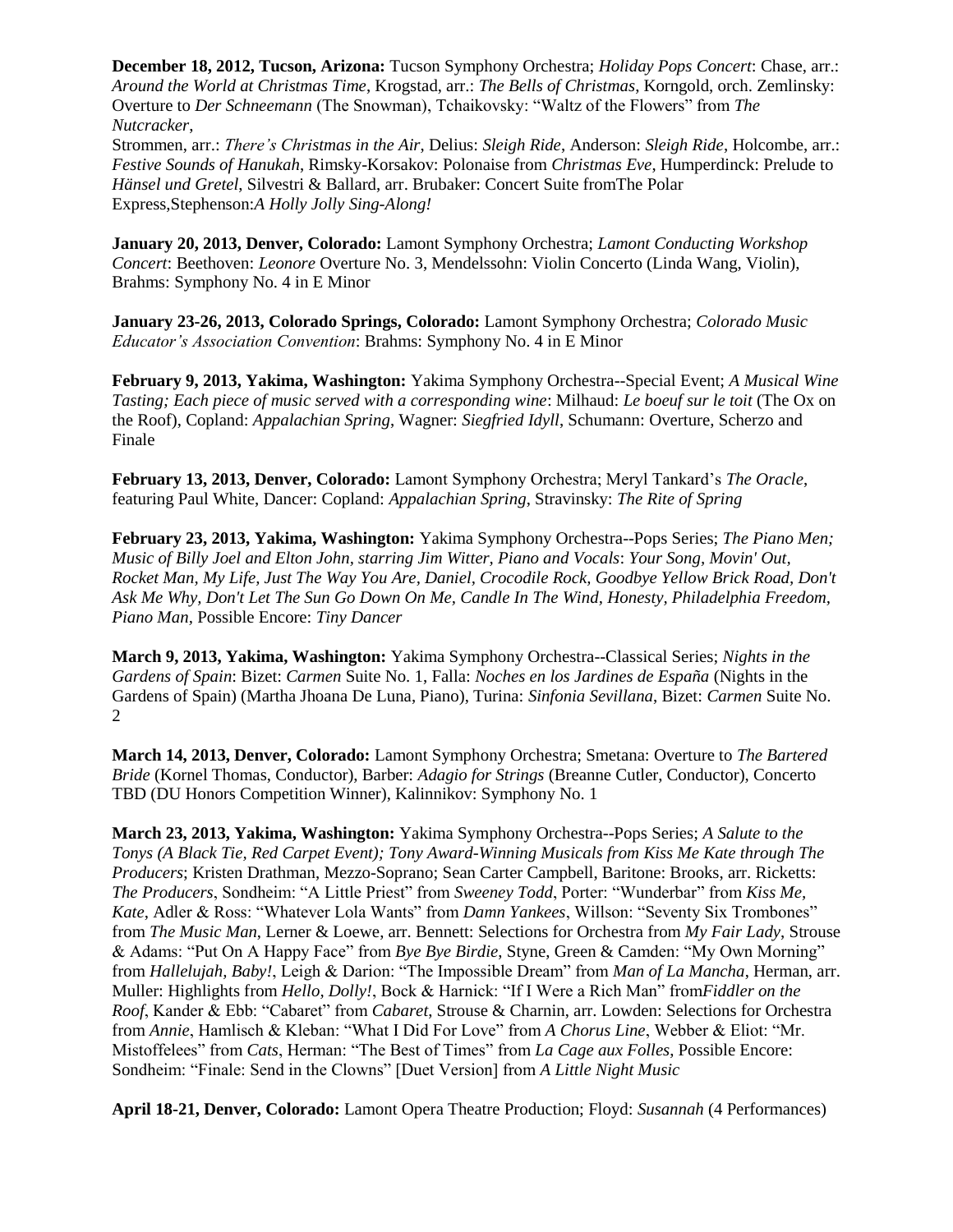**April 27, 2013, Yakima, Washington:** Yakima Symphony Orchestra--Classical Series; *1001 Nights*: Weber: Overture to *Abu Hassan*, Dorman: *Spices, Perfumes, Toxins!* (John Kinzie & Steve Hearn, Percussion) (2006) (Washington premiere), Rimsky-Korsakov: *Scheherazade*

**May 3, 2013, Yakima, Washington:** Yakima Symphony Orchestra--Student Concert; *Washington, Our Home*: Smith: *The Star-Spangled Banner*, MacDowell: "In War-Time" from *Native American Suite*, Copland: "Hoe-Down" from *Rodeo* (Broadway Bound Dance Academy; Angela Ringer, Director), Vivaldi: Flute Concerto in D Major, RV 428 "The Goldfinch" (Hal Ott, Flute), Hovhaness: "Volcano" from Symphony No. 50,*Mount St. Helens* (featuring photography by Doug Johnson, Matthew Winterfeld, and Gary Miller) (2 Performances)

**May 18, 2013, Yakima, Washington:** Yakima Symphony Orchestra--Classical Series; *A Night of Tragedy and Triumph: Mount St. Helens Remembered*: Mussorgsky, arr. Rimsky-Korsakov: *Night on Bald Mountain*, Hovhaness: Symphony No. 50, *Mount St. Helens* (featuring photography by Doug Johnson, Matthew Winterfeld, and Gary Miller), Beethoven: *Choral Fantasy*, Op. 80 (Tristan Teo, Piano), Verdi: Triumphal March and Chorus from *Aida* (Yakima Symphony Chorus; Dr. Scott Peterson, Director)

**May 30, 2013, Denver, Colorado:** Lamont Symphony Orchestra; *The Resurrection: In commemoration of the 10-year anniversary of the Newman Center for the Performing Arts*: Mahler: Symphony No. 2 "Resurrection" (Lamont Chorale & Women's Chorus, Catherine Sailer, Director; Lamont Men's Choir, Paul Smith, Director)

#### **2012 Summer**

**June 23, 2012, Denver, Colorado:** The Lamont School of Music Summer Pre-College Academy. Faculty Concert; Brahms: Trio No. 1 in B Major, Op. 8

**July 1, 2012, Denver, Colorado:** The Lamont School of Music Summer Pre-College Academy Orchestra; Beethoven: *Coriolan* Overture, Bach: Double Violin Concerto, 1st Mvt. (Mimi Jung & Irene Sun, Violins), Mozart: Symphony No. 35 "Haffner"

**July 1, 2012, Boulder, Colorado:** Colorado Music Festival Orchestra: *Patriotic Pops*: Smith: *The Star-Spangled Banner* (Gordon Gamm, Guest Conductor), Steffe, arr. Luck: *The Battle Hymn of the Republic*, Gould: *American Salute* ("When Johnny Comes Marching Home"), Foster, arr. Moses-Tobani: *Stephen Foster Gems*, Copland: *Lincoln Portrait* (Michael Christie, Narrator), Williams, arr. Custer [full orch version]: *Summon the Heroes*, Lowden, arr.: *Armed Forces Salute*, Williams: *Hymn to the Fallen* (from "Saving Private Ryan"),Tchaikovsky: *1812 Overture*, Stephenson, arr.: *Sing-Along-America!*, Possible Encore: Sousa: *The Stars and Stripes Forever*

## **2011-2012 Season**

**September 17, 2011, Denver, Colorado:** Denver Young Artists Orchestra; Reading Session/Workshop: Tchaikovsky: Symphony No. 5

**September 24, 2011, Yakima, Washington:** Yakima Symphony Orchestra--Classical Series; *The Titanic and The Titan*: Shostakovich: *Festive Overture*, Boyer:*Titanic* (1997) (Washington premiere), Mahler: Symphony No. 1 "Titan"

**October 7, 2011, Northfield, Illinois:** Violin performance at Temple Jeremiah for Yom Kippur with organist David Lornson: Bruch: *Kol Nidrei*

**October 8, 2011, Northfield, Illinois:** Violin performance at Temple Jeremiah for Yom Kippur with organist David Lornson: Williams: Theme from *Schindler's List*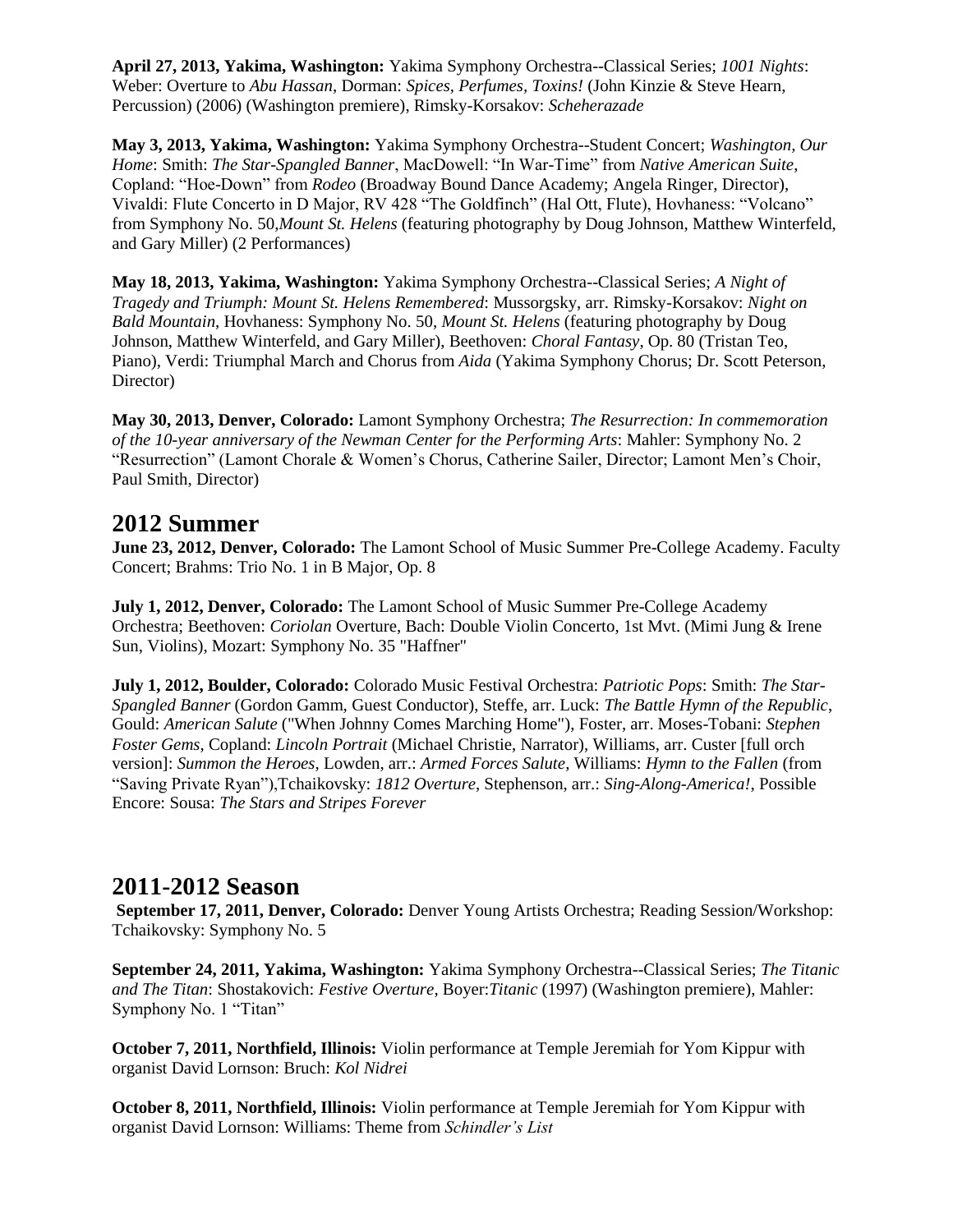**October 11, 2011, Denver, Colorado:** Lamont Symphony Orchestra; *Opening Night!:* Strauss: Overture to*Die Fledermaus* (Travis Jürgens, Conductor), Mozart: Horn Concerto No. 3 (Susan McCullough, Horn), Sibelius: Symphony No. 5 in E-flat Major

**October 16, 2011, Yakima, Washington:** Yakima Symphony Orchestra--The Seasons Fall Festival, Final Concert: Mendelssohn: Symphony No. 4 "Italian"

**October 29, 2011, Yakima, Washington:** Yakima Symphony Orchestra & Chorus--Chamber Orchestra Series; *Día de los Muertos*: Meyer: *Día de los Muertos*, Scearce: *Endymion's Sleep* (1996) (Washington premiere), Mozart: Horn Concerto No. 3 (Jeffrey Snedeker, Natural Horn), Rutter: Requiem (Terri Richter, Soprano)

**November 3-6, 2011, Denver, Colorado:** Lamont Opera Theatre Production; Gounod: *Faust*

**November 12, 2011, Yakima, Washington:** Yakima Symphony Orchestra--Classical Series; *Scandinavian Designs, featuring the 2009 Van Cliburn Competition Gold Medalist!*: Nielsen: *Helios* Overture, Grieg: Piano Concerto in A Minor (Haochen Zhang, Piano), Sibelius: Symphony No. 5 in E-flat Major

**November 19, 2011, Yakima, Washington:** Yakima Symphony Orchestra--Pops Series; *The BIG Big Band:* Various, arr. Wendel: *Saint Bailey's Rag*, Ellington, arr. Custer: *Duke Ellington! A Medley for Orchestra*, Wolking: *Powell Canyons* for Jazz Trio & Orchestra (John Harbaugh, Trumpet; David Deacon-Joyner, Piano; Jon Hamar, Jazz Bass) (1995) (Washington premiere), Various/arr. Holcombe: Big Band Standards: Benny Goodman; *Sing, Sing, Sing* (Parts I & II), *Don't Be That Way*, Tommy Dorsey; *I'm Getting Sentimental Over You*, *Song of India*, Artie Shaw; *Begin the Beguine*, *Stardust*, Glenn Miller; *American Patrol*, *String of Pearls*, *Moonlight Serenade*,*In the Mood*, Possible Encore: *Anvil Chorus*

**December 3, 2011, Yakima, Washington:** Yakima Symphony Orchestra & Chorus, The Westminster Ringers--Pops Series; *Christmas Pops Spectacular*: Williams: "Merry Christmas, Merry Christmas" from *Home Alone*, Snesrud:Christmas Traditions, Krogstad, arr.: *The Bells of Christmas*, Wendel, arr.: *Carol of the Bells*, Amundson: *Joyous Noel*, Tchaikovsky: "Waltz of the Flowers" fromThe Nutcracker, Kent & Gannon, arr. Zegree: *I'll be Home for Christmas*, Herman, arr. Wendel: *We Need A Little Christmas*, Chase, arr.: *Around the World at Christmas Time,* Silvestri & Ballard, arr. Brubaker: Concert Suite from The Polar Express, Anderson: *Sleigh Ride*, Handel: "Hallelujah Chorus" from *The Messiah*, Larson: *Fantasia on Forest Green*, (Danene Knudsen, Conductor), Wendel & Trani: *The Bells of Christmas*, Stephenson: *A Holly Jolly Sing-Along!*

**December 9-11, 2011, Tucson, Arizona:** The Tucson Regional Ballet Company; Tchaikovsky: *The Nutcracker* (4 Performances)

**December 23, 2011, Changchun, China:**[American Festival Orchestra:](http://www.afomusic.org/) *New Year's Around the World*: Suppé:*Light Cavalry* Overture, Berlioz: *Roman Carnival* Overture, Brahms: Hungarian Dance No. 1, Li: *Spring Festival* Overture, Gershwin: *Rhapsody in Blue* (Walter Cosand, Piano), Strauss, Jr.:Die Fledermaus Overture, Kreisler: Three Old Viennese Dances (*1. Liebesfreud, 2. Liebeslied, 3. Schön Rosmarin*) (Lawrence Golan, Violin), Strauss, Jr.: *Vienna Blood*, Strauss, Jr.:On the Beautiful Blue Danube, Possible Encores: Zheng: *Border Festival* Overture, Monti: *Czardas* (Lawrence Golan, Violin), Rolland Fiddling Ensemble, Strauss, Sr.:Radetzky March

**December 24, 2011, Shenyang, China:** American Festival Orchestra: Same program as December 23

**December 25, 2011, Anshan, China:** American Festival Orchestra: Same program as December 23

**December 27, 2011, Ningbo, China:** American Festival Orchestra: Same program as December 23

**December 28, 2011, Zhangjiagang, China:** American Festival Orchestra: Same program as 12/23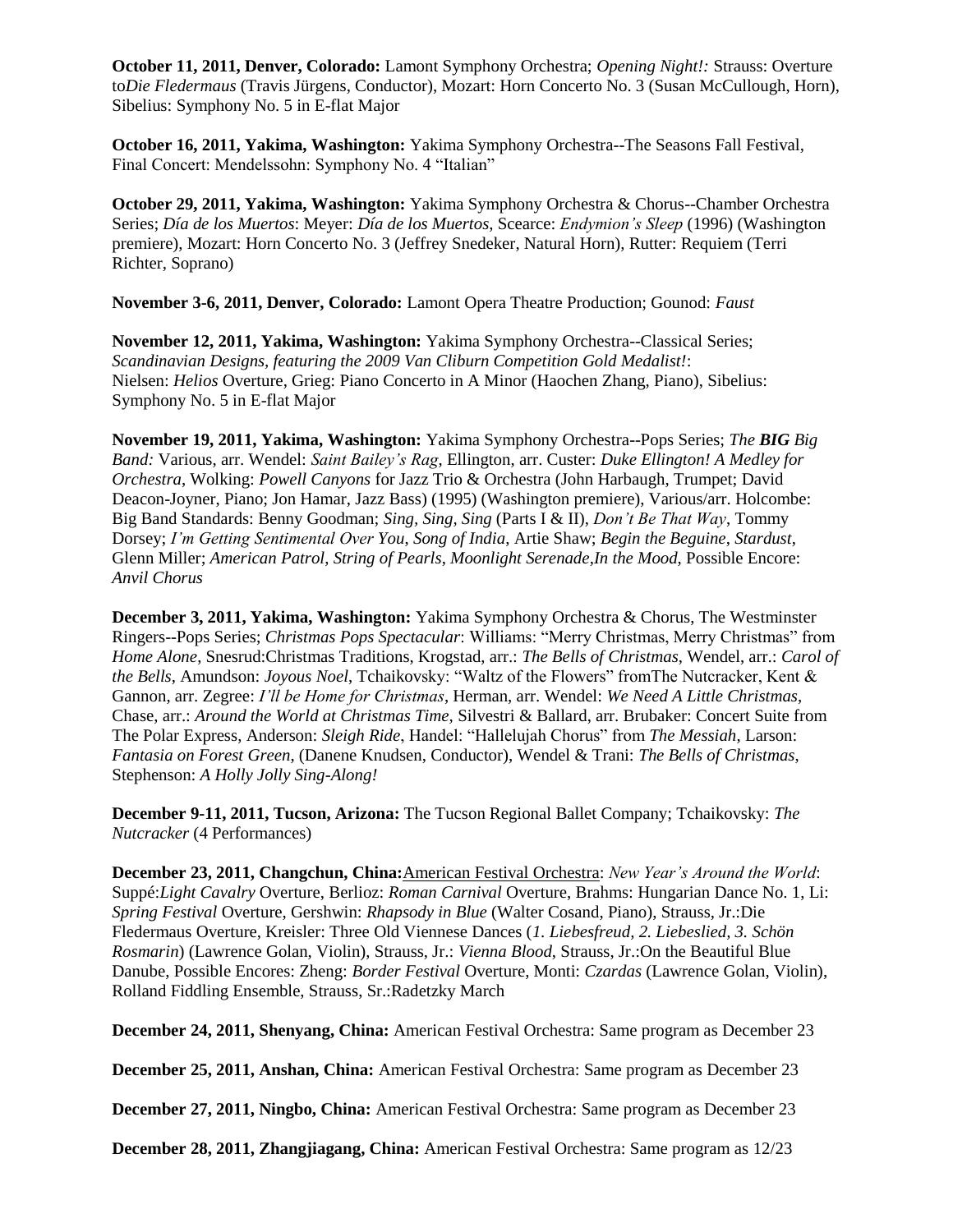**December 29, 2011, Taizhou, China:** American Festival Orchestra: Same program as December 23

**December 30, 2011, Changzhou, China:** American Festival Orchestra: Same program as December 23

**December 31, 2011, Hefei, China:** American Festival Orchestra: Same program as December 23

**January 1, 2012, MaAnshan, China:** American Festival Orchestra: Same program as December 23

**January 3, 2012, Beijing, China:** American Festival Orchestra: Same program as December 23

**January 15, 2012, Denver, Colorado:** Lamont Symphony Orchestra *Side-by-Side* with the Phoenix Youth Symphony: Strauss: *Also sprach Zarathustra*

**February 25, 2012, Yakima, Washington:** Yakima Symphony Orchestra--Chamber Orchestra Series; *Like Father, Like Son; Joseph Golan Memorial Concert*: Mendelssohn:*Son and Stranger* Overture*,*  Corigliano: Elegy for Orchestra, Suk: Serenade for Strings, Bach: Violin Concerto No. 2 in E Major, BWV 1042 (Lawrence Golan, Violin), Krommer: Concerto for Two Clarinets in E-flat Major, Op. 35 (Jeffrey & Joseph Brooks, Clarinets)

**March 8, 2012, Denver, Colorado:** Lamont Symphony Orchestra; *Titans!:* Beethoven: Overture to *The Creatures of Prometheus* (Breanne Cutler, Conductor), Concerto TBD (DU Honors Competition Winner), Mahler: Symphony No. 1 "Titan"

**March 10, 2012, Phoenix, Arizona:** Workshop for Arizona ProMusica

**March 17, 2012, Yakima, Washington:** Yakima Symphony Orchestra--Chamber Orchestra Series; *Saint Patrick's Day* (Free green beer included with each ticket!): Harty: *A John Field Suite*, Herbert: Cello Concerto No. 2 in E Minor (John Michel, Cello), Sullivan: *Irish Symphony*

**March 31, 2012, Yakima, Washington:** Yakima Symphony Orchestra--Classical Series; *The Elements*: Holst: Dance of the Spirits; Earth, Water and Fire from *The Perfect Fool*, McLean: *Elements* (2004) (Washington premiere) (Brian Lewis, Violin), Haydn: Symphony No. 59 "Fire", Debussy: *La Mer* (The Sea)

**April 14, 2012, Yakima, Washington:** Yakima Symphony Orchestra & Chorus--Pops Series; *Titanic: Centennial Commemoration (100 Years to the Day!)* Highlights from the Academy Award-winning film, the Tony Award-winning musical, and the actual music performed onboard the ship!: Wendel, arr.: *The Original Ragtime Band*, Grainger: *Molly on the Shore*, Lehár: *The Merry Widow* Waltzes, Kreisler, arr. McAlister: *Liebesleid*, (Lawrence Golan, Violin), Kreisler, arr. McAlister:: *Liebesfreud* (Lawrence Golan, Violin), Elgar: *Salut d'Amour*, Elgar: *Pomp and Circumstance* March No. 1 in D Major, Sullivan: *Nearer My God to Thee* (Propior Deo version), Horner: *Titanic* Suite, (Teri Dale Hansen, Soprano), Horner, arr. Barker: "My Heart Will Go On" from *Titanic* (Teri Dale Hansen, Soprano), Yeston: Highlights from *Titanic-The Musical*; Overture/In Every Age/ How Did They Build Titanic (Nat Chandler, Baritone), Godspeed Titanic (Nat Chandler, Baritone), Barrett's Song (Nat Chandler, Baritone), We'll Meet Tomorrow (Nat Chandler, Baritone), Still (Teri Dale Hansen, Soprano; Nat Chandler, Baritone), Godspeed Titanic, (Teri Dale Hansen, Soprano; Nat Chandler, Baritone; Yakima Symphony Chorus), Possible Encore: Sullivan: *Nearer My God to Thee* (Propior Deo Version)

**April 19-22, 2012, Denver, Colorado:** Lamont Opera Theatre Production; Mozart: *Le nozze di Figaro*

**April 28, 2012, Yakima, Washington:** Yakima Symphony Orchestra--Classical Series; *Opera*: Mozart: *Le nozze di Figaro* (featuring vocalists from the Lamont Opera Theatre)

**May 4, 2012, Yakima, Washington:** Yakima Symphony Orchestra--Student Concert; *Cultural Kaleidoscope*: Chopin: *Grande polonaise brillante* (Zitong Wang, Winner of the Virginia Waring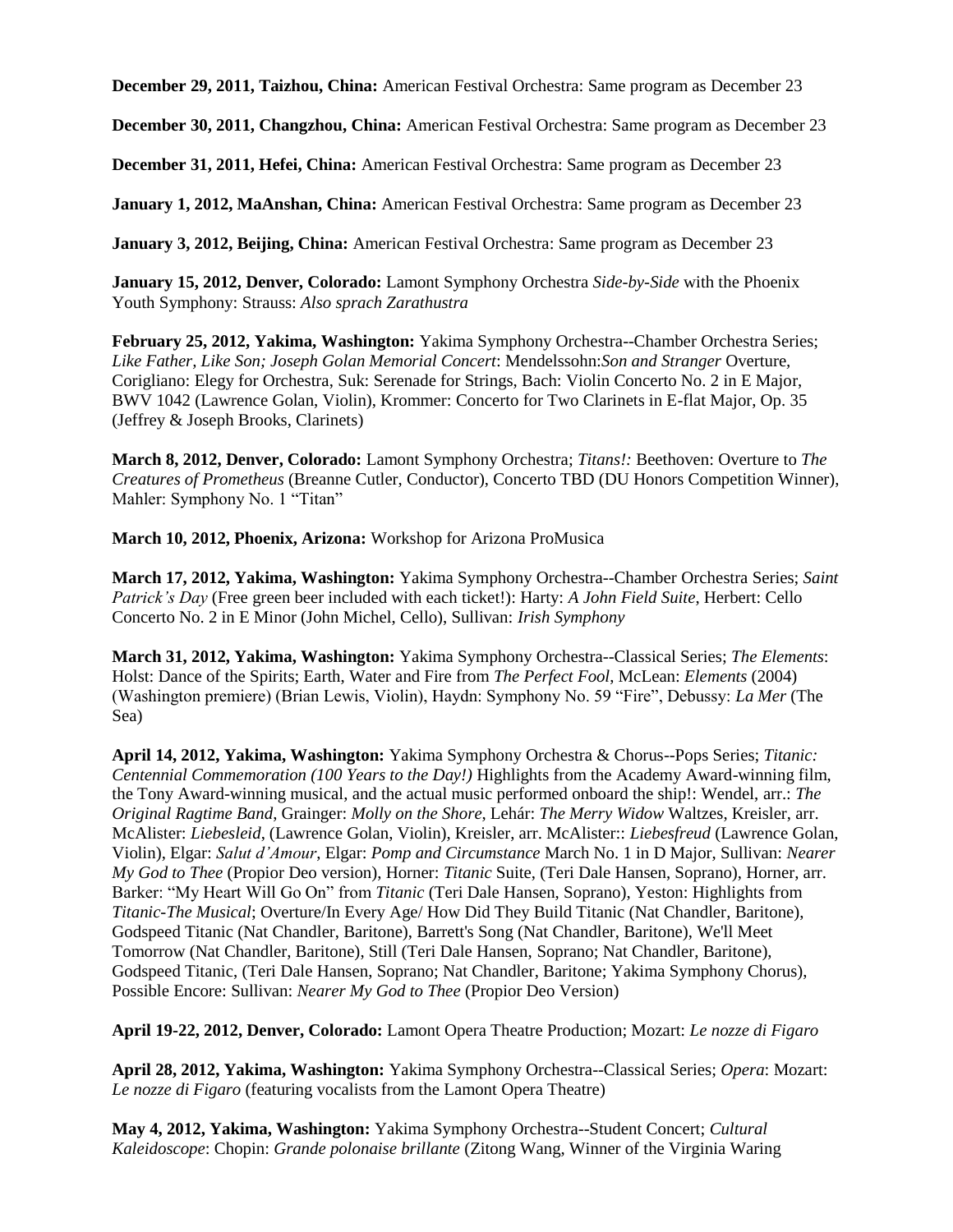International Piano Competition; Junior Division), Ponchielli: "Dance of the Hours" fromLa Gioconda, TBD (Student Composition Winner), Debussy, arr. Luck:Clair de lune, Mussorgsky: "The Great Gate of Kiev" fromPictures at an Exhibition

**May 19, 2012, Yakima, Washington:** Yakima Symphony Orchestra & Chorus, Mid-Columbia Mastersingers, Yakima Children's Choir --Classical Series; *Carmina Burana*: Beethoven: Overture to *The Creatures of Prometheus*, Ayers: *Jericho*; A Surround-Sound, Audience Participation Piece for Orchestra, Chorus & Narrator (2005) (Washington premiere) (Dave Ettl, Narrator),Orff: *Carmina Burana* (Lindsay Russell, Soprano; Karl Hedlund, Tenor; Eugene Chan, Baritone)

**May 31, 2012, Denver, Colorado:** Lamont Symphony Orchestra; Season Finale with the Lamont Chorale, Women's Chorus, and Men's Choir; *Adventures at Sea*: Wagner: Overture to *The Flying Dutchman* (Travis Jürgens, Conductor), Boyer: *Titanic* (1997) (Colorado premiere), Vaughan-Williams: Symphony No. 1 "Sea Symphony" (Catherine Sailer, Conductor)

## **2011 Summer**

**June 17, 2011, Seoul, South Korea:**Seoul Philharmonic: *20th Anniversary Gala Concert*: Shostakovich: *Festive Overture*, Donizetti: "Una furtiva lagrima" from *L'Elisir d'amore*, Verdi: "La donna è mobile" from *Rigoletto* (Gian Luca Pasolini, Tenor), Rachmaninov: Piano Concerto No. 1 (Min-Kyung Choi, Piano), Tchaikovsky: Symphony 4, Possible Encore [Not for Print]: Bizet: "Chanson du Toréador" from *Carmen*

**June 25, 2011, Denver, Colorado:** The Lamont School of Music Summer Pre-College Academy. Faculty Concert: Haydn: String Quartet No. 71, Op. 33, No. 2 "The Joke"

**July 3, 2011, Boulder, Colorado:** Colorado Music Festival Orchestra: *Patriotic Pops*: Smith: *The Star-Spangled Banner*, Sousa: *Washington Post* March, Various, arr. Custer: *A Salute to the Big Apple*, Kander & Ebb, arr. Ricketts: *Chicago*, Willson, arr. Hayman *The Music Man*: Symphonic Impressions (Iowa), Lerner & Loewe: "Wand'rin' Star" from *Paint Your Wagon* (California; Gordon Gamm, Special Guest Conductor), Traditional, arr. Davis: *The Yellow Rose of Texas*, Daniels, arr. Golan: *The Devil Went Down to Georgia* (Lawrence Golan, Violin), Williams, arr. Custer: *Summon the Heroes*, Lowden, arr.: *Armed Forces Salute*, Williams: "Hymn to the Fallen" from *Saving Private Ryan*, Tchaikovsky: *1812 Overture*, Stephenson, arr.: *Sing-Along-America!*, Possible Encore [Not for Print]: Sousa: *The Stars and Stripes Forever*

**July 4-9, 2011, Annandale-on-Hudson, New York:** Faculty Member; The Conductors Institute at Bard College: Repertoire: Debussy: *Prelude to The Afternoon of a Faun*, Mahler: Symphony No. 2 "Resurrection", Mendelssohn: Symphony No. 5 "Reformation", Sibelius: Symphony No. 5

**August 13, 2011, Viterbo, Italy:** Viterbo Baroque Festival; Monteverdi Baroque Chamber Orchestra of Viterbo: Vivaldi: Violin Concerto in A Minor, Op. 3, No. 6 (Maria Solozobova, Violin), Vivaldi: Sinfonia in C Major, RV 802 "Improvisata", Vivaldi: Overture to "L'Olimpiade", RV 725, Bach: Orchestral Suite No. 2 in B Minor, BWV 1067, Bach: Violin Concerto No. 1 in A Minor, BWV 1041 (Maria Solozobova, Violin)

## **2010-2011 Season**

**September 18, 2010, Yakima, Washington:** Yakima Symphony Orchestra--Mainstage Classical Series; *New Beginnings*: Boyer: *New Beginnings* (2000, Washington premiere), Dave & Chris Brubeck: *Ansel Adams: America* (2010, Washington premiere), DvoÅ™ák: "New World" Symphony

**October 2, 2010, Macon, Georgia:** Macon Symphony Orchestra--Classical Series; *Latin Fire*: Márquez: *Danzón No. 2*, Piazzolla: *Tangazo*; "Variations on Buenos Aires", Arutiunian: Trumpet Concerto (Pancho Romero, Trumpet), Monterde, arr. Koff: *La Virgen de la Macarena,* (Pancho Romero, Trumpet), Bernstein: Symphonic Dances from *West Side Story*, Rimsky-Korsakov: *Capriccio espagnol*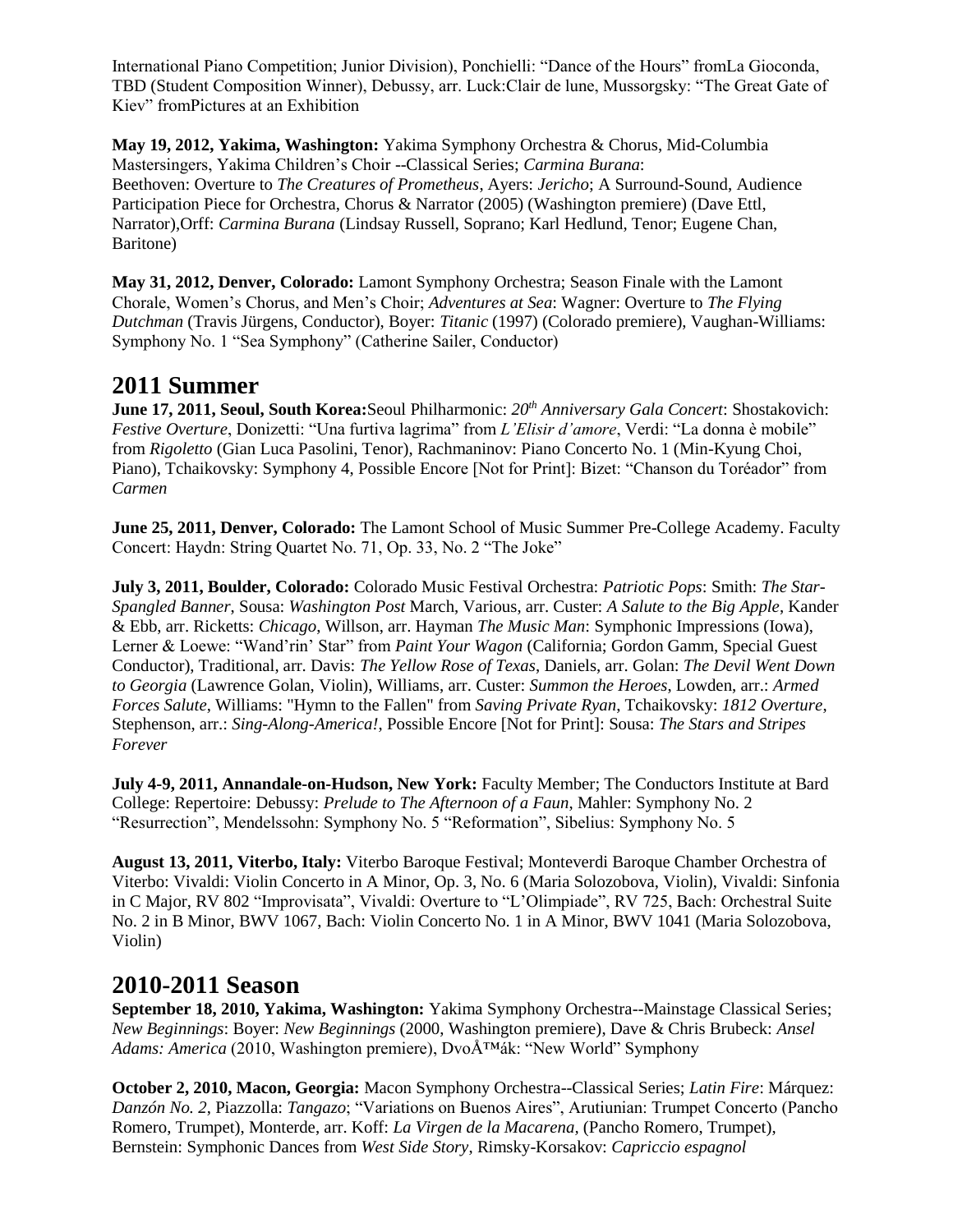**October 4, 2010, Macon, Georgia:** Mercer University Chamber Orchestra; Mozart: Symphony No. 35 "Haffner", Tchaikovsky: Serenade for Strings

**October 8 & 9, 2010, Yakima, Washington:** Yakima Symphony Orchestra--Chamber Orchestra Series (2 Performances); *Rhapsody in Blue*: Joplin: Two Rags; *The Entertainer* & *The Easy Winners*, Harrell: *Wise Children* Suite (2003, U.S. Premiere), Milhaud: *La creation du monde* (The Creation of the World), Antheil, arr. Phibbs: *A Jazz Symphony*, Gershwin: *Rhapsody in Blue* (Original Paul Whiteman Version)

**October 11-16, 2010, Yakima, Washington:** Yakima Symphony Chamber Orchestra--The Seasons Festival Workshop for Conductors and Composers; Faculty Member. Repertoire: Barber: *Adagio for Strings,* Elgar: *Serenade in E Minor*, Stravinsky: *Concerto in E-flat* "Dumbarton Oaks", Wagner:*Siegfried Idyll,* Beethoven: *Egmont Overture*, Kodaly: *Dances of Galanta,* Hagen: *Built Up Dark*

**October 16, 2010, Yakima, Washington:** Yakima Symphony Chamber Orchestra; Hagen: Piano Concerto (2001, world premiere) (Tanya Stambuk, Piano)

**October 30, 2010, Yakima, Washington:** Yakima Symphony Orchestra and Chorus--Chamber Orchestra Series; *Día de los Muertos*: Meyer: *Día de los Muertos,*Mozart: Piano Concerto No. 20 in D Minor (Heriberto Cruz, Piano), Cherubini: Requiem No. 1 in C Minor

**November 14, 2010, Yakima, Washington:** Yakima Symphony Orchestra--Pops Series; *A Salute to Rodgers & Hammerstein*: Mia Spencer, Soprano, Vijay Singh, Bass-Baritone, Members of the Yakima Symphony Chorus, Yakima Children's Choir; *Carousel Waltz,* arr. Custer, *Oklahoma! Selections for Orchestra*, arr. Robert Russell Bennett, "Oh, What a Beautiful Mornin'", "The Surrey With a Fringe On Top", "People Will Say We're in Love", *South Pacific: Symphonic Scenario*, arr. Robert Russell Bennett, "A Wonderful Guy", "I'm Gonna Wash That Man Right Outa My Hair", "There is Nothin' Like a Dame", *The King and I*: Selections for Orchestra, arr. Lowden, "I Whistle a Happy Tune", "Shall We Dance", "Getting to Know You", *The Sound of Music: Selections for Orchestra*, arr. Robert Russell Bennett, "My Favorite Things", "Edelweiss", "Do-Re-Mi"

**December 3-5, 2010, Tucson, Arizona:** The Tucson Regional Ballet Company; Tchaikovsky: *The Nutcracker* (4 Performances)

**December 13, 2010, Taipei, Taiwan:** National Taiwan Normal University Symphony Orchestra; Barber: Symphony No. 1, Barber: *Adagio for Strings* (Apo Hsu, Conductor), Hsu Tsang-Houei: *Deux Mouvements pour orchestre a cordes*, Op. 24, Hsu Tsang-Houei: "Nü-guan-zi" after the poetic-tune of Wei Zhuang, Op. 14, (Chen Yunyi, Soprano), Mahler: Symphony No. 4, (Chen Yunyi, Soprano)

**December 22-23, 2010, Portland, Maine:** The Portland Ballet Company; Tchaikovsky, ed. Golan:*The Nutcracker* (2 Performances)

**February 10, 2011, Denver, Colorado:** Lamont Symphony Orchestra; *September 11 Memorial Concert*: Poem: "The Dead of September 11" by Toni Morrison, Scearce:*This Thread* (A Setting of "The Dead of September 11" by Toni Morrison) (2004, Colorado premiere) (Judith Christian, Mezzo-Soprano; Yumi Hwang-Williams, Violin), Shostakovich: Symphony No. 7 "Leningrad"

**February 12, 2011, Memphis, Tennessee:** Memphis Symphony Orchestra--Pops Series; Valentine's Day Pops; *In the Mood*: Garland, arr. Holcombe: *In the Mood*, Steiner, arr. Campbell-Watson: *Tara*: Based on Themes from *Gone with the Wind*, Jarre, arr. Holcombe: "Lara's Theme" from*Doctor Zhivago*, Lai, arr. Gold: Theme from *Love Story* ("Where Do I Begin"), Barry, arr. Custer: *Somewhere in Time*, Barry: Theme from *Out of Africa*, Rodgers & Hart, arr. Custer: *My Funny Valentine*, Hamlisch, arr. Kerr: "What I Did For Love" from *A Chorus Line*, Lerner & Loewe, arr. Bennett: *My Fair Lady*: Selections for Orchestra, Anderson: *Belle of the Ball*, Villoldo, arr. G.J.S.W.:*El Choclo* (Tango Argentino) (Lawrence Golan, Violin), Kreisler, orch. McAlister: *Liebesleid* (Love's Sorrow) (Lawrence Golan, Violin), Kreisler, orch. McAlister: *Liebesfreud* (Love's Joy) (Lawrence Golan, Violin), Elgar: *Salut d'amour* (Greeting of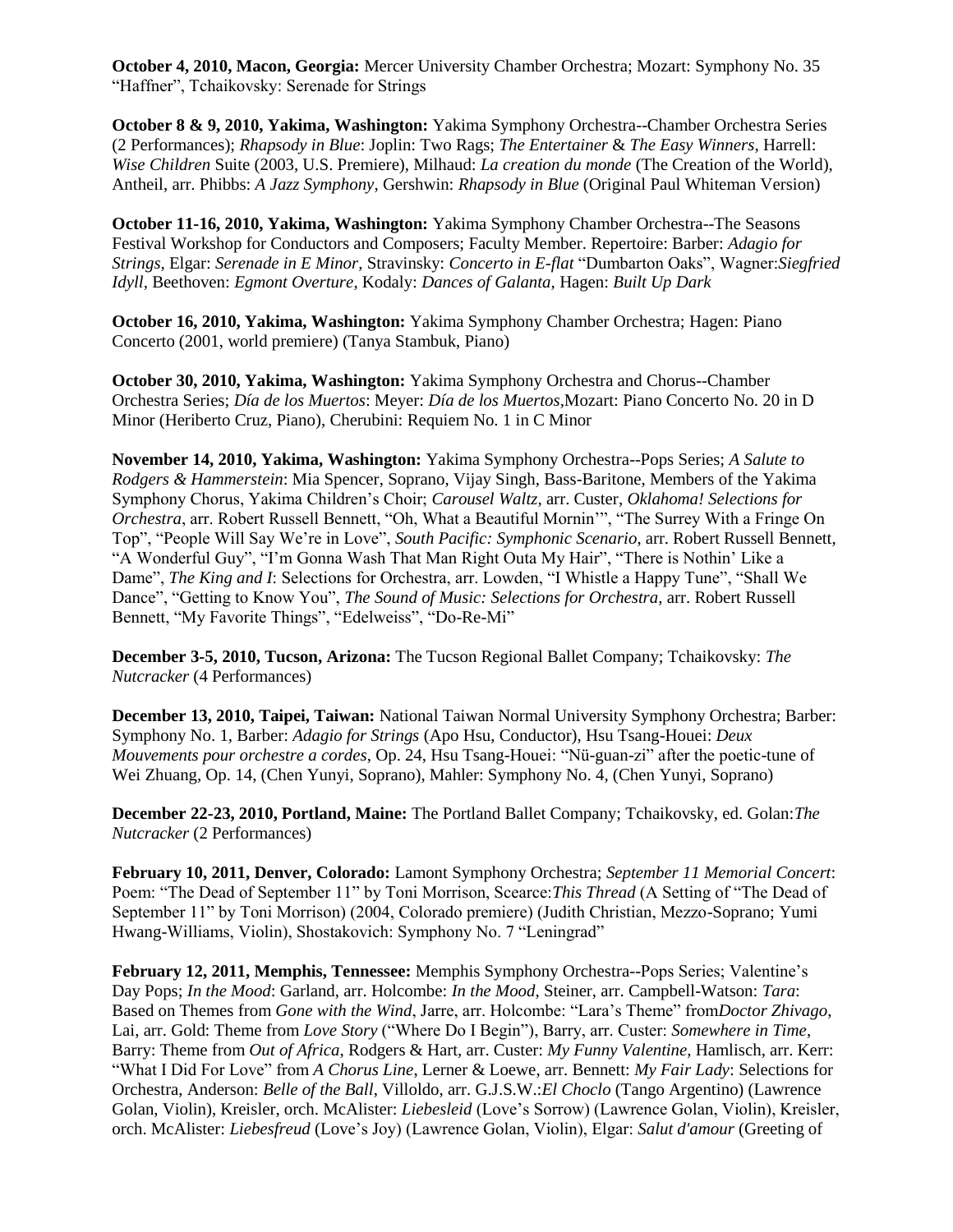Love), Bach: "Air" from Orchestral Suite No. 3, Bernstein: "Symphonic Dances" from *West Side Story*, Possible Encore: Miller, arr. Holcombe: *Moonlight Serenade*

**February 19, 2011, Yakima, Washington:** Yakima Symphony Orchestra--Mainstage Classical Series; *Concert Fantastique*: Branco: *Scherzo fantastique* (1907, Washington premiere), Rachmaninov: Piano Concerto No. 2 in C Minor (John Pickett, Piano), Berlioz: *Symphonie fantastique*

**February 26 & 27, 2011, Tucson, Arizona:** Tucson Symphony Orchestra--Pops Series (2 Performances); *Oscar Night! A Black Tie, Red Carpet Event*: Whiting, arr. Holcombe: *Hooray for Hollywood,* Steiner, arr. Campbell-Watson:*Tara*: Based on Themes from *Gone with the Wind*, Lerner & Loewe, arr. Bennett: *Gigi*: Selection for Orchestra, Rózsa: "Parade of the Charioteers" from *Ben-Hur*, Gold, arr. Bennett: Main Theme from *Exodus*, Mancini, arr. Moss: "Moon River" from *Breakfast at Tiffany's,* Jarre, arr. Holcombe: "Lara's Theme" from *Doctor Zhivago*, Rota, arr. Holcombe: Theme from *The Godfather*, Conti, arr. Lowden: Musical Highlights from *Rocky*, Vangelis, arr. Riley: Theme from *Chariots of Fire*, Barry: Theme from *Out of Africa*, Various, arr. Reineke & Kunzel: *Suite from Disney's New Classics*, Williams: Theme from *Schindler's List* (Lawrence Golan, Violin), Silvestri, arr. Custer: Suite from *Forrest Gump*, Horner, arr. Moss: *Titanic* Medley, Shore, arr. Whitney: Symphonic Suite from *The Lord of the Rings,* Possible Encore: Williams, arr. Lavender: *A Tribute to John Williams*

**March 5, 2011, Memphis, Tennessee:** Memphis Symphony Orchestra--Pops Series; *The Piano Men* (featuring Jim Witter, Piano and Vocals): Music of Billy Joel and Elton John: *Your Song, Movin' Out, Rocket Man, My Life, Just The Way You Are, Crocodile Rock, Don't Ask Me Why, Don't Let The Sun Go Down On Me, Candle In The Wind, Honesty, Philadelphia Freedom, Piano Man*

**March 10, 2011, Denver, Colorado:** Lamont Symphony Orchestra; Pärt: *Silouans Song* (1991, Colorado premiere) (Travis Jürgens, Conductor), Beethoven: Piano Concerto No. 2 (Madoka Asari, Piano), Strauss: *Ein Heldenleben* (A Hero's Life)

**March 12, 2011, Yakima, Washington:** Yakima Symphony Orchestra--Pops Series; *Oscar Night! A Black Tie, Red Carpet Event*: Whiting, arr. Holcombe: *Hooray for Hollywood,* Steiner, arr. Campbell-Watson: *Tara*: Based on Themes from *Gone with the Wind*, Lerner & Loewe, arr. Bennett: *Gigi*: Selection for Orchestra, Rózsa: "Parade of the Charioteers" from *Ben-Hur*, Gold, arr. Bennett: Main Theme from *Exodus*, Mancini, arr. Moss: "Moon River" from *Breakfast at Tiffany's,* Jarre, arr. Holcombe: "Lara's Theme" from *Doctor Zhivago*, Rota, arr. Holcombe: Theme from*The Godfather*, Conti, arr. Lowden: Musical Highlights from *Rocky*, Vangelis, arr. Riley: Theme from *Chariots of Fire*, Barry: Theme from *Out of Africa*, Various, arr. Reineke & Kunzel: *Suite from Disney's New Classics*, Williams: Theme from *Schindler's List* (Lawrence Golan, Violin), Silvestri, arr. Custer: Suite from *Forrest Gump*, Horner, arr. Moss: *Titanic* Medley, Shore, arr. Whitney: Symphonic Suite from *The Lord of the Rings,* Possible Encore: Williams, arr. Lavender: *A Tribute to John Williams*

**April 2, 2011, Yakima, Washington:** Yakima Symphony Orchestra--Mainstage Classical Series; *Final Thoughts*; The last orchestral works of three musical giants: Copland: *Three Latin-American Sketches*, Mozart: Clarinet Concerto (Jeffrey Brooks, Clarinet), Tchaikovsky: Symphony No. 6 "Pathétique"

**April 14-17, 2011, Denver, Colorado:** Lamont Opera Theatre Production; Puccini: *Suor Angelica* and *Gianni Schicchi*

**April 29, 2011, Denver, Colorado:** University of Denver: Violin Recital with Alice Rybak, Piano; Benefit Concert for the Lamont Symphony Orchestra: Mozart: Sonata for Violin & Piano in A Major, K. 305,

Grieg: Sonata for Violin & Piano No. 3 in C Minor, Show Pieces announced from the stage

**May 6, 2011, Yakima, Washington:** Yakima Symphony Orchestra--Educational Series; *Musical Building Blocks*: Bernstein: Overture to *Candide*, Orchestration: Bach, arr. Stokowski: *Little Fugue in G Minor*, BWV 578, Rhythm: Bizet: "Habanera" from *Carmen* Suite No. 2, Melody: Ponce, arr. Lotter: *Estrellita*, Dynamics: Mozart: *The Marriage of Figaro* Overture, Tempo: Kabalevsky: "Galop" from *The*